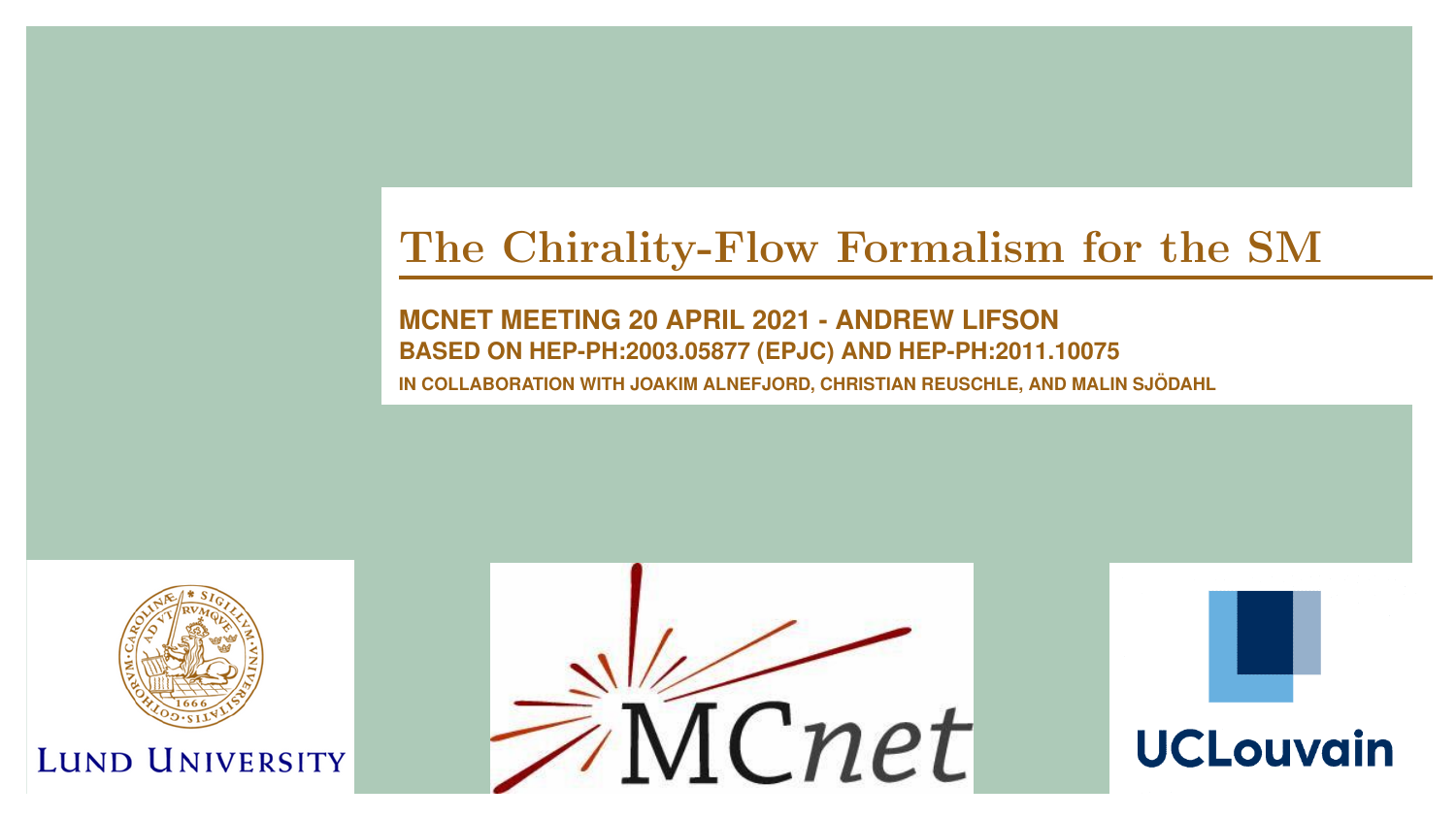# <span id="page-1-0"></span>Outline of the Talk

#### **[Introduction](#page-1-0)**

[Lorentz Group](#page-2-0) [Spinor-Helicity Formalism](#page-3-0)

#### **[Massless Chirality](#page-5-0) Flow**

- [Spinors](#page-7-0) [QED](#page-8-0)
- [QED Examples](#page-10-0)
- [QCD](#page-14-0)

#### **[Massive Chirality Flow](#page-16-0)** Massive OED

- **[3-Point Amplitudes](#page-20-0)**
- **[Conclusions](#page-23-0)**

Aim: To fully simplify calculations of spin structure in Feynman diagrams

- Will first go through spinor helicity methods
- $\blacksquare$  Then show our new chirality-flow method
	- Will first show massless QED and examples of how to implement it
	- Then massless QCD and example
	- Then massive QED and example  $\mathbf{r}$
- Finally show preliminary results on 3-point amplitudes
- More information available at [hep-ph:2003.05877 \(published in EPJC\)](https://arxiv.org/pdf/2003.05877.pdf) and [hep-ph:2011.10075](https://arxiv.org/pdf/2011.10075.pdf) (accepted for publication by EPJC)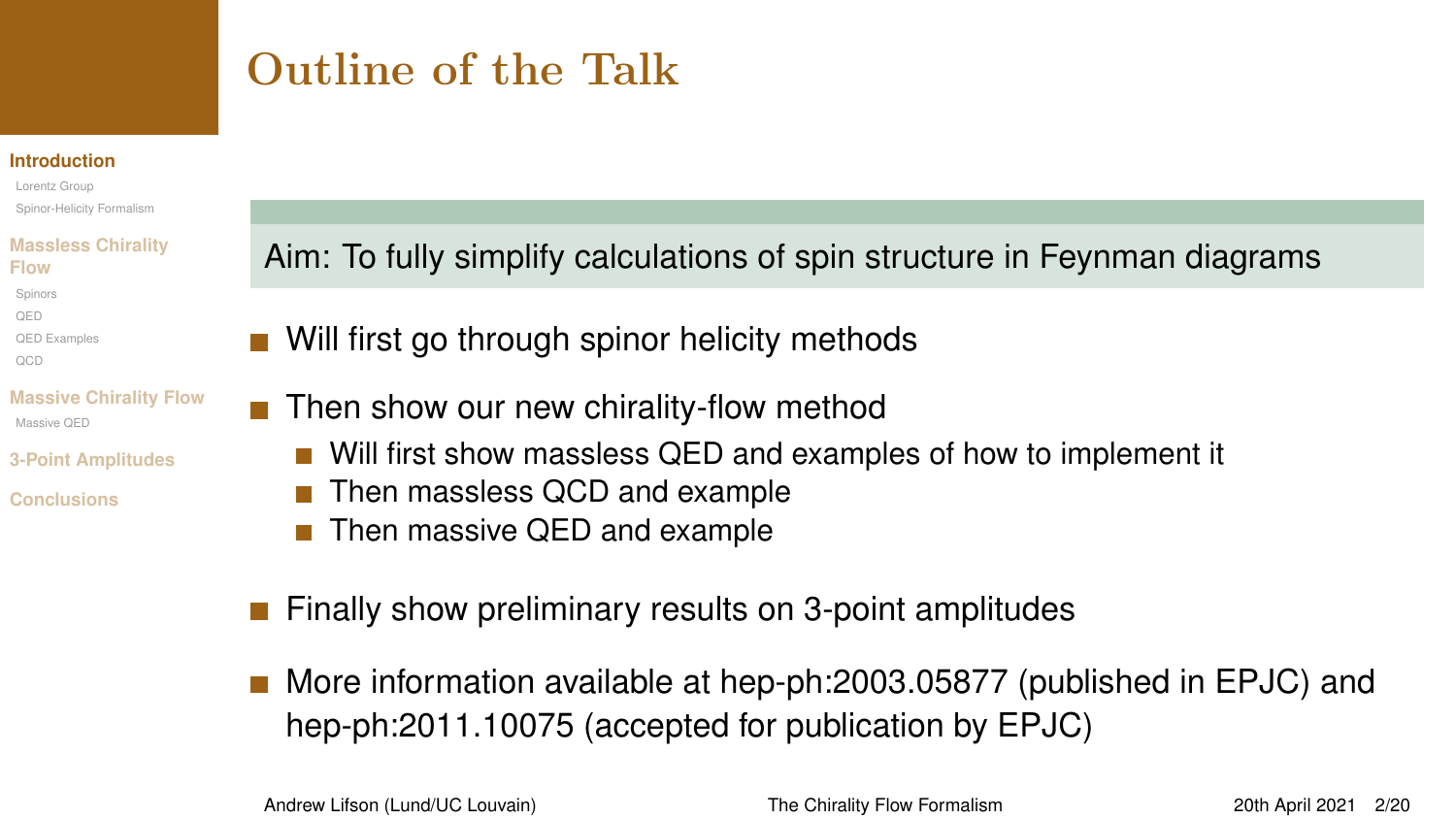# <span id="page-2-0"></span>Reminder: Lorentz Group Representations

#### **[Introduction](#page-1-0)**

#### [Lorentz Group](#page-2-0)

[Spinor-Helicity Formalism](#page-3-0)

#### **[Massless Chirality](#page-5-0) Flow**

[Spinors](#page-7-0) [QED](#page-8-0) [QED Examples](#page-10-0)

[QCD](#page-14-0)

#### **[Massive Chirality Flow](#page-16-0)** Massive OED

**[3-Point Amplitudes](#page-20-0)**

**[Conclusions](#page-23-0)**

Lorentz group generators  $\simeq$  2 copies of su(2) generators  $\textit{so}(3,1)_{\mathbb{C}} \cong \textit{su}(2) \oplus \textit{su}(2)$ 

Group algebra defined by commutator relations

 $[J_i,J_j]=i\epsilon_{ijk}J_k, \quad [J_i,K_j]=i\epsilon_{ijk}K_k, \quad [K_i,K_j]=-i\epsilon_{ijk}J_k$  $N_i^{\pm} = \frac{1}{2}$  $\frac{1}{2}(J_i \pm iK_i)$ ,  $[N_i^-]$  $I_i^-, N_j^+$  $j^+]=0\;,$  $N_i^-$ *<i>i*<sup>−</sup>, **N**<sub>*j*</sub><sup>−</sup>  $j^{-}$ ] = *i* $\epsilon_{ijk}$   $N_{k}^{-}$  $\frac{1}{k}$ ,  $\left[N_i^+\right]$ *i* , *N* +  $j^{+}$ ] =  $i\epsilon_{ijk}N^{+}_k$ *k*

 $J_i \equiv$  rotations,  $K_i \equiv$  boosts

- **Representations** 
	- $(0, 0)$  scalar particles
	- $(\frac{1}{2}, 0)$  left-chiral and  $(0, \frac{1}{2})$  right-chiral Weyl (2-component) spinors.
	- $(\frac{1}{2},0) \oplus (0,\frac{1}{2})$ , Dirac (4-component) spinors.
	- $(\frac{1}{2},\frac{1}{2})$  vectors, e.g. gauge bosons

Lorentz group elements: *e i*(θ*<sup>i</sup> Ji*+η*iK<sup>i</sup>* )

Andrew Lifson (Lund/UC Louvain) [The Chirality Flow Formalism](#page-0-0) 20th April 2021 3/20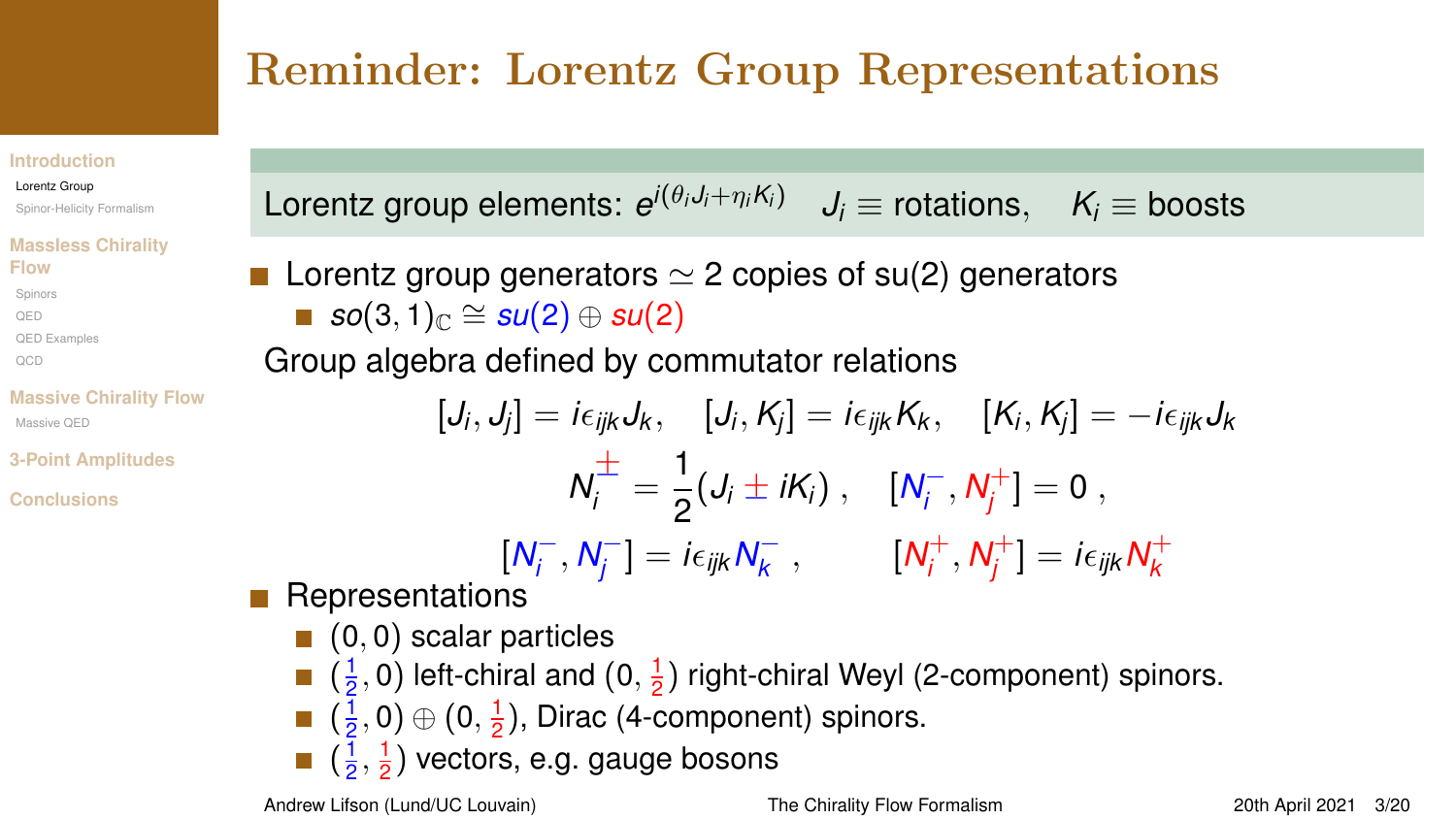# <span id="page-3-0"></span>Spinor-Helicity: its Building Blocks

## Lorentz algebra  $so(3, 1) \cong su(2) \oplus su(2)$ Consider massless particles: chirality ∼ helicity

Spinors (use chiral basis):

\n
$$
u^{+}(p) = v^{-}(p) = \begin{pmatrix} 0 \\ |p\rangle \end{pmatrix} \qquad u^{-}(p) = v^{+}(p) = \begin{pmatrix} |p| \\ 0 \end{pmatrix}
$$
\n
$$
\bar{u}^{+}(p) = \bar{v}^{-}(p) = \begin{pmatrix} |p| & 0 \end{pmatrix} \qquad \bar{u}^{-}(p) = \bar{v}^{+}(p) = \begin{pmatrix} |p| \\ 0 \end{pmatrix}
$$
\n
$$
\gamma^{5} = \begin{pmatrix} -1 & 0 \\ 0 & 1 \end{pmatrix} \qquad P_{L/R} = \frac{1 \mp \gamma^{5}}{2}
$$

Amplitude written in terms of Lorentz-invariant spinor inner products

$$
\langle ij \rangle = -\langle ji \rangle \equiv \langle i | j \rangle \text{ and } [ij] = -[ji] \equiv [i | j]
$$

$$
\langle i||j] \equiv \bar{u}^-(p_i) P_R P_L u^-(p_j) = 0
$$

These are well known complex numbers,  $\langle ij \rangle \sim [ij] \sim \sqrt{2 p_i \cdot p_j}$ 

#### **[Introduction](#page-1-0)**

[Lorentz Group](#page-2-0) [Spinor-Helicity Formalism](#page-3-0)

#### **[Massless Chirality](#page-5-0) Flow**

[Spinors](#page-7-0) [QED](#page-8-0)

[QED Examples](#page-10-0)

[QCD](#page-14-0)

#### **[Massive Chirality Flow](#page-16-0)** [Massive QED](#page-16-0)

**[3-Point Amplitudes](#page-20-0)**

**[Conclusions](#page-23-0)**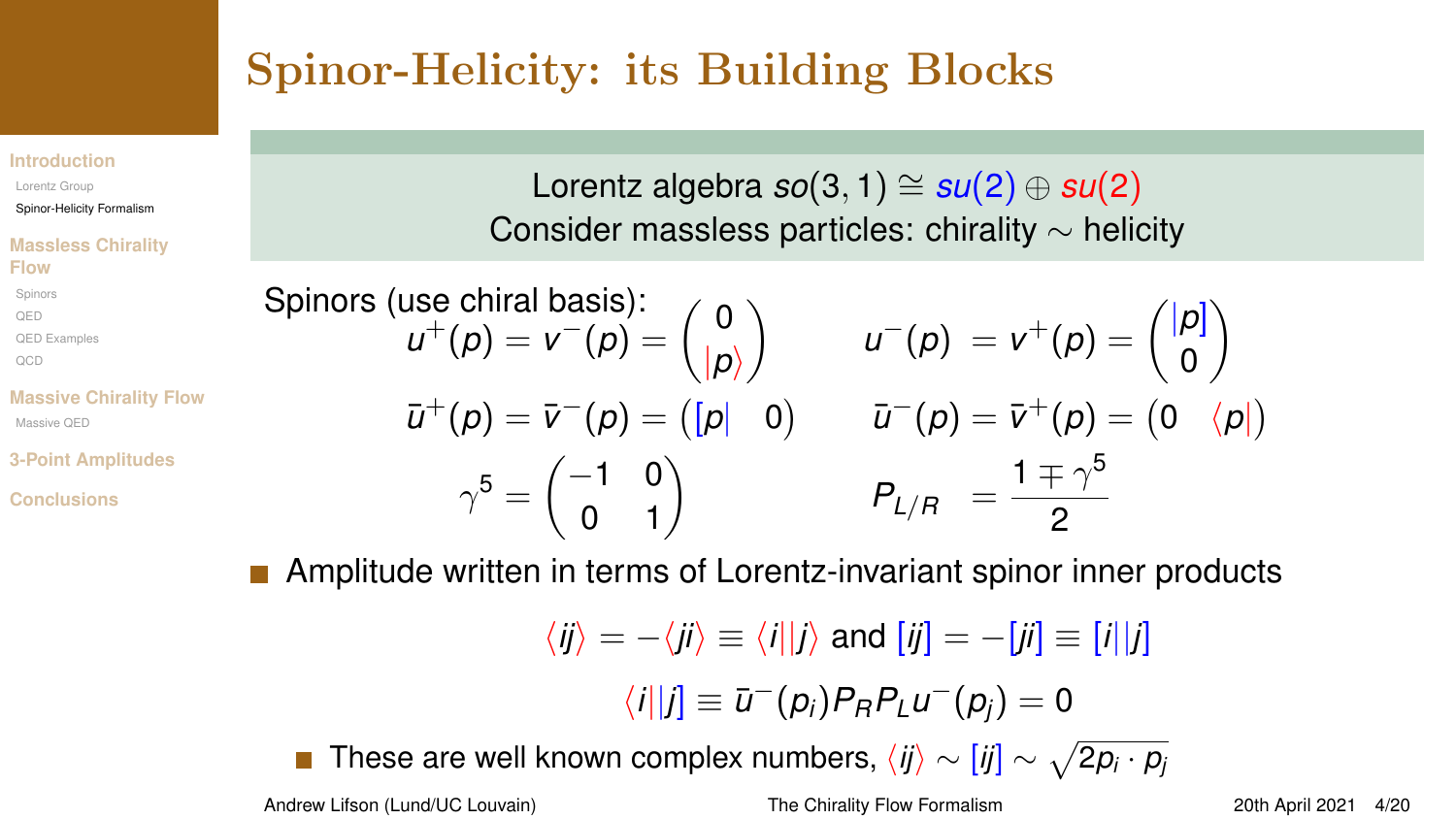# Spinor-Helicity: Vectors and Removing  $\mu$  Indices

#### **[Introduction](#page-1-0)**

[Lorentz Group](#page-2-0) [Spinor-Helicity Formalism](#page-3-0)

#### **[Massless Chirality](#page-5-0) Flow**

[Spinors](#page-7-0)

[QED](#page-8-0)

[QED Examples](#page-10-0)

[QCD](#page-14-0)

**[Massive Chirality Flow](#page-16-0)** Massive OED

**[3-Point Amplitudes](#page-20-0)**

**[Conclusions](#page-23-0)**

Lorentz algebra  $so(3, 1) \cong su(2) \oplus su(2)$ Consider massless particles: chirality ∼ helicity

Dirac matrices in chiral basis

$$
\gamma^\mu = \begin{pmatrix} 0 & \sqrt{2}\tau^\mu \\ \sqrt{2}\bar\tau^\mu & 0 \end{pmatrix} \qquad \sqrt{2}\tau^\mu = (1, \vec\sigma), \;\; \sqrt{2}\bar\tau^\mu = (1, -\vec\sigma),
$$

Remove  $\tau/\bar{\tau}$  matrices in amplitude with

 $\langle i|\bar{\tau}^{\mu}|j][k|\tau_{\mu}|l\rangle = \langle i|j[k] \rangle$ ,  $\langle i|\bar{\tau}^{\mu}|j] = [j|\tau^{\mu}|i\rangle$ 

Express  $\epsilon_{\pm}^{\mu}$ ,  $p^{\mu}$  in terms of spinors (*r* arbitrary,  $r \cdot p \neq 0, r^2 = 0$ )

$$
\epsilon^{\mu}_{+}(p,r) = \frac{\langle r|\bar{\tau}^{\mu}|p]}{\langle rp \rangle} , \qquad \epsilon^{\mu}_{-}(p,r) = \frac{[r|\tau^{\mu}|p\rangle}{[pr]} \\ \sqrt{2}p^{\mu}\tau_{\mu} \equiv \rlap{/}{p} = |p]\langle p| \ , \qquad \qquad \sqrt{2}p^{\mu}\bar{\tau}_{\mu} \equiv \rlap{/}{\bar{p}} = |p\rangle[p|
$$

Andrew Lifson (Lund/UC Louvain) [The Chirality Flow Formalism](#page-0-0) 20th April 2021 5/20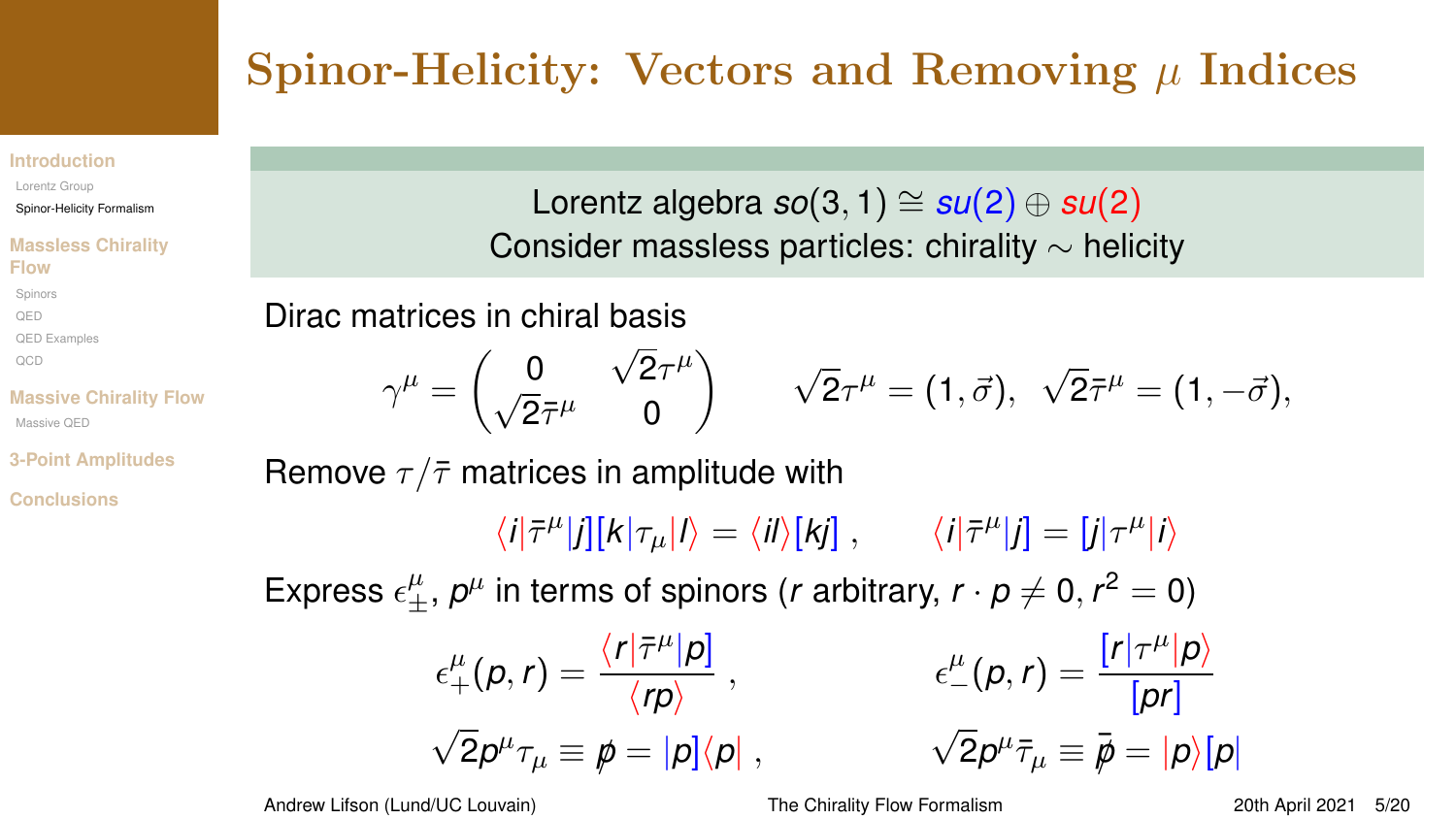## <span id="page-5-0"></span>Define Problem

#### **[Introduction](#page-1-0)**

[Lorentz Group](#page-2-0) [Spinor-Helicity Formalism](#page-3-0)

#### **[Massless Chirality](#page-5-0) Flow**

- [Spinors](#page-7-0)
- [QED](#page-8-0)
- [QED Examples](#page-10-0)
- [QCD](#page-14-0)
- **[Massive Chirality Flow](#page-16-0)** Massive OED
- **[3-Point Amplitudes](#page-20-0)**
- **[Conclusions](#page-23-0)**

## Kinematic part of amplitude slowed by spin and vector structures

- Slowed by:  $\mathcal{L}_{\mathcal{A}}$ 
	- m. Textbook calculations: Traces of gamma matrices, spin sums, squaring matrix rather than complex number
	- Spinor-helicity: charge conjugations and Fierz identities, antisymmetries
- Can we effectively remove these spinor-helicity issues?
- Bonus question: Can we make it intuitive to obtain the inner products?
- In SU(N) use graphical reps for calculations
	- E.g. using the colour-flow method
	- (Also birdtracks etc.)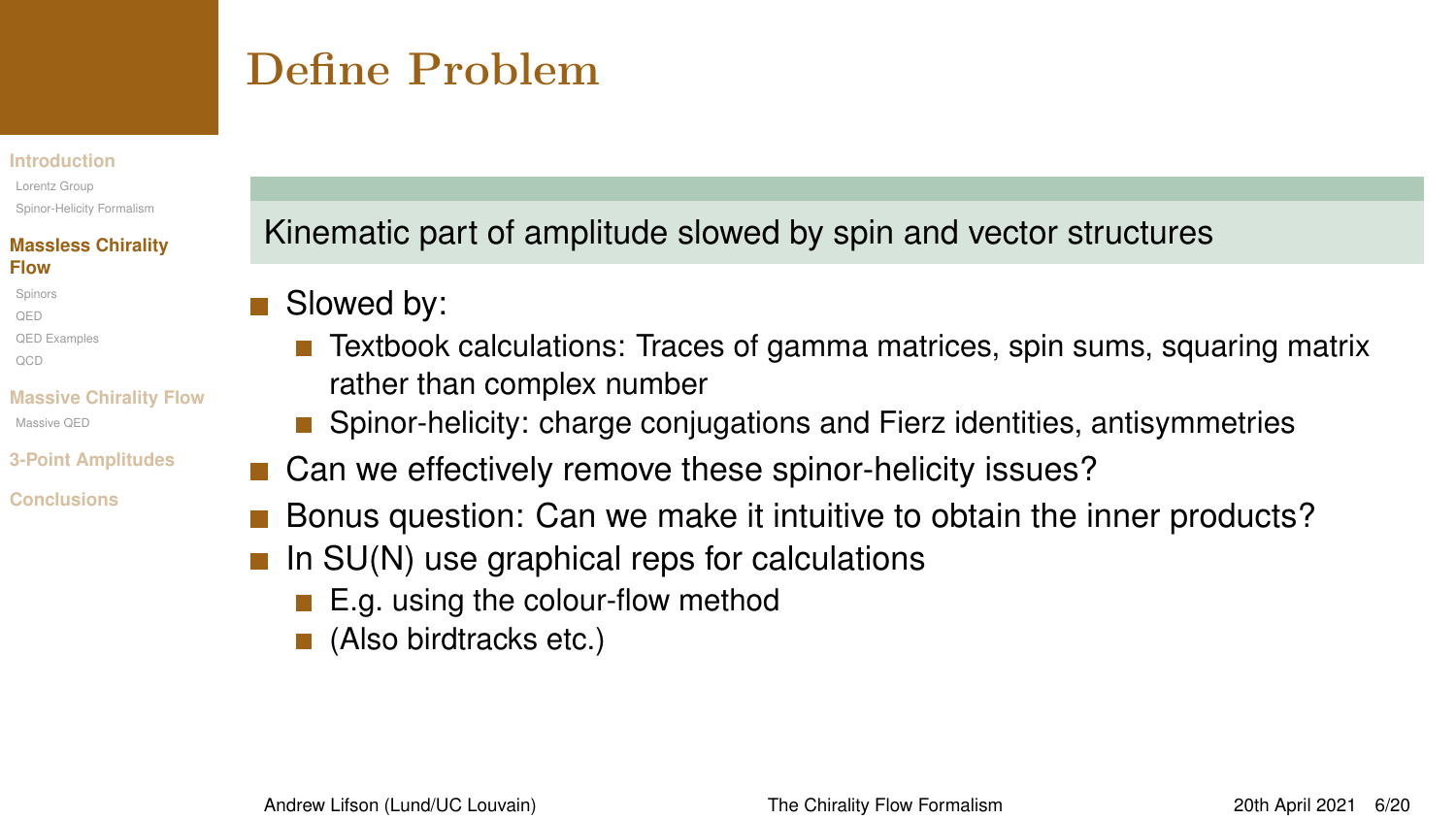## Define Problem

#### **[Introduction](#page-1-0)**

[Lorentz Group](#page-2-0) [Spinor-Helicity Formalism](#page-3-0)

#### **[Massless Chirality](#page-5-0) Flow**

- [Spinors](#page-7-0)
- [QED](#page-8-0)
- [QED Examples](#page-10-0)
- [QCD](#page-14-0)
- **[Massive Chirality Flow](#page-16-0)** Massive OED
- **[3-Point Amplitudes](#page-20-0)**
- **[Conclusions](#page-23-0)**

Kinematic part of amplitude slowed by spin and vector structures

- Slowed by:  $\mathcal{L}_{\mathcal{A}}$ 
	- **T** Textbook calculations: Traces of gamma matrices, spin sums, squaring matrix rather than complex number
	- Spinor-helicity: charge conjugations and Fierz identities, antisymmetries
- Can we effectively remove these spinor-helicity issues?
- Bonus question: Can we make it intuitive to obtain the inner products?
- In SU(N) use graphical reps for calculations
	- E.g. using the colour-flow method
	- (Also birdtracks etc.)
- Spinor-helicity ≡ *su*(2) ⊕ *su*(2)
	- Can we do the same?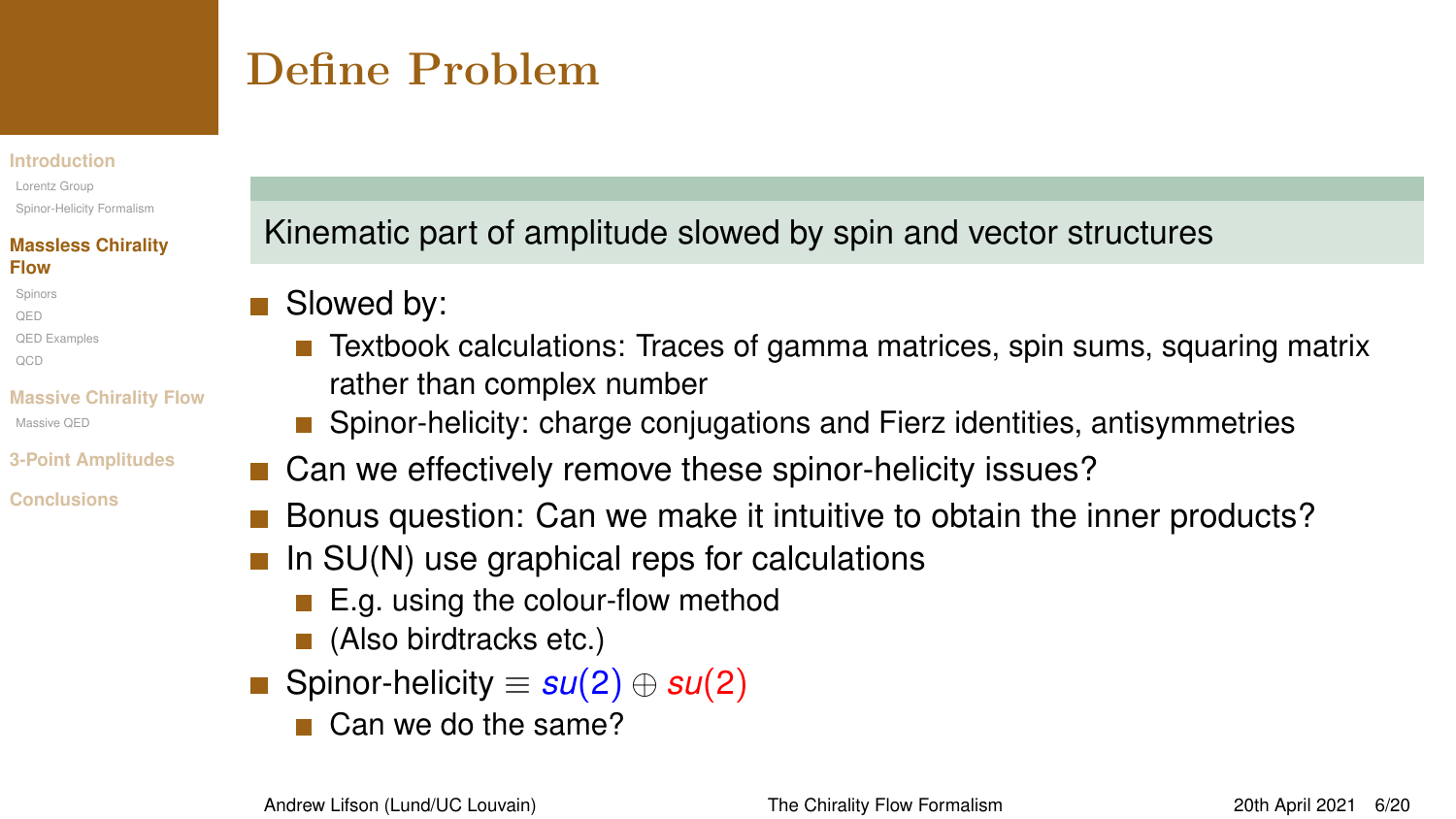# <span id="page-7-0"></span>Creating Chirality Flow: Building Blocks

#### **[Introduction](#page-1-0)**

[Lorentz Group](#page-2-0) [Spinor-Helicity Formalism](#page-3-0)

#### **[Massless Chirality](#page-5-0) Flow**

#### **[Spinors](#page-7-0)**

[QED](#page-8-0) [QED Examples](#page-10-0) [QCD](#page-14-0)

#### **[Massive Chirality Flow](#page-16-0)** [Massive QED](#page-16-0)

**[3-Point Amplitudes](#page-20-0)**

**[Conclusions](#page-23-0)**

A flow is a directed line from one object to another *su*(2) objects have dotted indices and *su*(2) objects undotted indices

- Compare to colour flow:
	- Colour  $\equiv$  single *SU*(*N*): generators  $t^a \rightarrow \delta$ 's
	- $\mathsf{Spinor\text{-}hel} \equiv \mathsf{su}(2) \oplus \mathsf{su}(2) \colon \tau^\mu, \bar\tau^\mu, g_{\mu\nu}, |i\rangle_\alpha, |j|^\dot\alpha, \epsilon_\pm^\mu, \to \langle i j \rangle, [kl]$

First step: Ansatz for spinor inner products (only possible Lorentz invariant)  $\langle i |^{\alpha} | j \rangle_{\alpha} \equiv \langle i j \rangle = -\langle j i \rangle = i \longrightarrow j$  $[i|_{\hat{\beta}}|j]^{\hat{\beta}} \equiv [ij] = -[ji] = i \dots \dots \dots j$ 

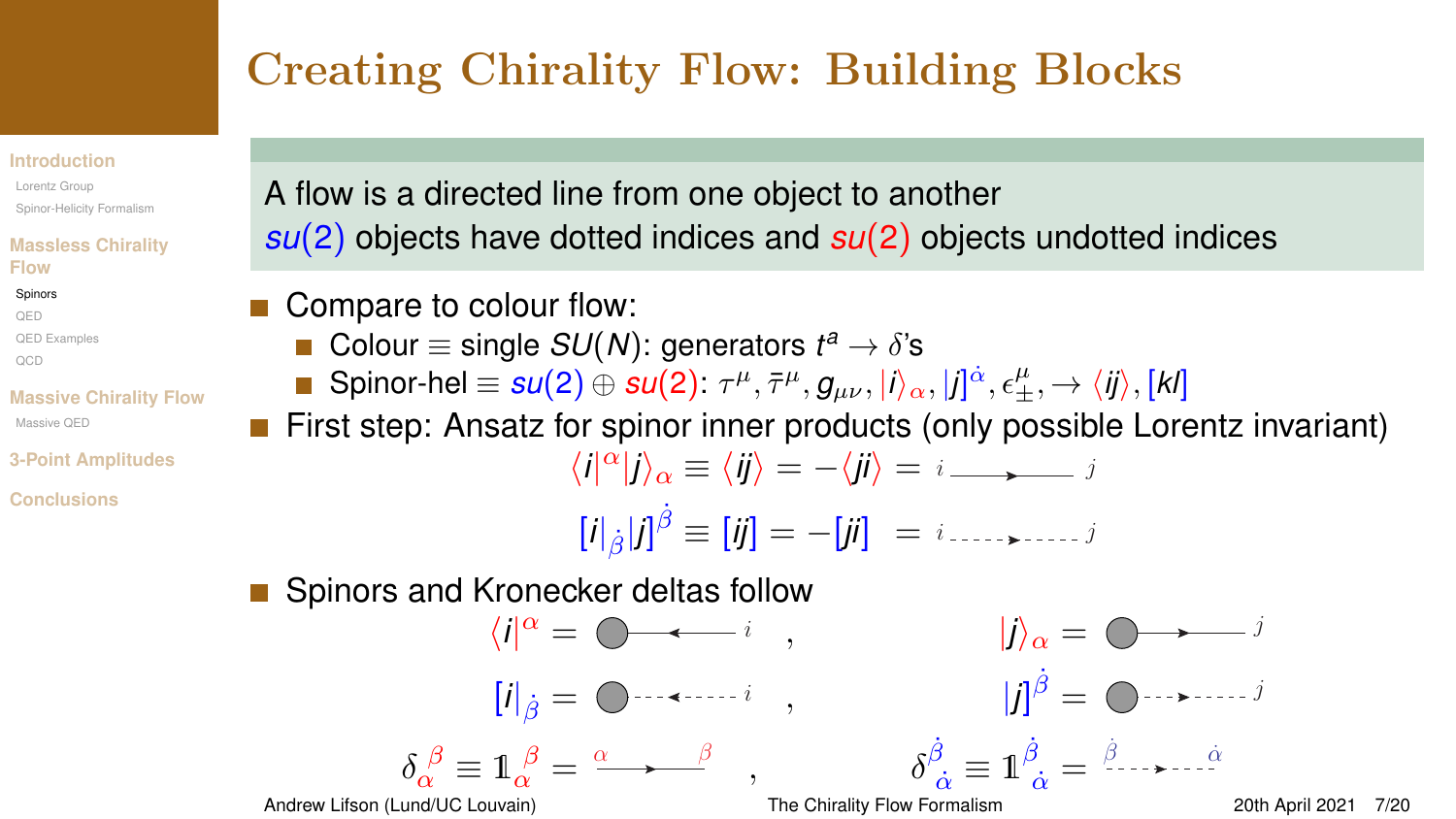## <span id="page-8-0"></span>The QED Flow Rules: External Particles



Andrew Lifson (Lund/UC Louvain) [The Chirality Flow Formalism](#page-0-0) 20th April 2021 8/20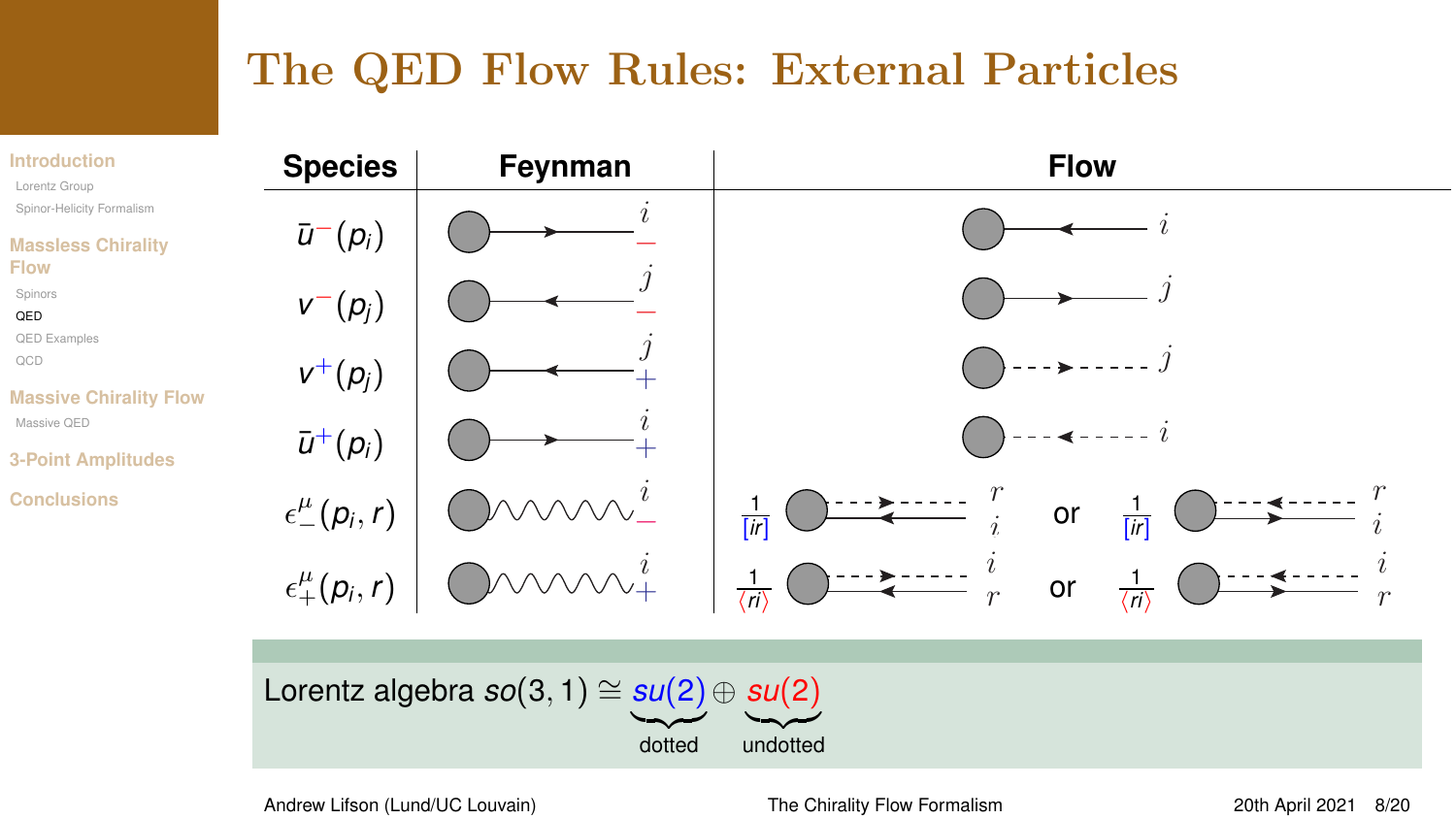## The QED Flow Rules: Vertices and Propagators

#### **[Introduction](#page-1-0)**

[Lorentz Group](#page-2-0)

[Spinor-Helicity Formalism](#page-3-0)

#### **[Massless Chirality](#page-5-0) Flow**

[Spinors](#page-7-0)

#### [QED](#page-8-0)

[QED Examples](#page-10-0)

[QCD](#page-14-0)

#### **[Massive Chirality Flow](#page-16-0)** [Massive QED](#page-16-0)

**[3-Point Amplitudes](#page-20-0)**

**[Conclusions](#page-23-0)**





Andrew Lifson (Lund/UC Louvain) [The Chirality Flow Formalism](#page-0-0) 20th April 2021 9/20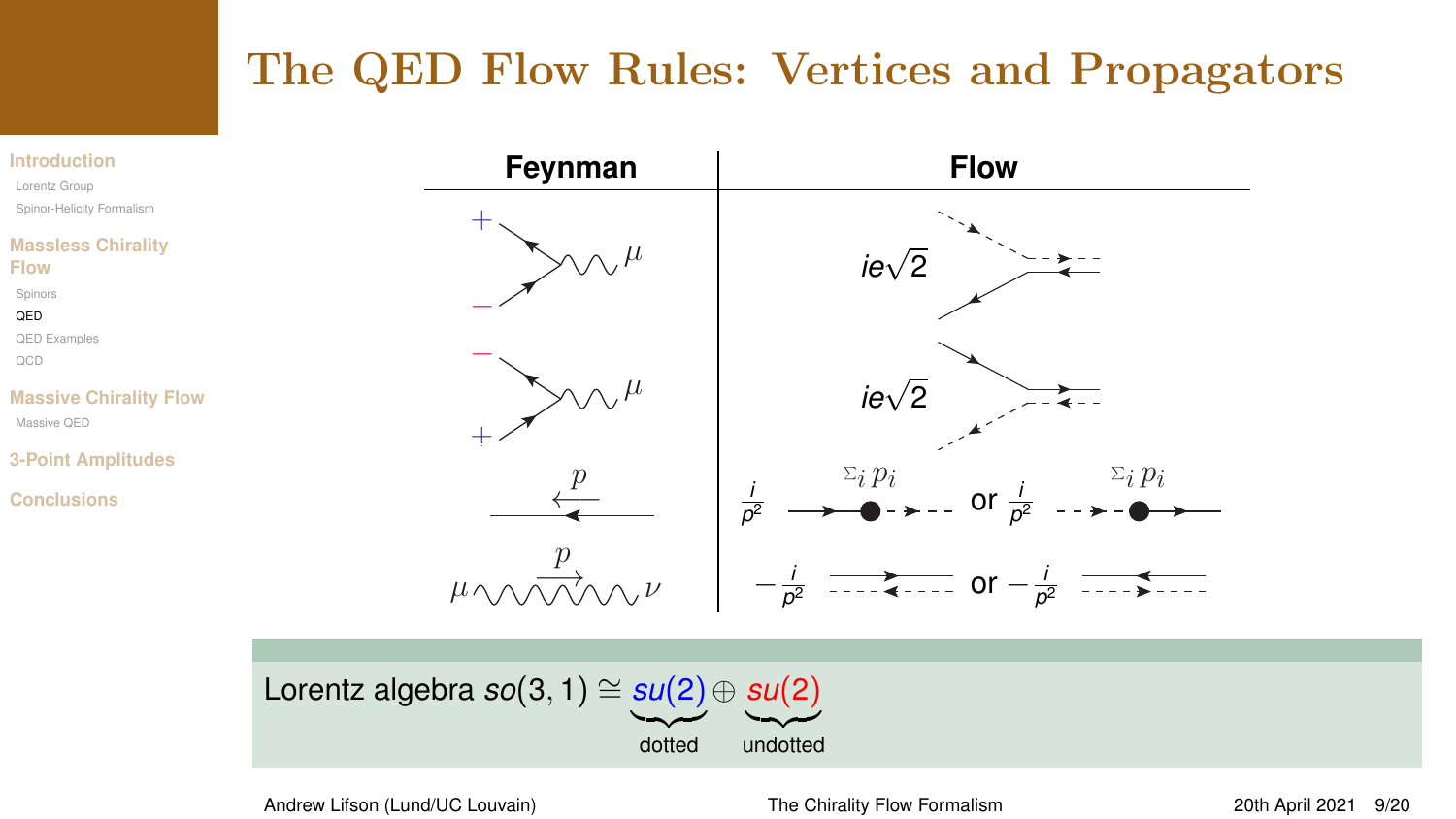# <span id="page-10-0"></span> $\bf{An\; Illuminating\; Example:}\ \ e^+e^-\rightarrow \gamma\gamma$

#### **[Introduction](#page-1-0)** [Lorentz Group](#page-2-0) [Spinor-Helicity Formalism](#page-3-0) **[Massless Chirality](#page-5-0) Flow** [Spinors](#page-7-0) [QED](#page-8-0) [QED Examples](#page-10-0) [QCD](#page-14-0) **[Massive Chirality Flow](#page-16-0)** [Massive QED](#page-16-0) **[3-Point Amplitudes](#page-20-0) [Conclusions](#page-23-0)** ←−  $p_2$  $p_1$ <sup>-</sup> ←− −→  $e^+$  $+$  $\frac{e^{-}}{e^{-}}$  $\overrightarrow{\vee\vee\vee}$   $\gamma_3^ \gamma_4^+$ 4  $p_3$  $p_4^{\vee}$  $+\frac{1}{2}$  $p_1$  $+\qquad$  $\rho$  $\rightarrow$ **Spinor helicity:**  $\sim \langle p_1 | \bar{\tau}^{\mu} (|p_1] \langle p_1 | + |p_4] \langle p_4 | \rangle$  ${\bf p}$  +  ${\bf p}$  $p_1+p_4$  $\bar{\tau}^{\nu} |p_2] \, \frac{\langle r_3 |\bar{\tau}_{\nu}| p_3]}{\langle r_2 3 \rangle}$  $\frac{\langle r_33 \rangle}{\langle r_3 \rangle}$  $\longrightarrow$  $\epsilon_3^ \sqrt{r_4|r_\mu|p_4}$  $[4r_4]$  $\overbrace{\hspace{2.5cm}}^{+}$  $\epsilon$ + 4 =  $\frac{(\langle \rho_1|\bar\tau^\mu|\rho_1] + \langle \rho_1|\bar\tau^\mu|\rho_4] )[\mathsf{r}_4|\tau_\mu|\rho_4 \rangle \ (\langle \rho_1|\bar\tau^\nu|\rho_2] + \langle \rho_4|\bar\tau^\nu|\rho_2] )[\rho_3|\tau_\nu|\mathsf{r}_3 \rangle}{}$  $\langle r_3 3 \rangle$ [4 $r_4$ ] =  $\langle 1r_4\rangle$ ([41] $\langle 13\rangle +$  [44] $\langle 43\rangle$ )[ $r_3$ 2]  $(r_33)[4r_4]$ **Fierz identities like**  $\langle i | \bar{\tau}^{\mu} | j ] [k | \tau_{\mu} | l \rangle = \langle i l \rangle [k j]$ =  $\langle 1r_4\rangle$ [41] $\langle 13\rangle$ [*r*<sub>3</sub>2]  $\frac{r_33}{4r_4}$  $|ii|=0$ Andrew Lifson (Lund/UC Louvain) [The Chirality Flow Formalism](#page-0-0) 20th April 2021 10/20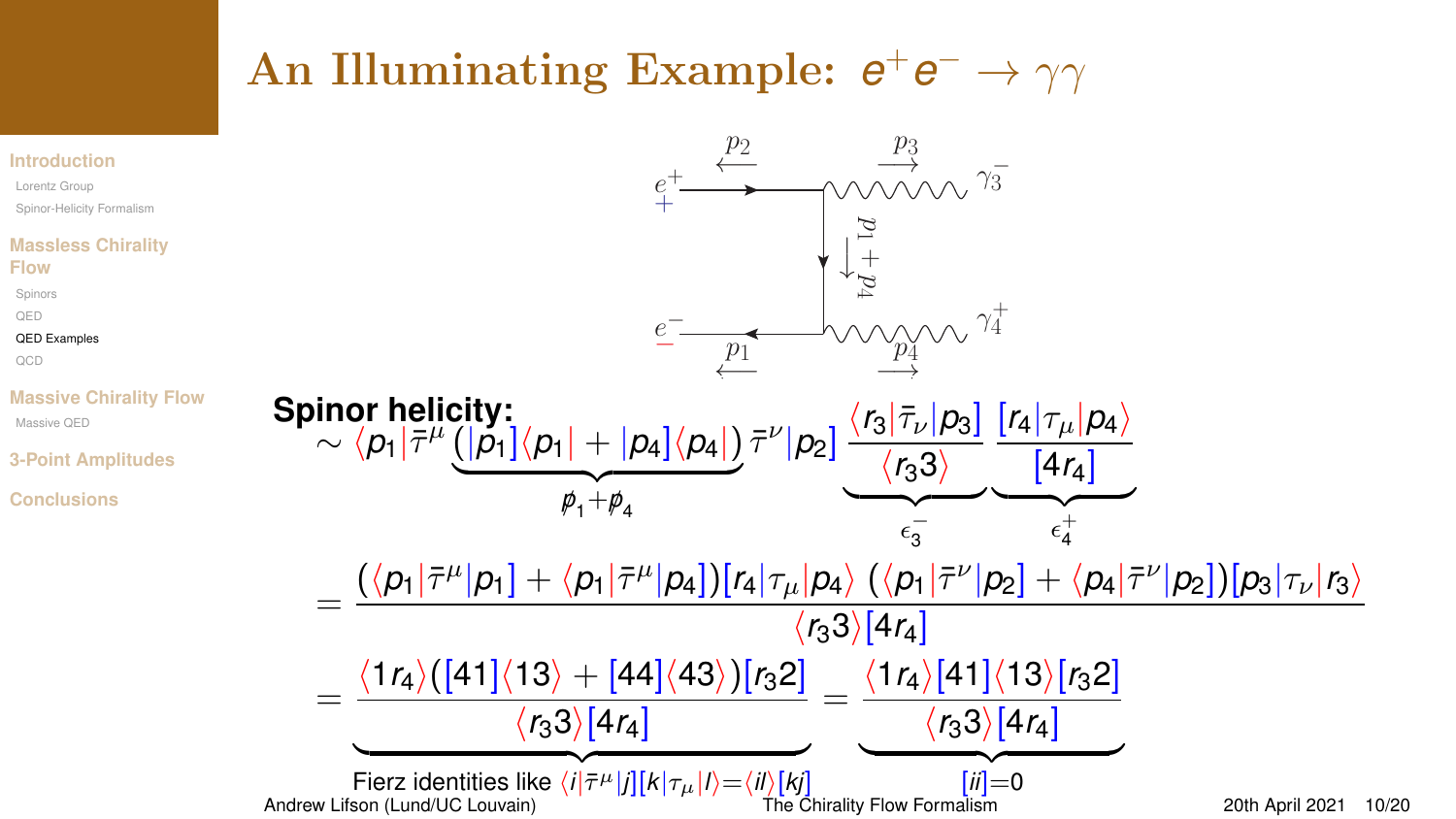# $\bf{An\; Illuminating\; Example:}\ \ e^+e^-\rightarrow \gamma\gamma$

#### **[Introduction](#page-1-0)**

[Lorentz Group](#page-2-0) [Spinor-Helicity Formalism](#page-3-0)

#### **[Massless Chirality](#page-5-0) Flow**

[Spinors](#page-7-0)

[QED](#page-8-0)

[QED Examples](#page-10-0)

[QCD](#page-14-0)

#### **[Massive Chirality Flow](#page-16-0)**

[Massive QED](#page-16-0)

#### **[3-Point Amplitudes](#page-20-0)**

**[Conclusions](#page-23-0)**





**Chirality flow:**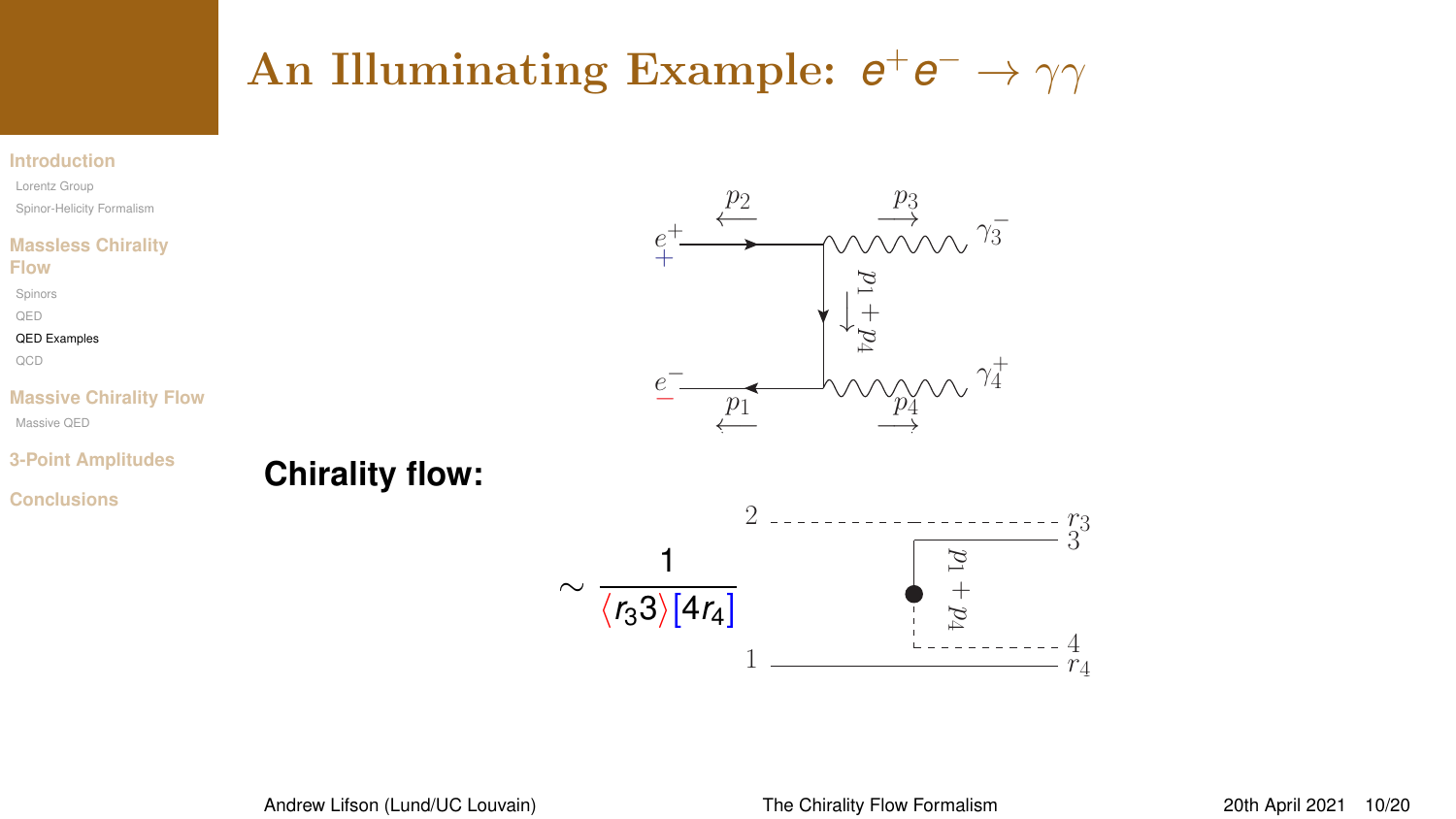# $\bf{An\; Illuminating\; Example:}\ \ e^+e^-\rightarrow \gamma\gamma$

#### **[Introduction](#page-1-0)**

[Lorentz Group](#page-2-0) [Spinor-Helicity Formalism](#page-3-0)

#### **[Massless Chirality](#page-5-0) Flow**

[Spinors](#page-7-0)

[QED](#page-8-0)

[QED Examples](#page-10-0)

[QCD](#page-14-0)

#### **[Massive Chirality Flow](#page-16-0)**

**[3-Point Amplitudes](#page-20-0)**

[Massive QED](#page-16-0)

### **Chirality flow:**

**[Conclusions](#page-23-0)**



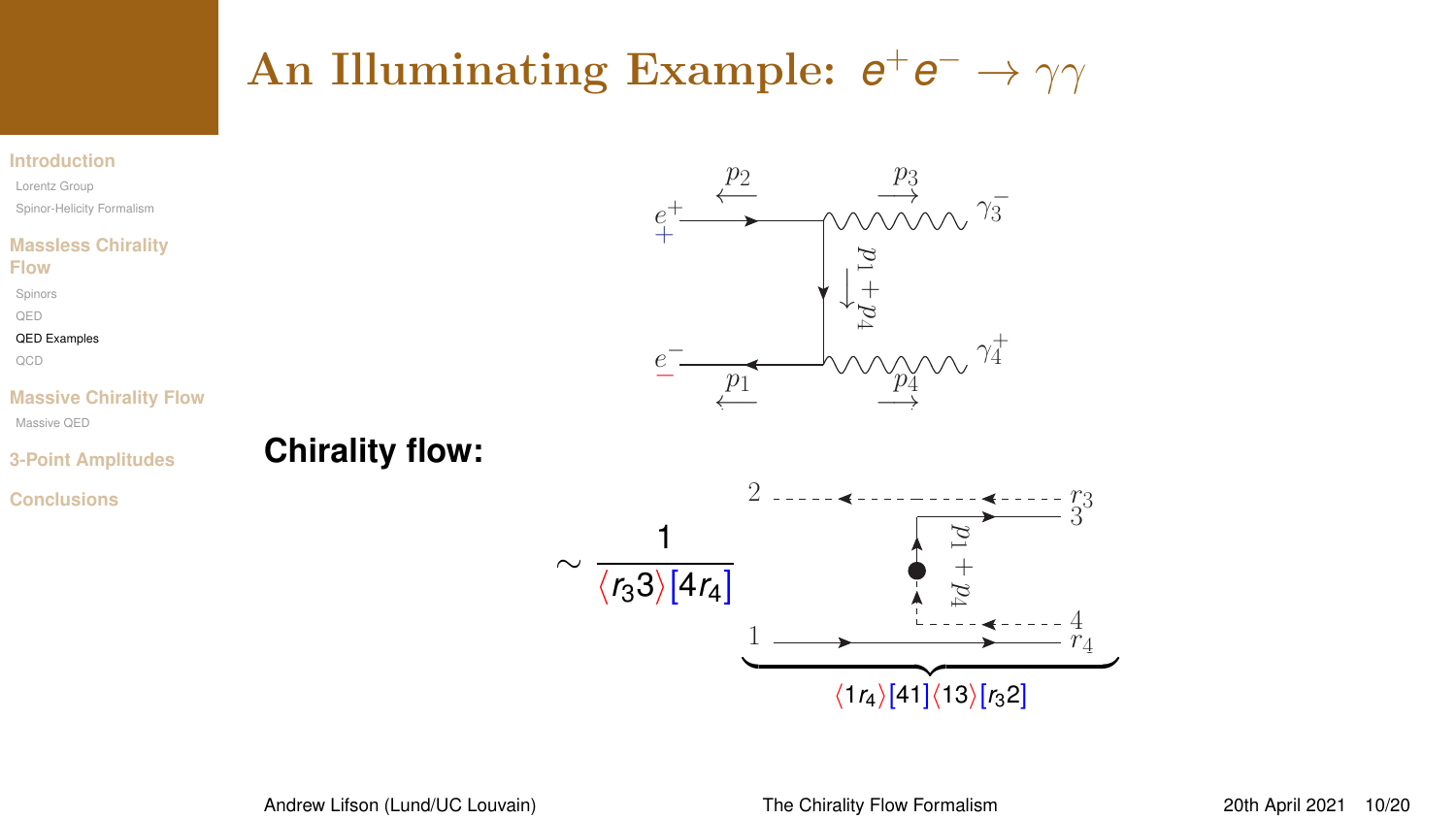## A complicated QED Example

**Flow**

[QED](#page-8-0)

[QCD](#page-14-0)

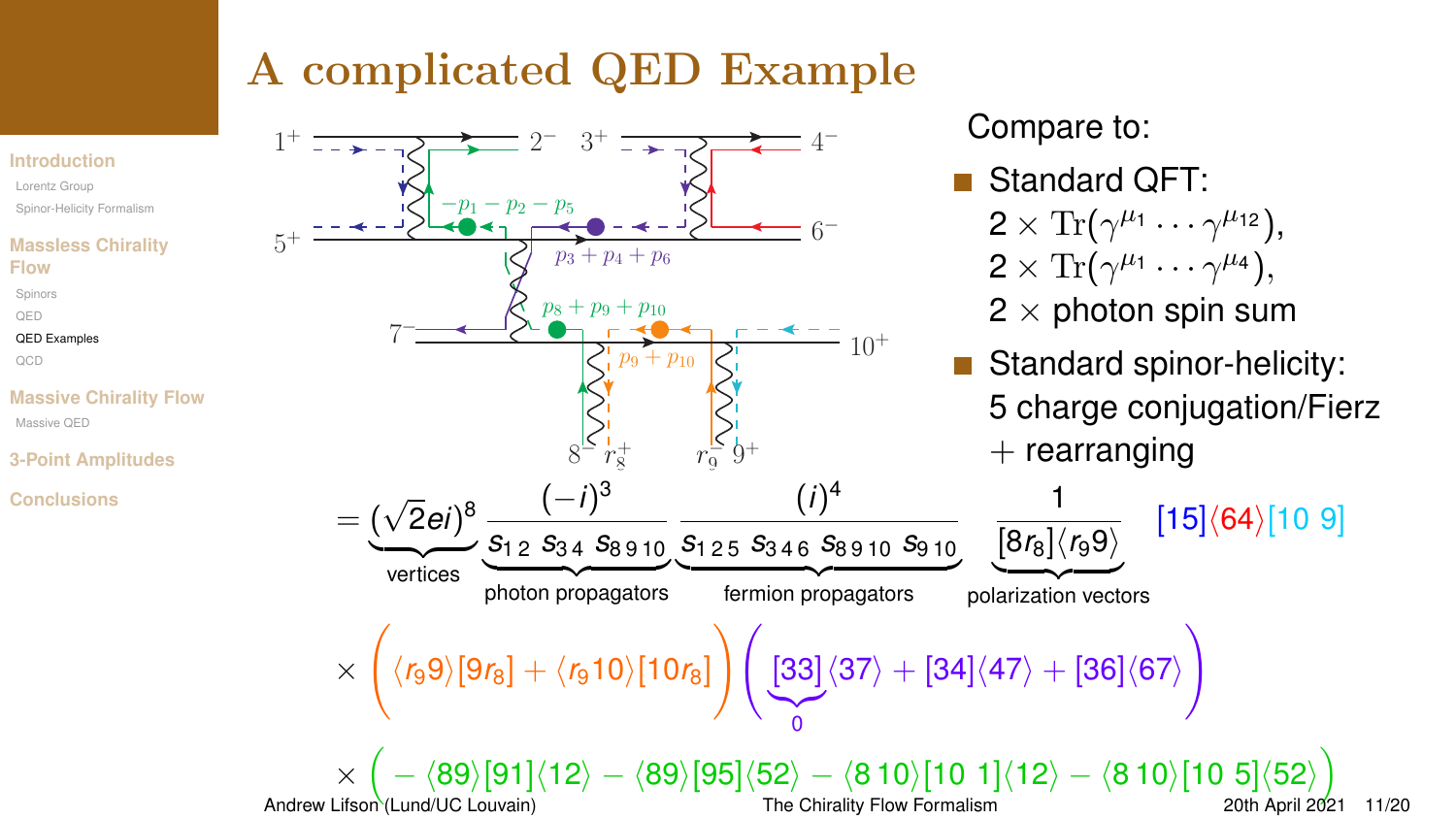## <span id="page-14-0"></span>The Non-abelian Massless QCD Flow Vertices



Arrow directions only consistently set within full diagram Double line  $\equiv g_{\mu\nu}$ , momentum dot  $\equiv \rho_\mu$ 

Andrew Lifson (Lund/UC Louvain) [The Chirality Flow Formalism](#page-0-0) 20th April 2021 12/20

3<sup>−</sup> <sup>1</sup>

 $1, 2, 2$ 

41 \ \ \ \ 3

 $\setminus$ 

 $\Big\}$ 

T  $\perp$  $\perp$  $\mathbf{I}$  $\overline{1}$ 

 $1\lesssim$ 

 $3\geq$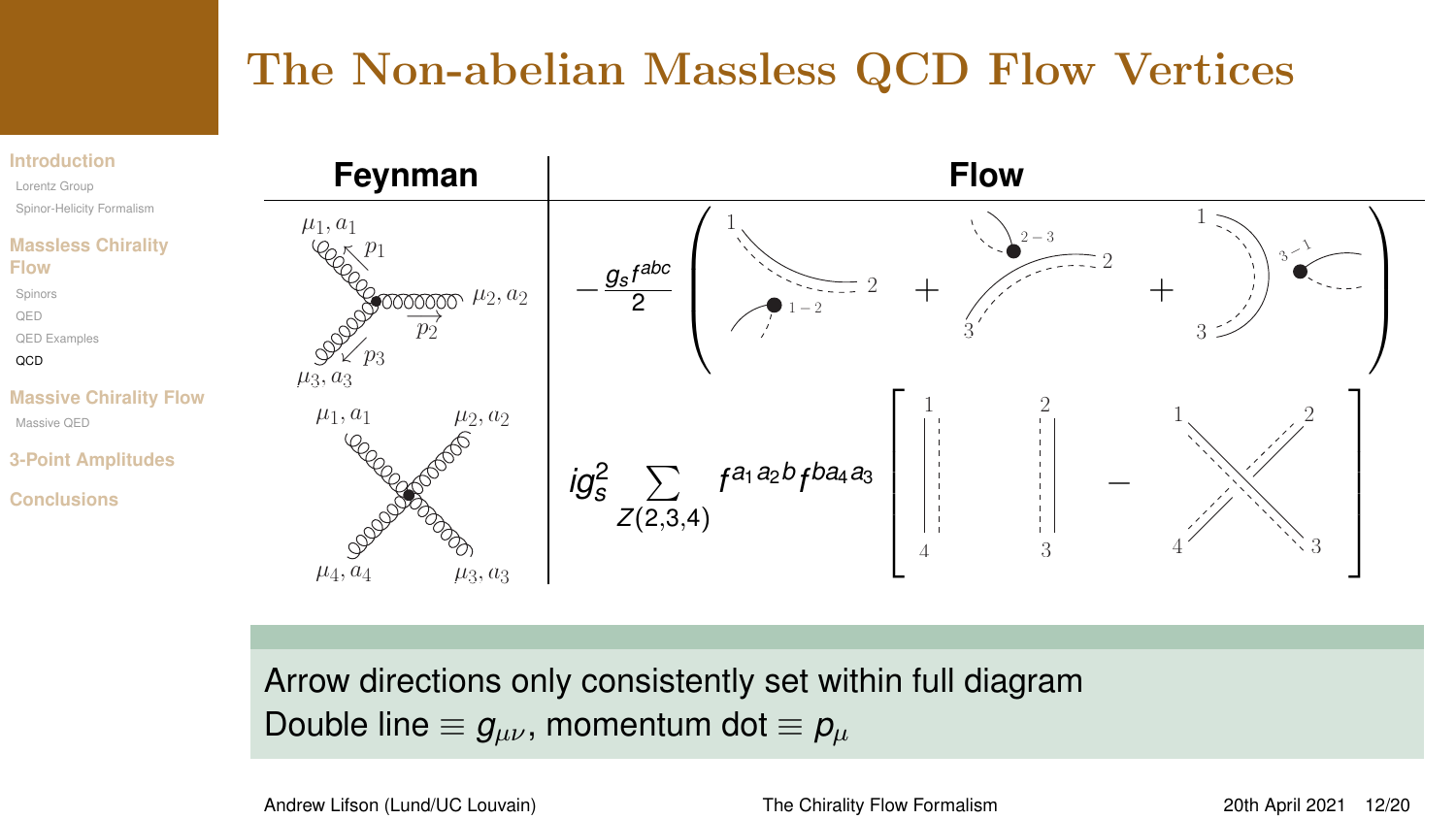# QCD Example:  $q_1\bar{q}_1 \rightarrow q_2\bar{q}_2g$

#### **[Introduction](#page-1-0)**

[Lorentz Group](#page-2-0) [Spinor-Helicity Formalism](#page-3-0)

#### **[Massless Chirality](#page-5-0) Flow**

[Spinors](#page-7-0)

[QED](#page-8-0)

[QED Examples](#page-10-0)

**OCD** 

#### **[Massive Chirality Flow](#page-16-0)** [Massive QED](#page-16-0)

**[3-Point Amplitudes](#page-20-0)**

**[Conclusions](#page-23-0)**

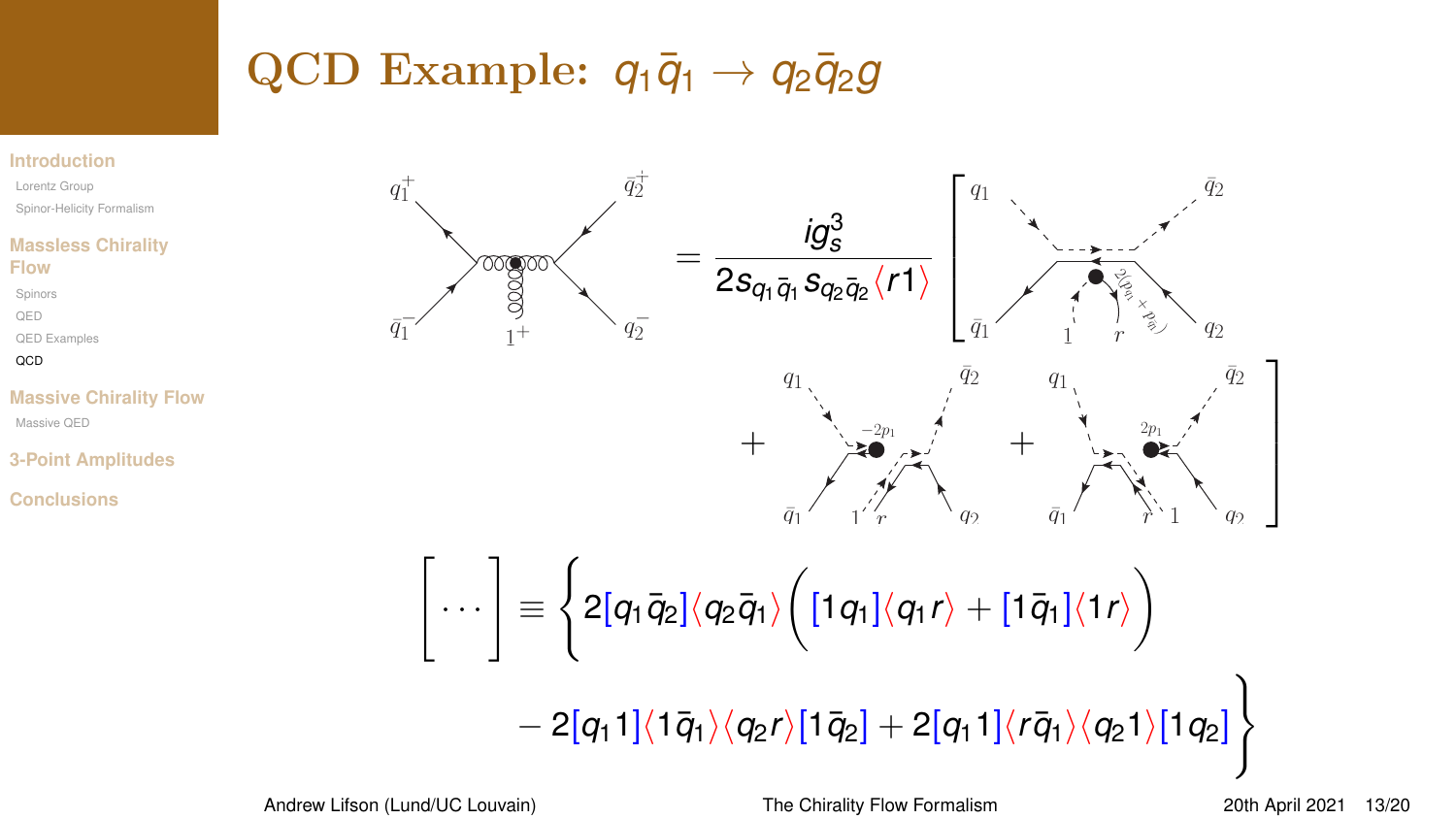## <span id="page-16-0"></span>Massive Spinor Helicity Basics

#### **[Introduction](#page-1-0)**

[Lorentz Group](#page-2-0) [Spinor-Helicity Formalism](#page-3-0)

#### **[Massless Chirality](#page-5-0) Flow**

- [Spinors](#page-7-0) [QED](#page-8-0)
- [QED Examples](#page-10-0)
- [QCD](#page-14-0)

#### **[Massive Chirality Flow](#page-16-0)** [Massive QED](#page-16-0)

**[3-Point Amplitudes](#page-20-0)**

**[Conclusions](#page-23-0)**

Decompose massive momentum *p* as sum of massless ones

$$
\rho^{\mu}=\rho^{\flat,\mu}+\alpha q^{\mu}~,~~(\rho^{\flat})^2=q^2=0~,~~\alpha=\tfrac{p^2}{2p\cdot q}
$$

- Massive spinors and polarisation vectors written in terms of massless Weyl spinors of momentum  $\rho^\flat, q$
- We recycle results from massless chirality flow

**E.g.** 
$$
\vec{p} \equiv \sqrt{2}p^{\mu}\tau_{\mu} = |p^{\flat}]\langle p^{\flat}| + \alpha|q]\langle q|
$$

 $q$  is arbitrary but physical, as defines spin direction  $s^{\mu}$ 

$$
s^\mu=\frac{1}{m}(\rho^{\flat,\mu}-\alpha q^\mu)=\frac{1}{m}(\rho^\mu-2\alpha q^\mu)
$$

Spin-summed amplitude independent of *q* choice See e.g. [hep-ph:0510157](https://arxiv.org/pdf/hep-ph/0510157.pdf) for more details Andrew Lifson (Lund/UC Louvain) [The Chirality Flow Formalism](#page-0-0) 20th April 2021 14/20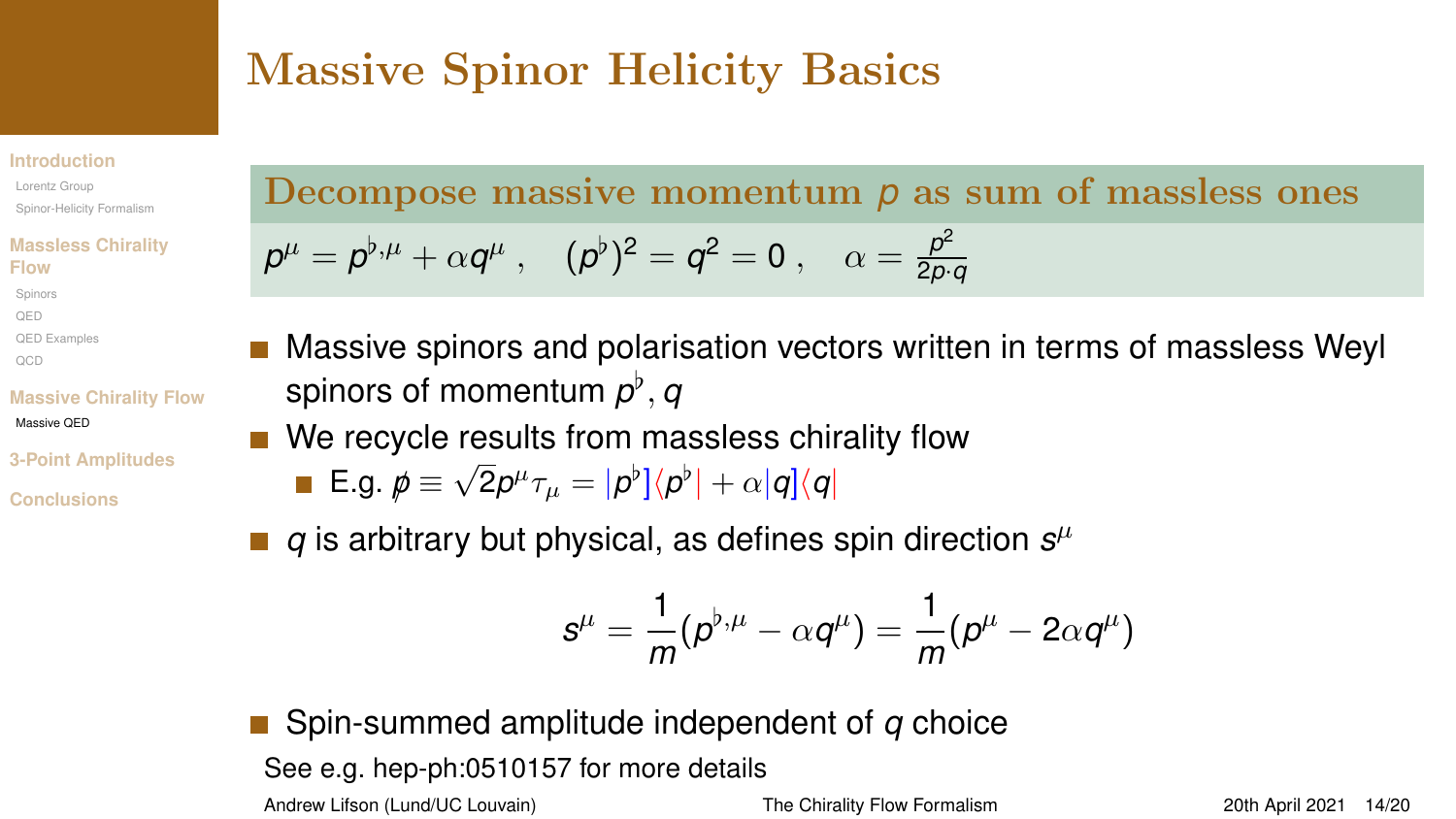## Incoming Massive Spinors in Chirality Flow

#### **[Introduction](#page-1-0)**

- [Lorentz Group](#page-2-0)
- [Spinor-Helicity Formalism](#page-3-0)

#### **[Massless Chirality](#page-5-0) Flow**

- [Spinors](#page-7-0) [QED](#page-8-0)
- [QED Examples](#page-10-0)
- [QCD](#page-14-0)

#### **[Massive Chirality Flow](#page-16-0)** [Massive QED](#page-16-0)

 $\bar{v}^+(p)$ 

*u*<sup>−</sup>(*p*)

 $u^+(p)$ 

 $\eta$ 

**[3-Point Amplitudes](#page-20-0)**

**[Conclusions](#page-23-0)**

$$
p^{\mu} = p^{\flat,\mu} + \alpha q^{\mu}, \quad (p^{\flat})^2 = q^2 = 0, \quad e^{i\varphi}\sqrt{\alpha} = \frac{m}{\langle p^{\flat}q \rangle}, \qquad e^{-i\varphi}\sqrt{\alpha} = \frac{m}{[qp^{\flat}]}
$$
  
Spin operator  $-\frac{\Sigma^{\mu}s_{\mu}}{2} = \frac{\gamma^5s^{\mu}\gamma_{\mu}}{2}, \quad s^{\mu} = \frac{1}{m}(p^{\flat,\mu} - \alpha q^{\mu})$   
Spinor Feynman\n  
Flow\n  
 $\overline{v}^-(p)$ \n  
Equation 1.

$$
\overline{v}^{+}(p) \quad \overline{v}^{+}(p) \quad \overline{v}^{+} \quad \overline{p} \quad \overline{v}^{+} \quad \overline{p} \quad \overline{v}^{+}(p) \quad \overline{v}^{+}(p) \quad \overline{v}^{+}(p) \quad \overline{v}^{+}(p) \quad \overline{v}^{+}(p) \quad \overline{v}^{+}(p) \quad \overline{v}^{+}(p) \quad \overline{v}^{+}(p) \quad \overline{v}^{+}(p) \quad \overline{v}^{+}(p) \quad \overline{v}^{+}(p) \quad \overline{v}^{+}(p) \quad \overline{v}^{+}(p) \quad \overline{v}^{+}(p) \quad \overline{v}^{+}(p) \quad \overline{v}^{+}(p) \quad \overline{v}^{+}(p) \quad \overline{v}^{+}(p) \quad \overline{v}^{+}(p) \quad \overline{v}^{+}(p) \quad \overline{v}^{+}(p) \quad \overline{v}^{+}(p) \quad \overline{v}^{+}(p) \quad \overline{v}^{+}(p) \quad \overline{v}^{+}(p) \quad \overline{v}^{+}(p) \quad \overline{v}^{+}(p) \quad \overline{v}^{+}(p) \quad \overline{v}^{+}(p) \quad \overline{v}^{+}(p) \quad \overline{v}^{+}(p) \quad \overline{v}^{+}(p) \quad \overline{v}^{+}(p) \quad \overline{v}^{+}(p) \quad \overline{v}^{+}(p) \quad \overline{v}^{+}(p) \quad \overline{v}^{+}(p) \quad \overline{v}^{+}(p) \quad \overline{v}^{+}(p) \quad \overline{v}^{+}(p) \quad \overline{v}^{+}(p) \quad \overline{v}^{+}(p) \quad \overline{v}^{+}(p) \quad \overline{v}^{+}(p) \quad \overline{v}^{+}(p) \quad \overline{v}^{+}(p) \quad \overline{v}^{+}(p) \quad \overline{v}^{+}(p) \quad \overline{v}^{+}(p) \quad \overline{v}^{+}(p) \quad \overline{v}^{+}(p) \quad \overline{v}^{+}(p) \quad \overline{v}^{+}(p) \quad \overline{v}^{
$$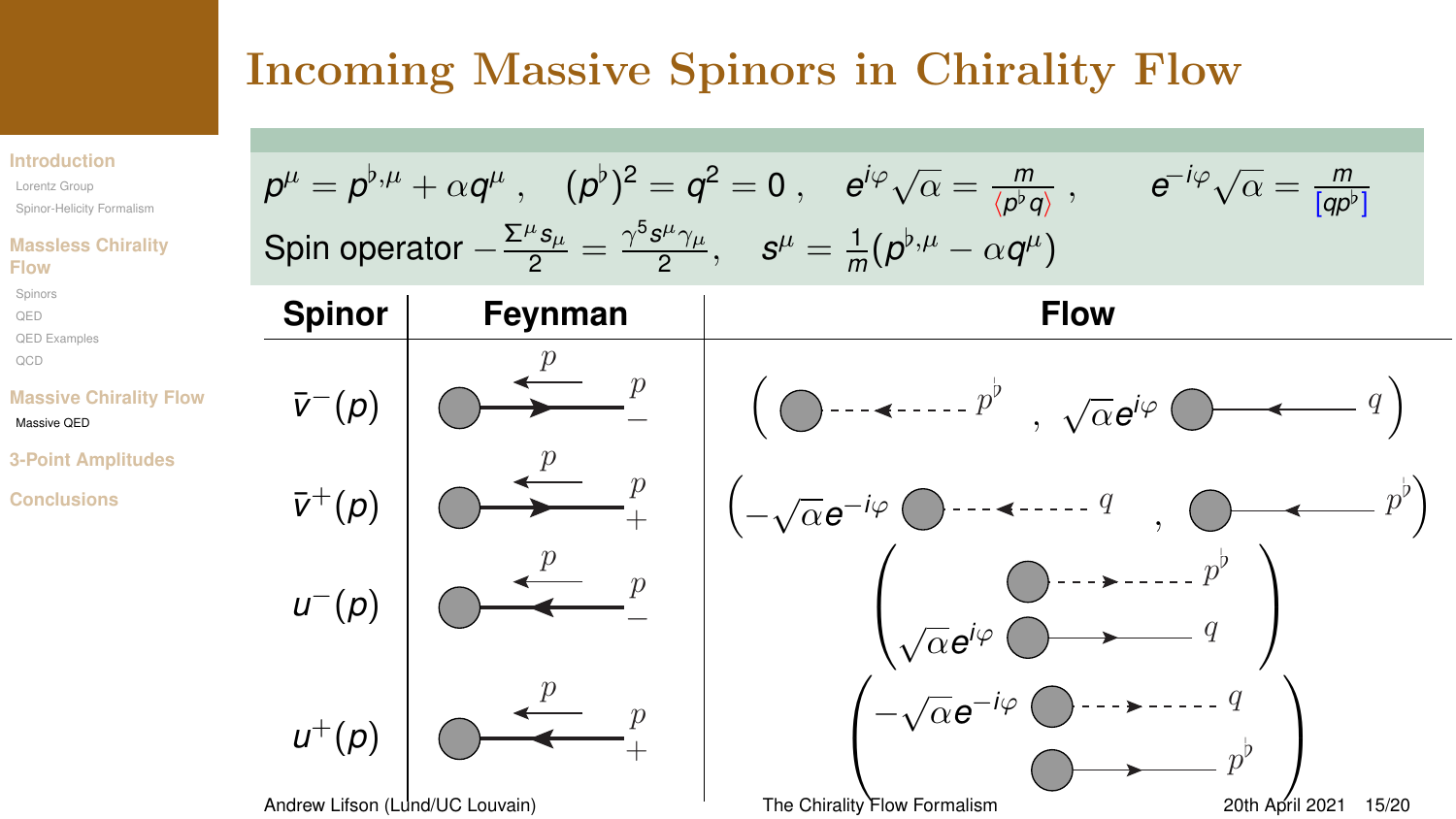# Remaining Massive QED Flow Rules

#### **[Introduction](#page-1-0)**

[Lorentz Group](#page-2-0) [Spinor-Helicity Formalism](#page-3-0)

#### **[Massless Chirality](#page-5-0) Flow**

- [Spinors](#page-7-0)
- [QED](#page-8-0)
- [QED Examples](#page-10-0)
- [QCD](#page-14-0)

#### **[Massive Chirality Flow](#page-16-0)** [Massive QED](#page-16-0)

- **[3-Point Amplitudes](#page-20-0)**
- **[Conclusions](#page-23-0)**





### Remaining massive chirality-flow rules in backup slides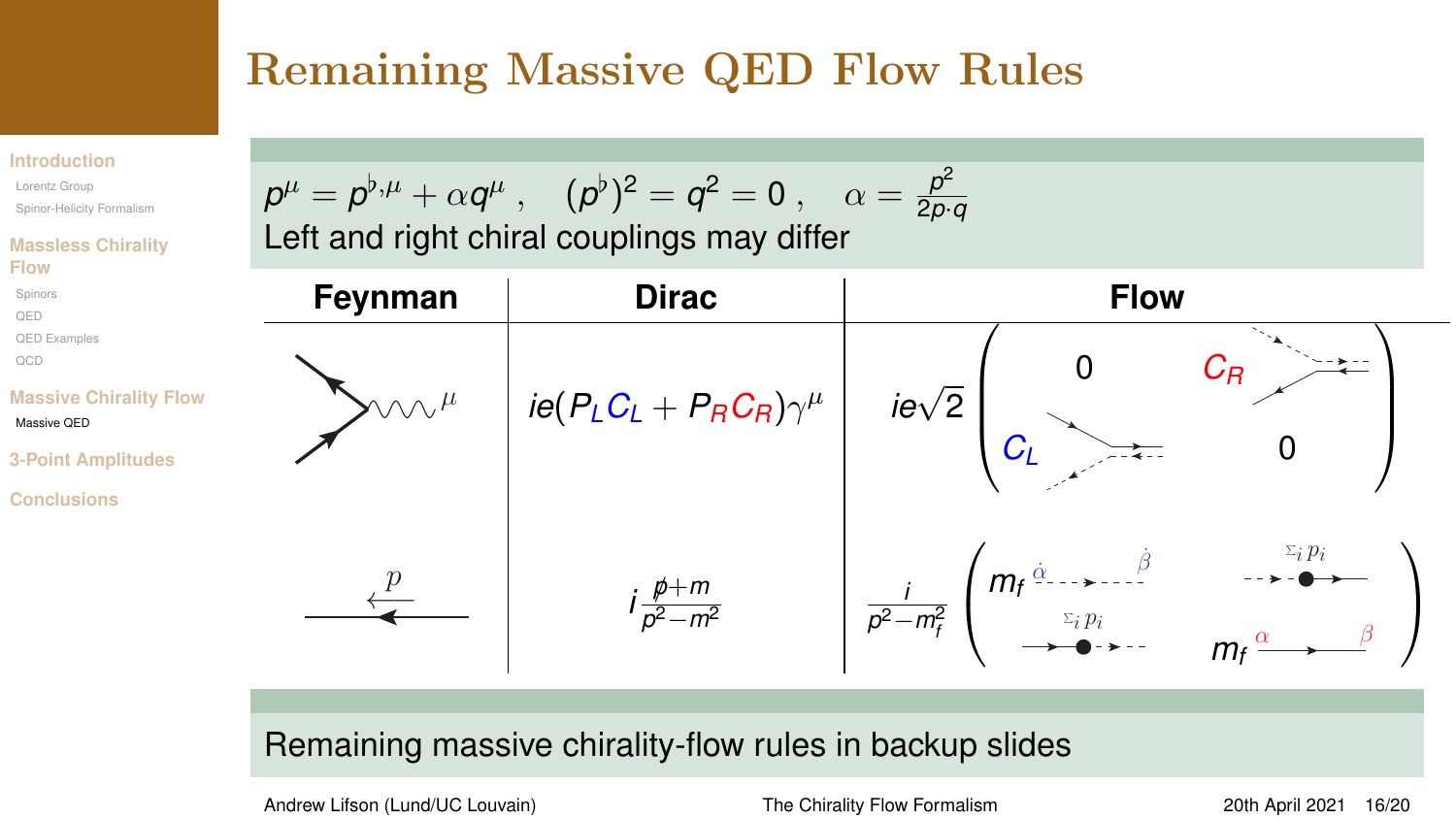## A Massive Illuminating Example

#### **[Introduction](#page-1-0)**

[Lorentz Group](#page-2-0) [Spinor-Helicity Formalism](#page-3-0)

#### **[Massless Chirality](#page-5-0) Flow**

- [Spinors](#page-7-0)
- **OED**
- 
- [QED Examples](#page-10-0)
- [QCD](#page-14-0)

#### **[Massive Chirality Flow](#page-16-0)** [Massive QED](#page-16-0)

- **[3-Point Amplitudes](#page-20-0)**
- **[Conclusions](#page-23-0)**

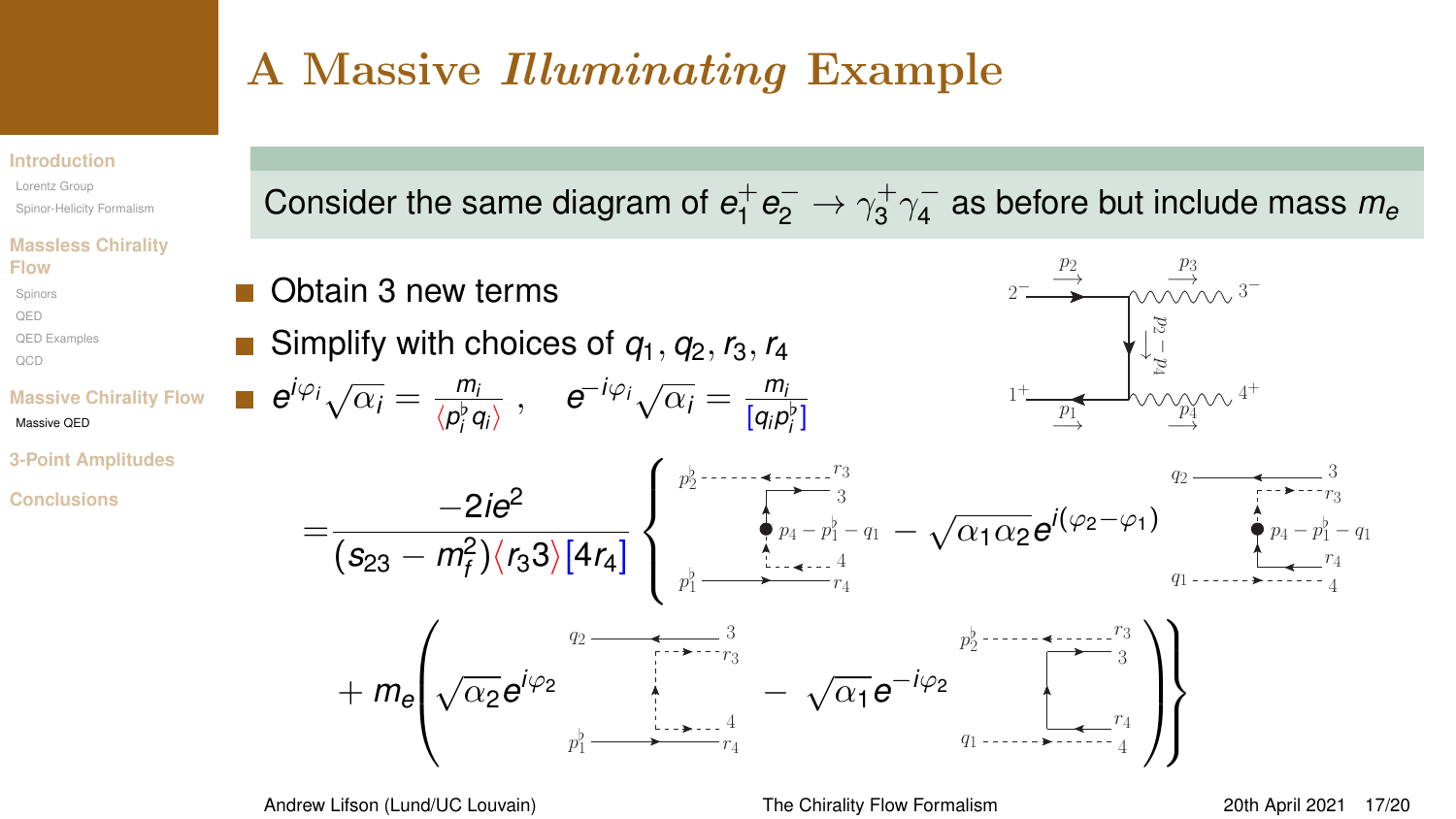# <span id="page-20-0"></span>Little Group Scaling

#### **[Introduction](#page-1-0)**

[Lorentz Group](#page-2-0) [Spinor-Helicity Formalism](#page-3-0)

#### **[Massless Chirality](#page-5-0) Flow**

[Spinors](#page-7-0) [QED](#page-8-0) [QED Examples](#page-10-0) [QCD](#page-14-0)

#### **[Massive Chirality Flow](#page-16-0)** Massive OED

**[3-Point Amplitudes](#page-20-0)**

**[Conclusions](#page-23-0)**

## Little group definition

Subset of Lorentz transformation which leaves momentum *p* invariant

Scaling for spinors (flow lines) is:

$$
\rlap{\hspace{0.02cm}/}{p} = |p]\langle p| \stackrel{\text{little group}}{\longrightarrow} p = (t^{-1}|p])(t\langle p|)
$$

Amplitude scales as:

$$
A(\ldots,\{t_i|i\rangle,t_i^{-1}|i],h_i\}\ldots)=t_i^{-2h_i}A(\ldots,\{|i\rangle,|i],h_i\}\ldots)
$$

Can show that 3-pt amplitudes contain only  $\langle i j \rangle$  or  $[i j]$  but not both

## Combining above information gives

Little group definition

\nSubset of Lorentz transformation which leaves momentum 
$$
p
$$
 invariant

\nScaling for spinors (flow lines) is:

\n
$$
\begin{aligned}\n&p &= |p| \langle p| \frac{\text{little group}}{\text{group } p} \mid p = (t^{-1} | p|)(t \langle p|)\n\end{aligned}
$$
\nAmplitude scales as:

\n
$$
A(\ldots, \{t_i | i), t_i^{-1} | i], h_i\} \ldots) = t_i^{-2h_i} A(\ldots, \{|i\rangle, |i], h_i\} \ldots)
$$
\nCan show that 3-pt amplitudes contain only  $\langle ij \rangle$  or  $[ij]$  but not both

\nCombining above information gives

\n
$$
A_3(1^{h_1}, 2^{h_2}, 3^{h_3}) = c'(12)^{+(h_3 - h_1 - h_2)}(13)^{+(h_2 - h_1 - h_3)}(23)^{+(h_1 - h_2 - h_3)}, \text{ or}
$$
\n
$$
A_3(1^{h_1}, 2^{h_2}, 3^{h_3}) = c[12]^{-(h_3 - h_1 - h_2)}[13]^{-(h_2 - h_1 - h_3)}[23]^{-(h_1 - h_2 - h_3)},
$$

Andrew Lifson (Lund/UC Louvain) [The Chirality Flow Formalism](#page-0-0) 20th April 2021 18/20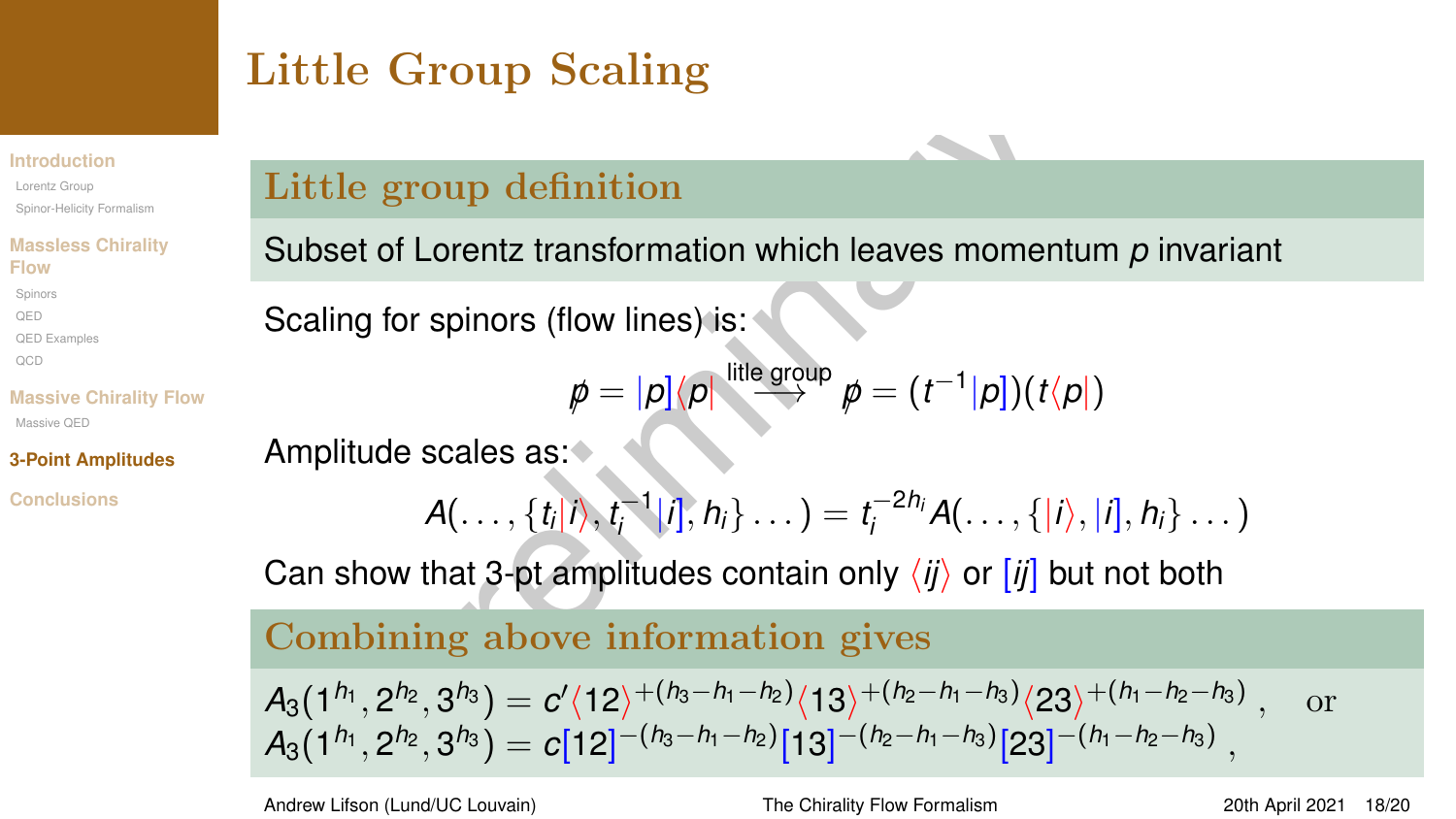# Little Group Scaling and Chirality Flow

#### **[Introduction](#page-1-0)**

[Lorentz Group](#page-2-0) [Spinor-Helicity Formalism](#page-3-0)

#### **[Massless Chirality](#page-5-0) Flow**

- [Spinors](#page-7-0) [QED](#page-8-0) [QED Examples](#page-10-0)
- [QCD](#page-14-0)

#### **[Massive Chirality Flow](#page-16-0)** [Massive QED](#page-16-0)

**[3-Point Amplitudes](#page-20-0)**

**[Conclusions](#page-23-0)**



Possible new way to derive 3-pt amplitude

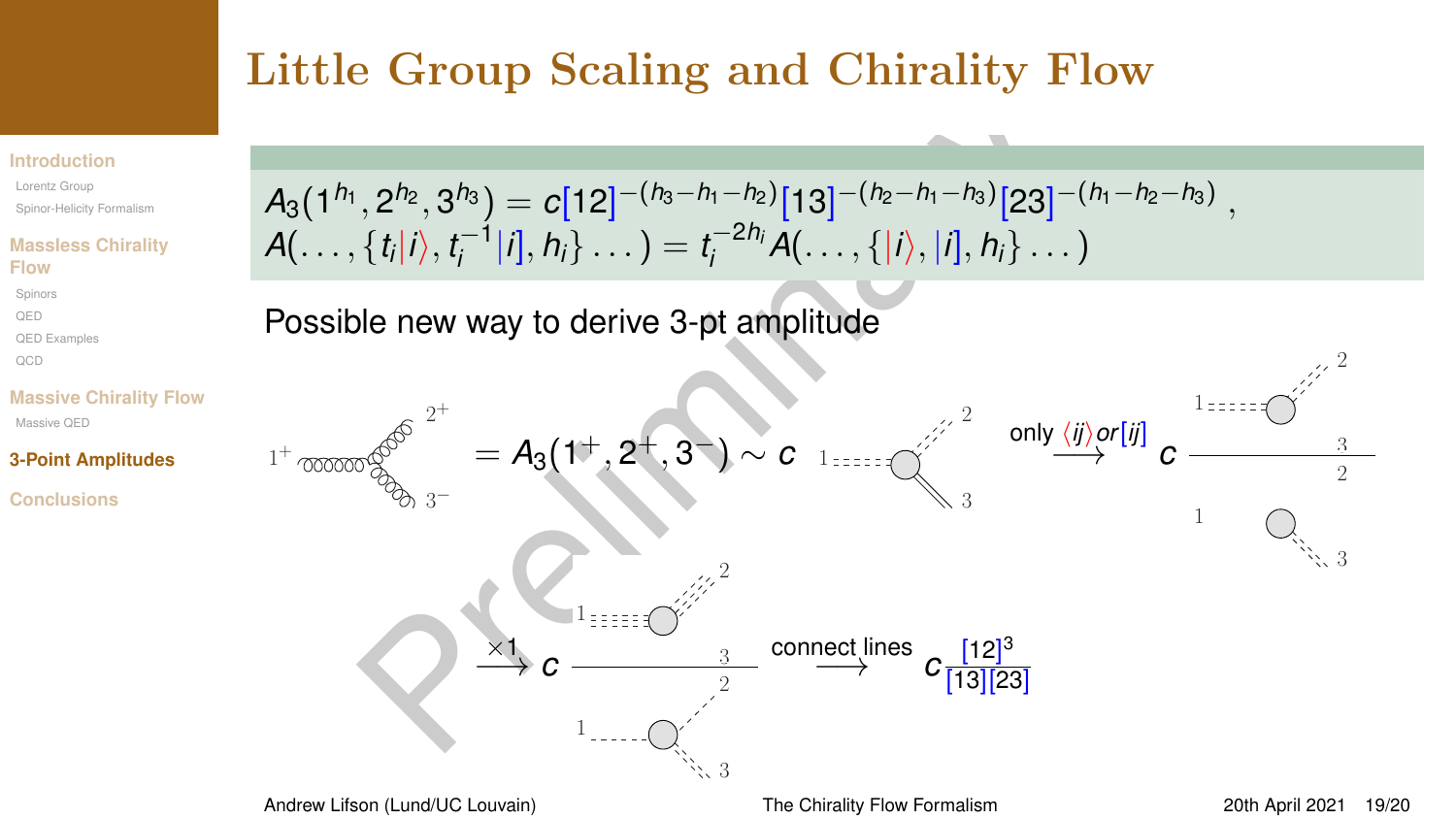# Little Group Scaling and Chirality Flow

#### **[Introduction](#page-1-0)**

[Lorentz Group](#page-2-0) [Spinor-Helicity Formalism](#page-3-0)

#### **[Massless Chirality](#page-5-0) Flow**

- [Spinors](#page-7-0) [QED](#page-8-0) [QED Examples](#page-10-0)
- [QCD](#page-14-0)

#### **[Massive Chirality Flow](#page-16-0)** [Massive QED](#page-16-0)

**[3-Point Amplitudes](#page-20-0)**

**[Conclusions](#page-23-0)**



Possible new way to derive 3-pt amplitude

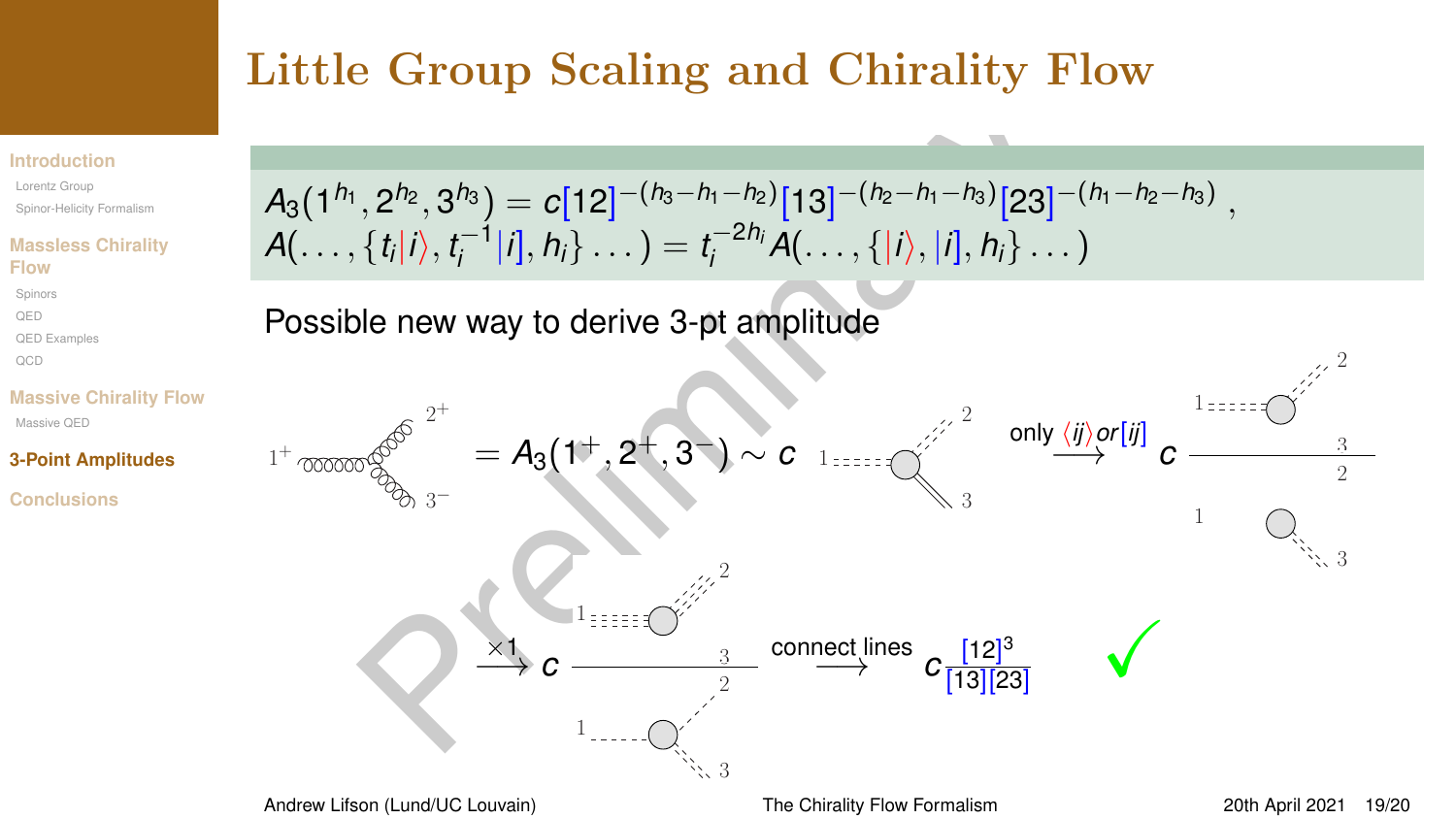# <span id="page-23-0"></span>Conclusions and Outlook

#### **[Introduction](#page-1-0)**

[Lorentz Group](#page-2-0) [Spinor-Helicity Formalism](#page-3-0)

#### **[Massless Chirality](#page-5-0) Flow**

- [Spinors](#page-7-0)
- [QED](#page-8-0)
- [QED Examples](#page-10-0)
- [QCD](#page-14-0)
- **[Massive Chirality Flow](#page-16-0)** Massive OED
- **[3-Point Amplitudes](#page-20-0)**

#### **[Conclusions](#page-23-0)**

- Chirality flow offers the shortest possible journey from Feynman diagram to complex number
	- $\blacksquare$  Further simplifies the spinor helicity formalism
	- **Calculations often performed in a single step, particularly for massless diagrams**
- **Full standard model at tree level understood** 
	- Useful at tree level for *any* model with only Dirac fermions and matries (Pauli matrices), Minkowski metric, momenta, spin 0 and 1 bosons in Feynman rules
- **Loops next on the agenda**
- 3 point amplitudes and recursions look interesting!
- Useful for generators based on Feynman diagrams
- Useful for quick pen and paper calculations and checks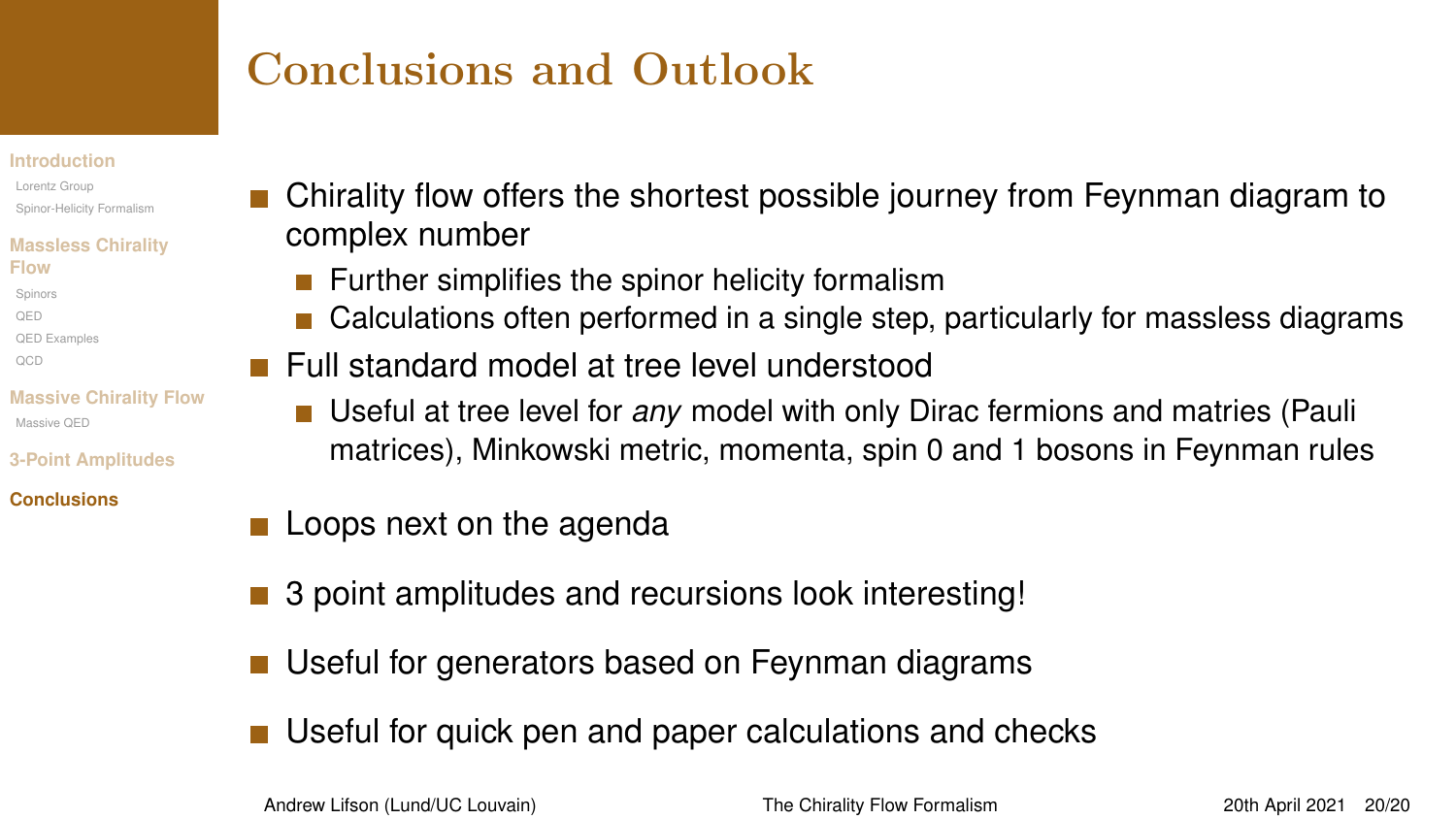## <span id="page-24-0"></span>Fermion Lines with Multiple Emissions

**[Backup Slides](#page-24-0)**

$$
p^{\mu} = p^{\flat,\mu} + \alpha q^{\mu}, \quad (p^{\flat})^2 = q^2 = 0 , \quad \alpha = \frac{p^2}{2p \cdot q}
$$

Fermion propagator

$$
\frac{i}{p^2-m_f^2}\begin{pmatrix}m_f\delta^{\dot{\alpha}}{}_{\dot{\beta}} & \sqrt{2}p^{\dot{\alpha}\beta}\\ \sqrt{2}\bar{p}_{\alpha\dot{\beta}} & m_f\delta_{\alpha}{}^{\beta}\end{pmatrix}=\frac{i}{p^2-m_f^2}\begin{pmatrix}m_f\frac{\dot{\alpha}}{2m_f} & \frac{\dot{\alpha}}{2m_f} & \cdots & \frac{\dot{\alpha}}{2m_f}\\\frac{\dot{\alpha}}{2m_f} & m_f\frac{\dot{\alpha}}{2m_f} & \cdots & \frac{\dot{\beta}}{2m_f}\end{pmatrix}
$$

Propagators and vertices don't always contribute factor  $\tau/\bar{\tau}$ 

Have to update arrow swap procedure to include even number of  $\tau/\bar{\tau}$  $\mathcal{L}_{\mathcal{A}}$ 

$$
\langle i|\bar{\tau}^{\mu_1}\tau^{\mu_2}\dots\bar{\tau}^{\mu_{2n+1}}|j] = [j|\tau^{\mu_{2n+1}}\bar{\tau}^{\mu_{2n}}\dots\tau^{\mu_1}|i\rangle
$$
  
\n
$$
\langle i|\bar{\tau}^{\mu_1}\tau^{\mu_2}\dots\tau^{\mu_{2n}}|j\rangle = -\langle j|\bar{\tau}^{\mu_{2n}}\bar{\tau}^{\mu_{2n-1}}\dots\tau^{\mu_1}|i\rangle
$$
  
\n
$$
[i|\tau^{\mu_1}\bar{\tau}^{\mu_2}\dots\bar{\tau}^{\mu_{2n}}|j] = -[j|\tau^{\mu_{2n}}\bar{\tau}^{\mu_{2n-1}}\dots\bar{\tau}^{\mu_1}|i]
$$

Arrow flips may induce minus signs! Care must be taken<br>Andrew Lifson (Lund/UC Louvain)<br>The Chirality Flow Formalism Andrew Lifson (Lund/UC Louvain) [The Chirality Flow Formalism](#page-0-0) 20th April 2021 1/23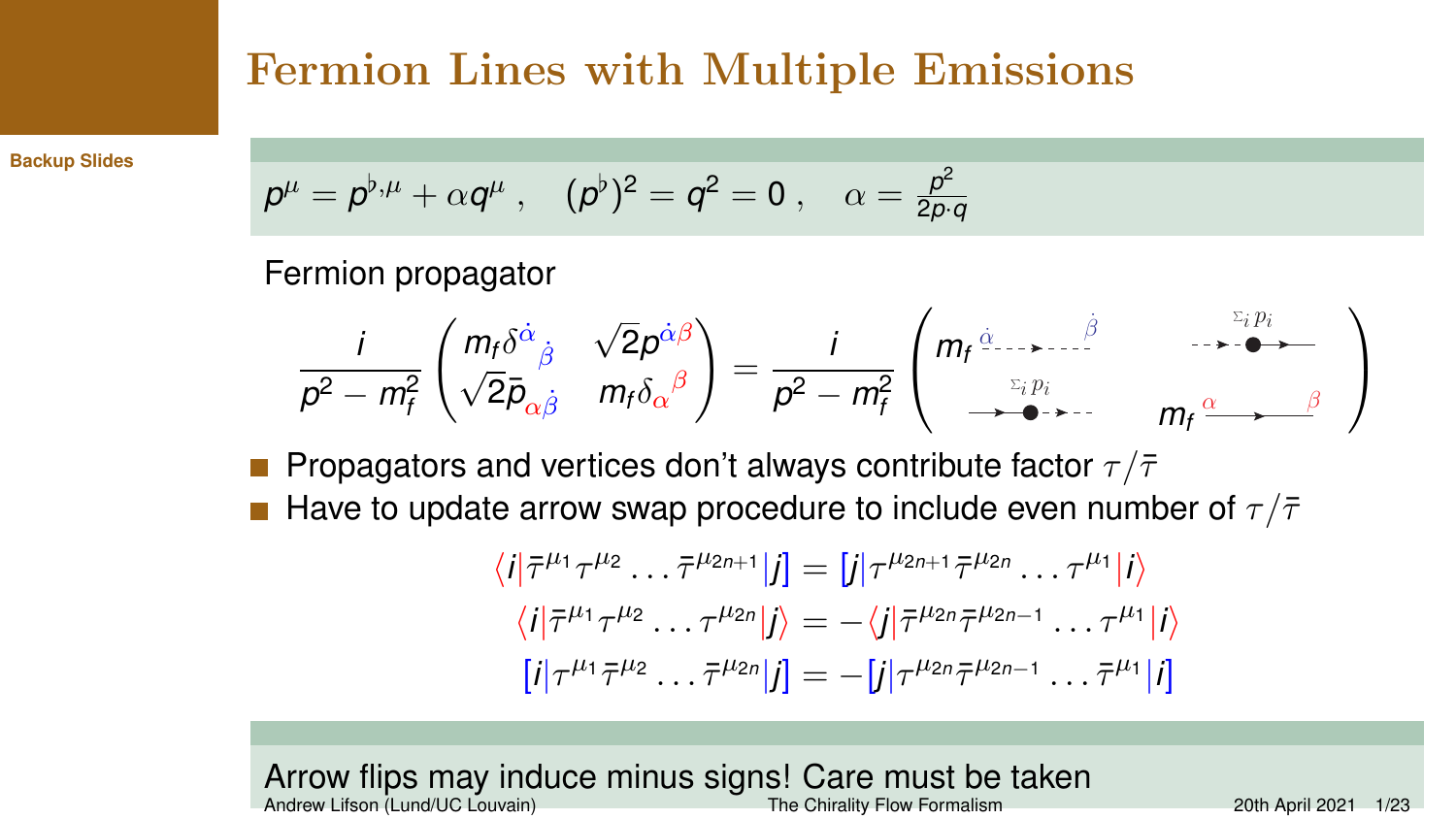## Massive Polarisation Vectors

**[Backup Slides](#page-24-0)**

$$
p^{\mu} = p^{\flat,\mu} + \alpha q^{\mu}, \quad (p^{\flat})^2 = q^2 = 0 , \quad \alpha = \frac{p^2}{2p \cdot q}
$$

External gauge bosons

$$
\epsilon^{\mu}_{+}(p) = \frac{[p^{\flat}]_{\dot{\alpha}}\tau^{\mu,\dot{\alpha}\beta}|q\rangle_{\beta}}{\langle qp^{\flat}\rangle} , \qquad \epsilon^{\mu}_{-}(p) = \frac{\langle p^{\flat} |^{\alpha}\bar{\tau}^{\mu}_{\alpha\dot{\beta}}|q]^{\dot{\beta}}}{[p^{\flat}q]}
$$

$$
\epsilon^{\mu}_{0}(p) = s^{\mu} = \frac{1}{m}(p^{\flat,\mu} - \alpha q^{\mu})
$$

 $\blacksquare$  Translate to chirality flow

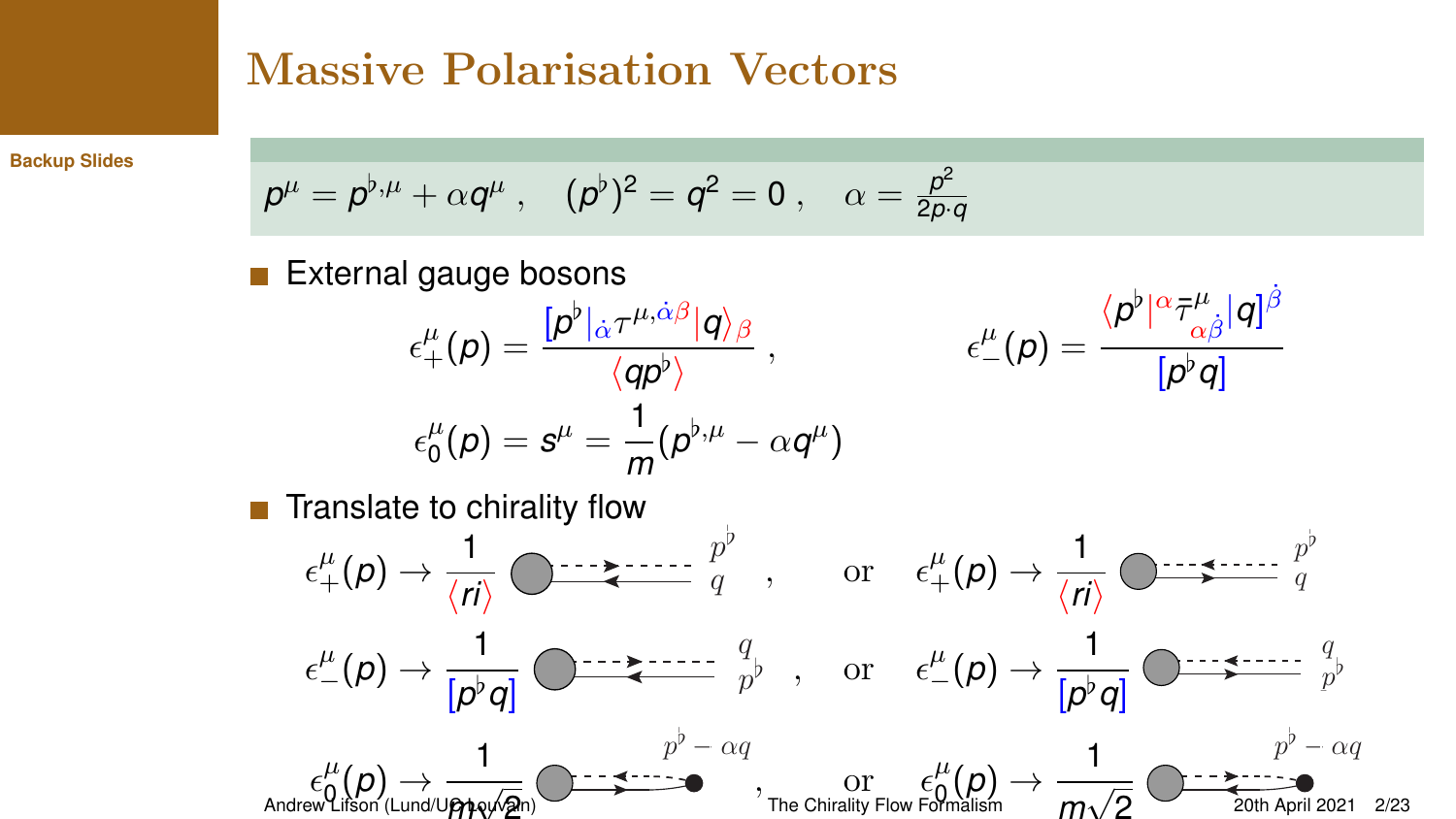# A Second Massive Example:  $f_1 \bar{f}_2 \rightarrow W \rightarrow f_3 \bar{f}_4 h_5$

**[Backup Slides](#page-24-0)**

■ W bosons simplifies 
$$
(C_R = 0)
$$
  
\nI Simplify with choices of  $q_1, \dots, q_5$   
\nI  $e^{i\varphi_1}\sqrt{\alpha_i} = \frac{m_i}{\langle p_i^{\circ}q_i \rangle}$ ,  $e^{-i\varphi_1}\sqrt{\alpha_i} = \frac{m_i}{[q_i p_i^{\circ}]}$   
\nI  $\rightarrow$   
\nScalar has no flow line  
\nStep 1: Draw fermion lines: ~  $C_{L,12}\sqrt{\alpha_2}e^{i\varphi_2}$   
\n $p_1^{\circ}$   
\n $\times C_{L,34}\sqrt{\alpha_3}(-e^{i\varphi_3})\n\begin{bmatrix}\nq_2 \\
\sqrt{\alpha_4}(-e^{i\varphi_4})\n\end{bmatrix}$   
\nAardrew Lifson (Lund/UC Louvain)  
\nThe Chirality Flow Formalism  
\n20th April 2021 3/23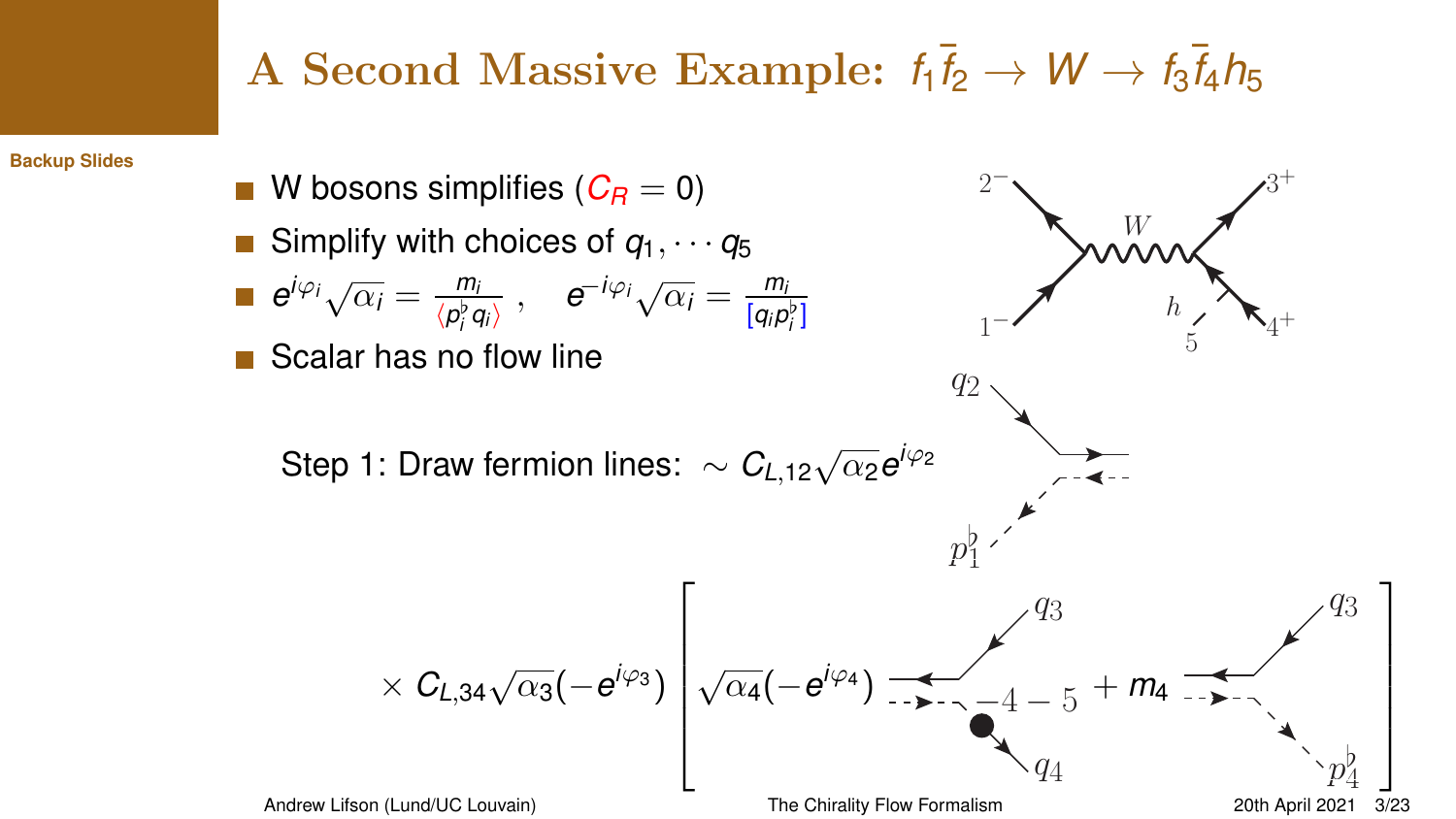# A Second Massive Example:  $f_1 \bar{f}_2 \rightarrow W \rightarrow f_3 \bar{f}_4 h_5$

**[Backup Slides](#page-24-0)**

- W bosons simplifies  $(C_R = 0)$
- Simplify with choices of  $q_1, \cdots, q_5$

$$
\blacksquare \hspace{0.2cm} e^{i\varphi_i}\sqrt{\alpha_i} = \frac{m_i}{\langle p_i^{\flat}q_i \rangle} \hspace{0.2cm}, \hspace{0.2cm} e^{-i\varphi_i}\sqrt{\alpha_i} = \frac{m_i}{[q_i p_i^{\flat}]}
$$

Scalar has no flow line



Step 2: Flip arrows and connect:  $C_{L,12}C_{L,34}\sqrt{\alpha_{2}\alpha_{3}}e^{i(\varphi_{2}+\varphi_{3})}$ 

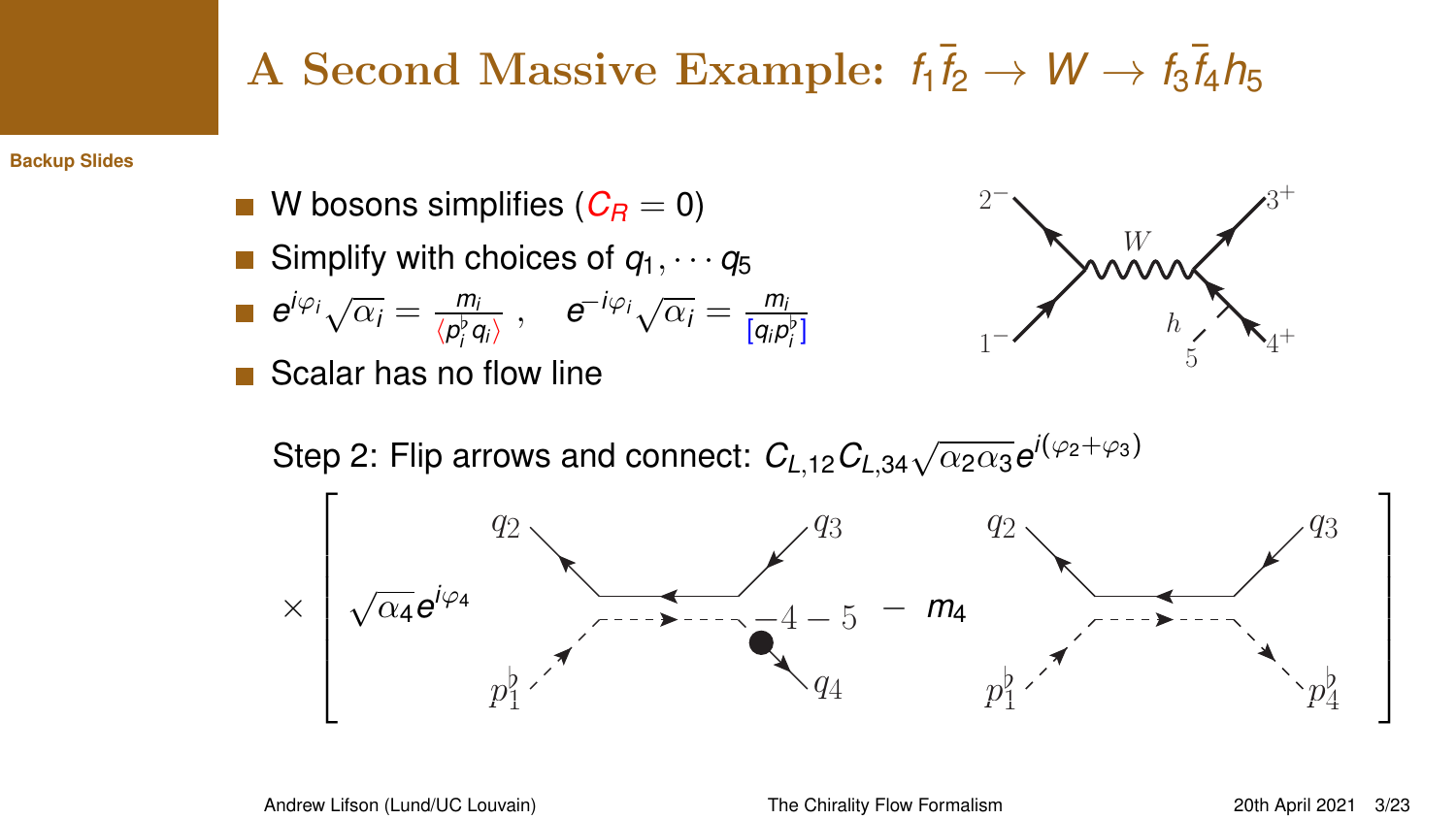## The Helicity Basis in Massive Spinor Helicity

**[Backup Slides](#page-24-0)**

Decompose massive momentum *p* as sum of massless ones

$$
p^{\mu} = p^{\flat,\mu} + \alpha q^{\mu} , \quad (p^{\flat})^2 = q^2 = 0 , \quad \alpha = \frac{p^2}{2p \cdot q}
$$
  
Spin measured along  $s^{\mu} = \frac{1}{m}(p^{\flat,\mu} - \alpha q^{\mu}) = \frac{1}{m}(p^{\mu} - 2\alpha q^{\mu})$ 

Consider eigenvectors/values of  $\vec{p}, \vec{p}$ 

$$
\bar{p}|p_{f/b}] = \lambda_{f/b}|p_{f/b}] \qquad \qquad \bar{p}|p_{f/b}\rangle = \lambda_{f/b}|p_{f/b}\rangle
$$

$$
\lambda_{f/b} = p^0 \pm |\vec{p}| \qquad \qquad p_{f/b}^{\mu} = \frac{\lambda_{f/b}}{2} (1, \pm \hat{p})
$$

See e.g. [hep-ph:9805445,](https://arxiv.org/pdf/hep-ph/9805445.pdf) [hep-ph:2011.10075](https://arxiv.org/pdf/2011.10075.pdf) for more details

Andrew Lifson (Lund/UC Louvain) [The Chirality Flow Formalism](#page-0-0) 20th April 2021 4/23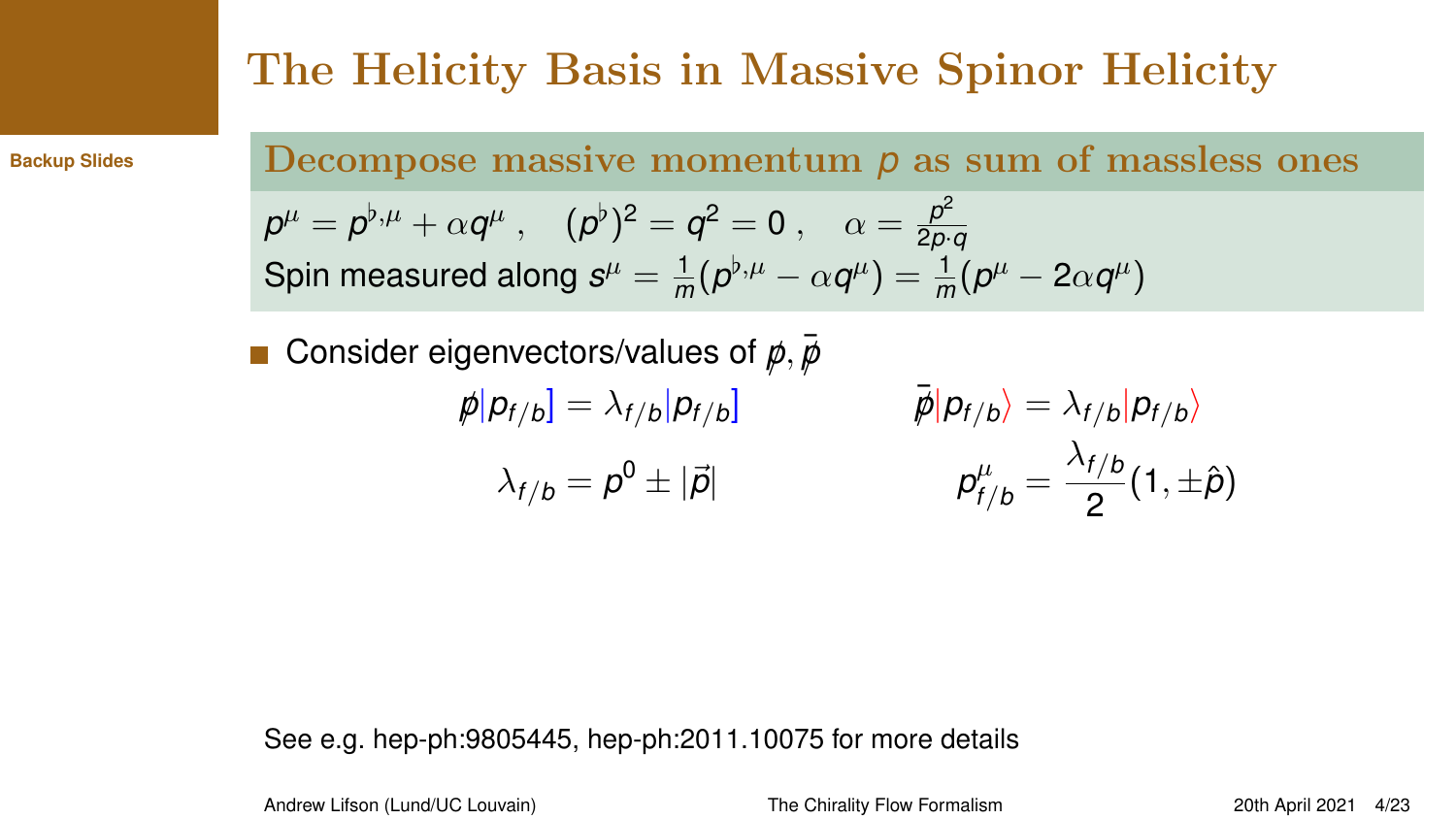# The Helicity Basis in Massive Spinor Helicity

**[Backup Slides](#page-24-0)**

Decompose massive momentum *p* as sum of massless ones  $p^{\mu} = p^{\flat,\mu} + \alpha q^{\mu} \Big|, \quad (p^{\flat})^2 = q^2 = 0 \;, \quad \alpha = \frac{p^2}{2n}.$ 2*p*·*q* Spin measured along  $s^\mu = \frac{1}{n}$  $\frac{1}{m}(p^{\flat,\mu}-\alpha q^{\mu})=\frac{1}{m}(p^{\mu}-2\alpha q^{\mu})$ 

Consider eigenvectors/values of  $\vec{p}, \vec{p}$ 

 $p/p_f/b$ ] =  $\lambda_{f/b}$  $p_{f/b}$  $\bar{p}|p_{f/b}\rangle = \lambda_{f/b}|p_{f/b}\rangle$  $\lambda_{f/b} = \rho^0 \pm |\vec{\rho}|$  *p*  $\int_{f/b}^{\mu}$  =  $\lambda_{f/b}$  $\frac{1}{2}$ <sup>7,0</sup> (1, ± $\hat{p}$ )

Conclusion: in helicity basis!

 $\rho^\mu = \rho_f^\mu + \rho_b^\mu$  $\begin{array}{c|c|c} \mu^{\mu} & \rho_f^2=\rho_b^2=0 \; ,\quad & \rho^{\flat}\rightarrow p_f, \quad \alpha\rightarrow 1, \quad q\rightarrow p_b \end{array}$ Spin measured along  $s^\mu = \frac{1}{n}$  $\frac{1}{m}(p_f^{\mu} - p_b^{\mu})$  $\theta^\mu_b) = \frac{1}{m}(|\vec{\rho}|, \rho^0 \hat{\rho}) \equiv$  direction of motion!

See e.g. [hep-ph:9805445,](https://arxiv.org/pdf/hep-ph/9805445.pdf) [hep-ph:2011.10075](https://arxiv.org/pdf/2011.10075.pdf) for more details

Andrew Lifson (Lund/UC Louvain) [The Chirality Flow Formalism](#page-0-0) 20th April 2021 4/23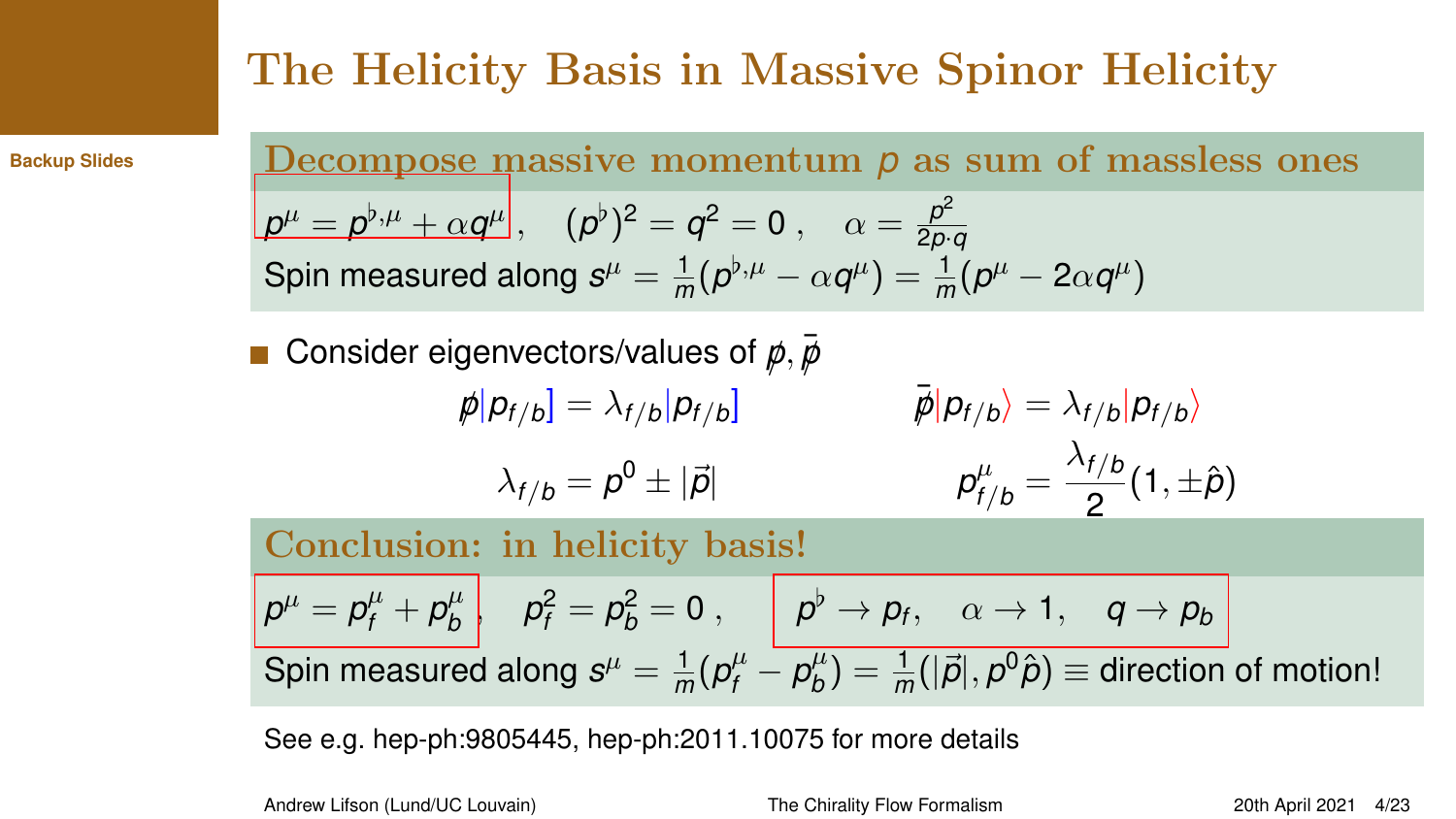## Fermion Vertices

**[Backup Slides](#page-24-0)**

$$
p^{\mu} = p^{\flat,\mu} + \alpha q^{\mu} \ , \quad (p^{\flat})^2 = q^2 = 0 \ , \quad \alpha = \frac{p^2}{2p \cdot q}
$$

Fermion-vector vertex

$$
\sum_{\mu} \sqrt{2\pi i} \cos \theta \cos \theta \cos \theta
$$
\n
$$
= ie(P_L C_L + P_R C_R)\gamma^{\mu} = ie\sqrt{2}\begin{pmatrix} 0 & C_R & \cdots & C_R \\ C_L & \cdots & 0 & C_R \end{pmatrix}
$$

Fermion-scalar vertex

$$
\sum -\qquad = ie(P_L C_L + P_R C_R) = ie \begin{pmatrix} C_L & \searrow & & \\ & \searrow & & \\ & & C_R & \\ & & & C_R \end{pmatrix}
$$

## Left and right chiral couplings may differ

Andrew Lifson (Lund/UC Louvain) [The Chirality Flow Formalism](#page-0-0) 20th April 2021 5/23

 $\lambda$ 

ι δ

0

α β

 $\setminus$ 

 $\Big\}$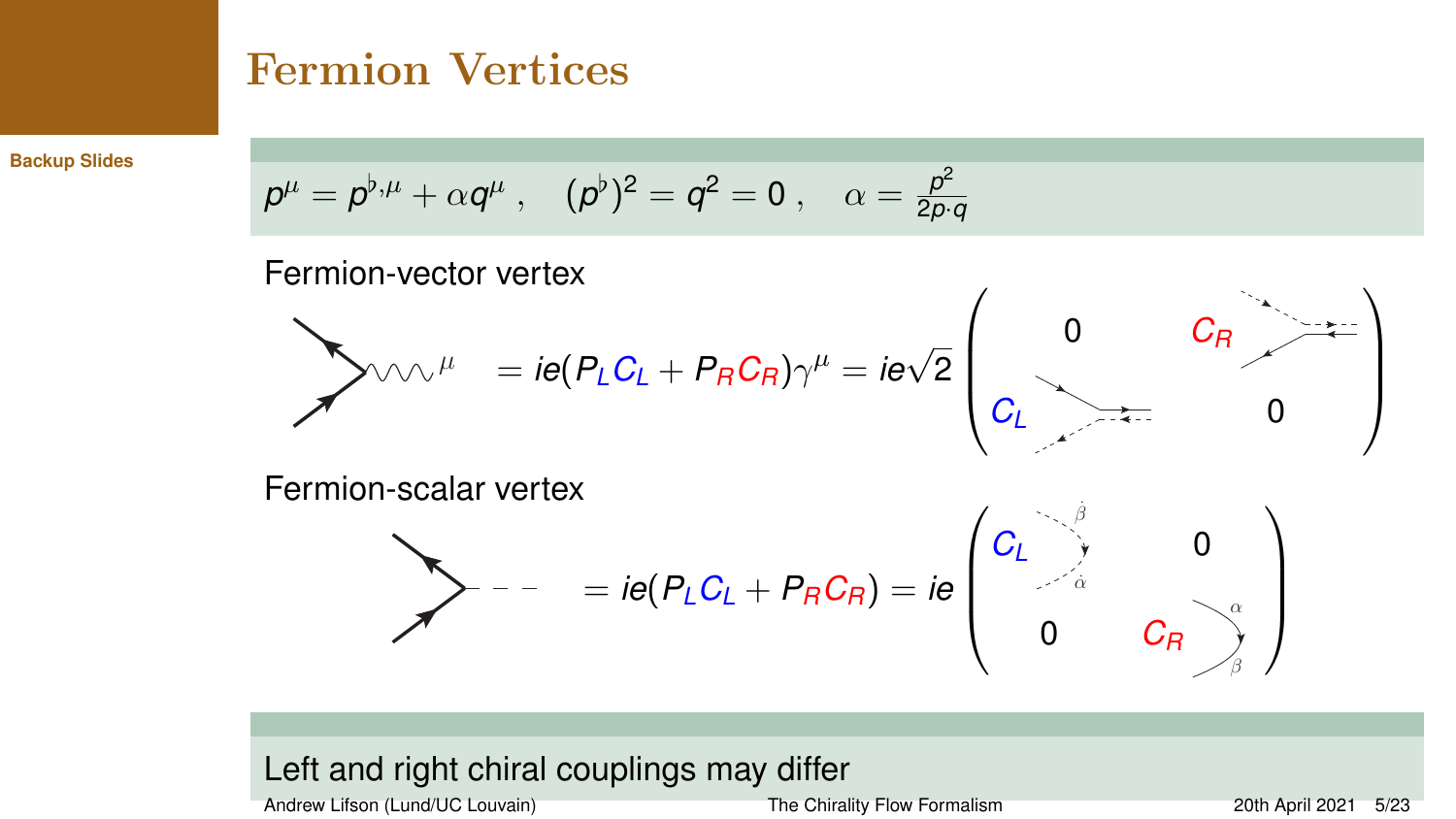## Massless and Massive Particles

**[Backup Slides](#page-24-0)**

### Little group

Little group is set of Lorentz transformation leaving  $p^\mu$  invariant Little group is responsible for spin degrees of freedom

## **Massless spin** *J*

- *U*(1) little group
- Two helicity states  $h = ±J$
- Spinors: one chirality per helicity:
	- $u^+ = u_R$
	- $u^- = u_L$
- Two-component Weyl spinors
- Gauge bosons/gauge redundancy

## **Massive spin** *J*

- *SU*(2) little group
- States have fixed-spin along axis *s*: *J<sup>s</sup>* = *J*, *J* − 1, · · · , −*J*
- Spinors: both chiralities per spin-*j<sub>s</sub>*:
	- $u^+$  ∼  $u_L$  +  $u_R$
	- *u* <sup>−</sup> <sup>∼</sup> *<sup>u</sup><sup>L</sup>* <sup>+</sup> *<sup>u</sup><sup>R</sup>*
- Four-component Dirac spinors
- Vector bosons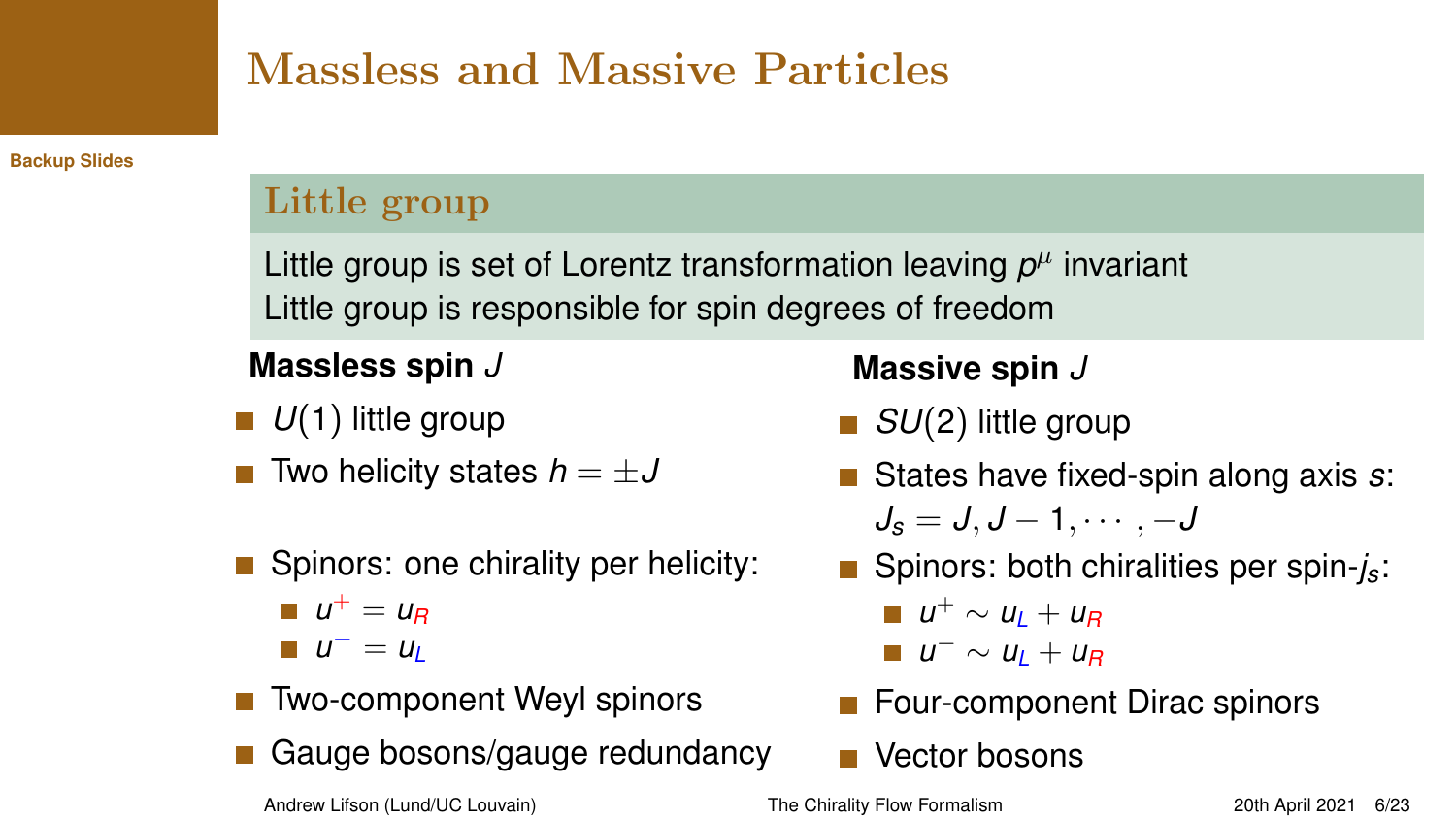## Momentum: The Last Piece of the Flow Puzzle

**[Backup Slides](#page-24-0)**

**1** Gordon identity: 
$$
p^{\mu} = \frac{1}{\sqrt{2}} \langle p|^{\alpha} \bar{\tau}^{\mu}_{\alpha\dot{\beta}} | p]^{\dot{\beta}} = \frac{1}{\sqrt{2}} [p]_{\dot{\alpha}} \tau^{\mu\dot{\alpha}\beta} | p \rangle_{\beta}
$$

 $\rho^{\mu}$  is a pseudo vertex  $\Rightarrow$  can be written as a flow

What does  $p^{\mu}$  get contracted with?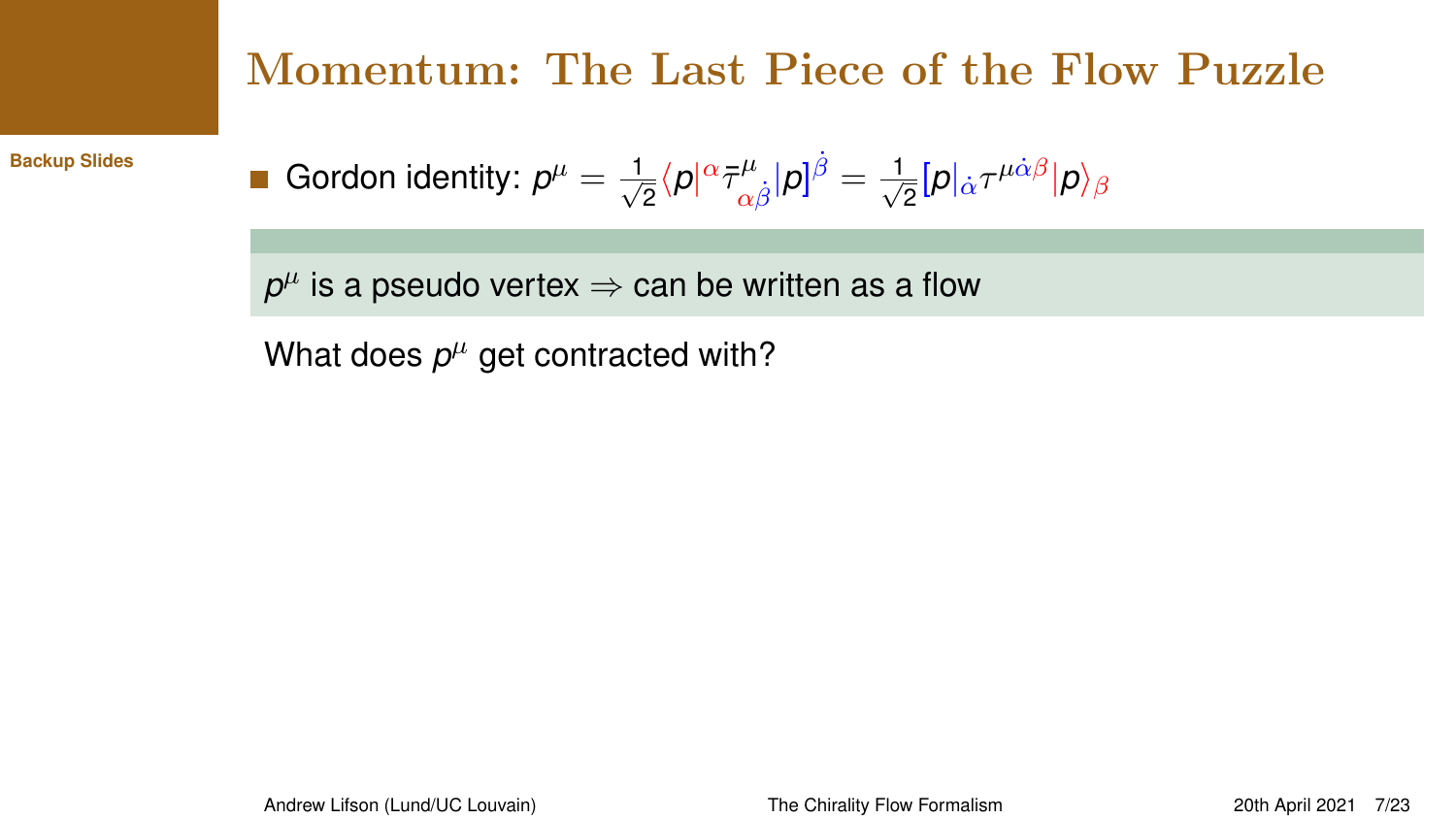## Momentum: The Last Piece of the Flow Puzzle

**[Backup Slides](#page-24-0)**

\n- Gordon identity: 
$$
p^{\mu} = \frac{1}{\sqrt{2}} \langle p|^{\alpha} \bar{\tau}^{\mu}_{\alpha \dot{\beta}} | p ]^{\dot{\beta}} = \frac{1}{\sqrt{2}} [p|_{\dot{\alpha}} \tau^{\mu \dot{\alpha} \beta} | p \rangle_{\beta}
$$
\n

 $\rho^{\mu}$  is a pseudo vertex  $\Rightarrow$  can be written as a flow

What does  $p^{\mu}$  get contracted with?

τ<sup>µ</sup> → *p*// √ 2 = √ 1 2 p , <sup>τ</sup>¯<sup>µ</sup> <sup>→</sup> ¯*p*// √ 2 = √ 1 2 p *k*<sup>µ</sup> → *p* · *k* = Tr(*p*/ ¯*k*/) <sup>2</sup> <sup>|</sup> {z } Tr(τ <sup>µ</sup>τ¯ <sup>ν</sup>)=*g* µν = 1 2 p k



Andrew Lifson (Lund/UC Louvain) [The Chirality Flow Formalism](#page-0-0) 20th April 2021 7/23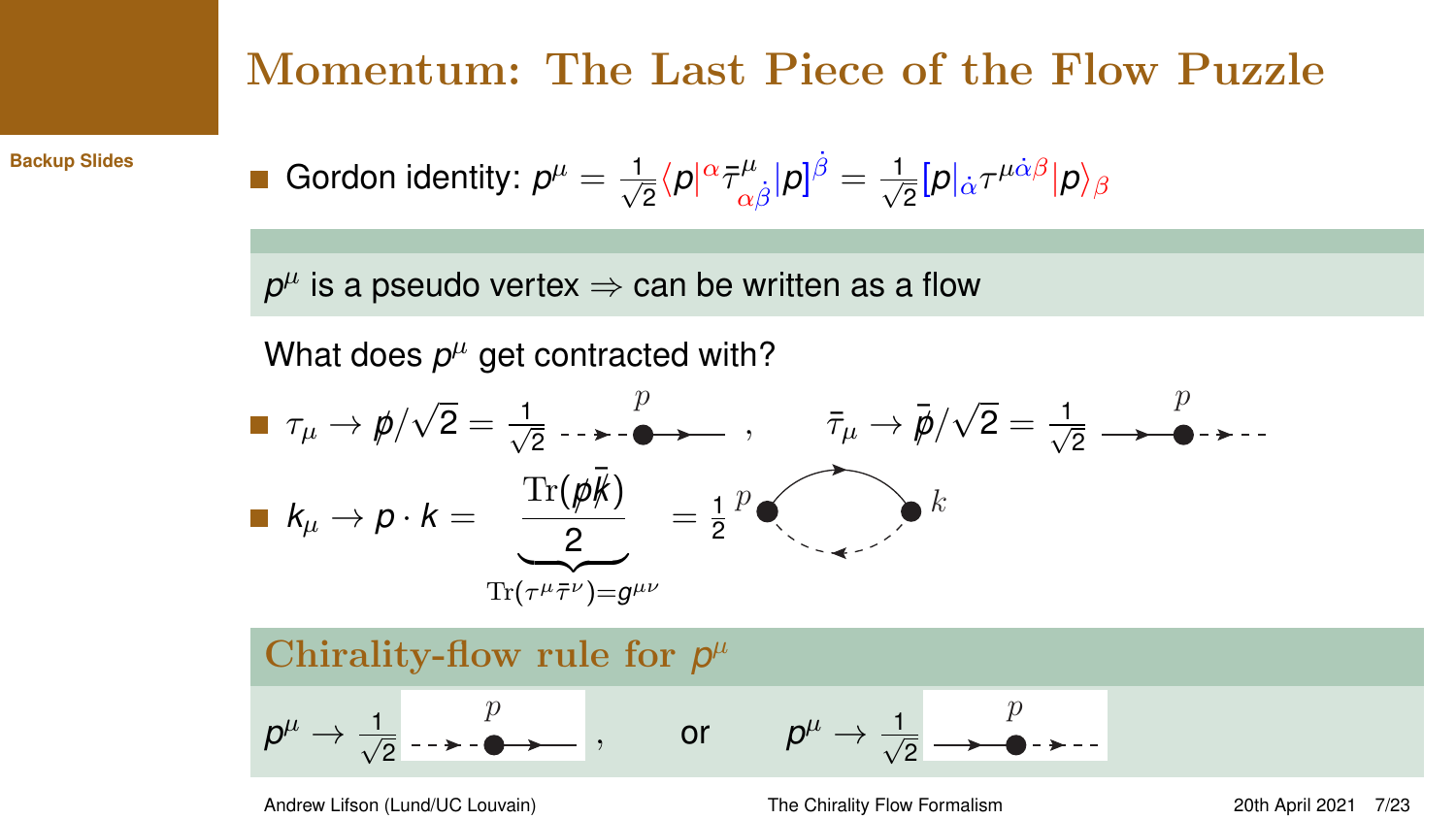## Fermion Propagators in Chirality Flow

**[Backup Slides](#page-24-0)**

*su*(2) objects have dotted indices and *su*(2) objects undotted indices

We split  $\rlap{\,/}p_{4d}^{} \equiv \rho_\mu \gamma^\mu$  split into two terms

$$
\mathbf{p} \equiv \sqrt{2}p^{\mu}\tau_{\mu}^{\dot{\alpha}\beta} = \dots \rightarrow -\mathbf{p} \rightarrow \mathbf{p}
$$
\n
$$
\mathbf{p} \equiv \sqrt{2}p_{\mu}\bar{\tau}_{\alpha\dot{\beta}}^{\mu} = \rightarrow \mathbf{p} \rightarrow \mathbf{p}
$$

Momentum dot defined to represent slashed momenta In a propagator, we have  $p^{\mu} = \sum p_i^{\mu}$  $p_i^{\mu}$ ,  $p_i^2 = 0$ 

$$
\begin{aligned}\n\vec{p} &= \dots & \rightarrow \text{ } \bullet \text{ } \Longrightarrow \text{ } = \sum_{i} |i|^{\dot{\alpha}} \langle i|^{\beta} \quad \text{for} \quad p_i^2 = 0 \\
\vec{p} &= \text{ } \longrightarrow \text{ } \bullet \text{ } \rightarrow \text{ } \text{ } \text{ } = \sum_{i} |i\rangle_{\alpha} |i]_{\dot{\beta}} \quad \text{for} \quad p_i^2 = 0\n\end{aligned}
$$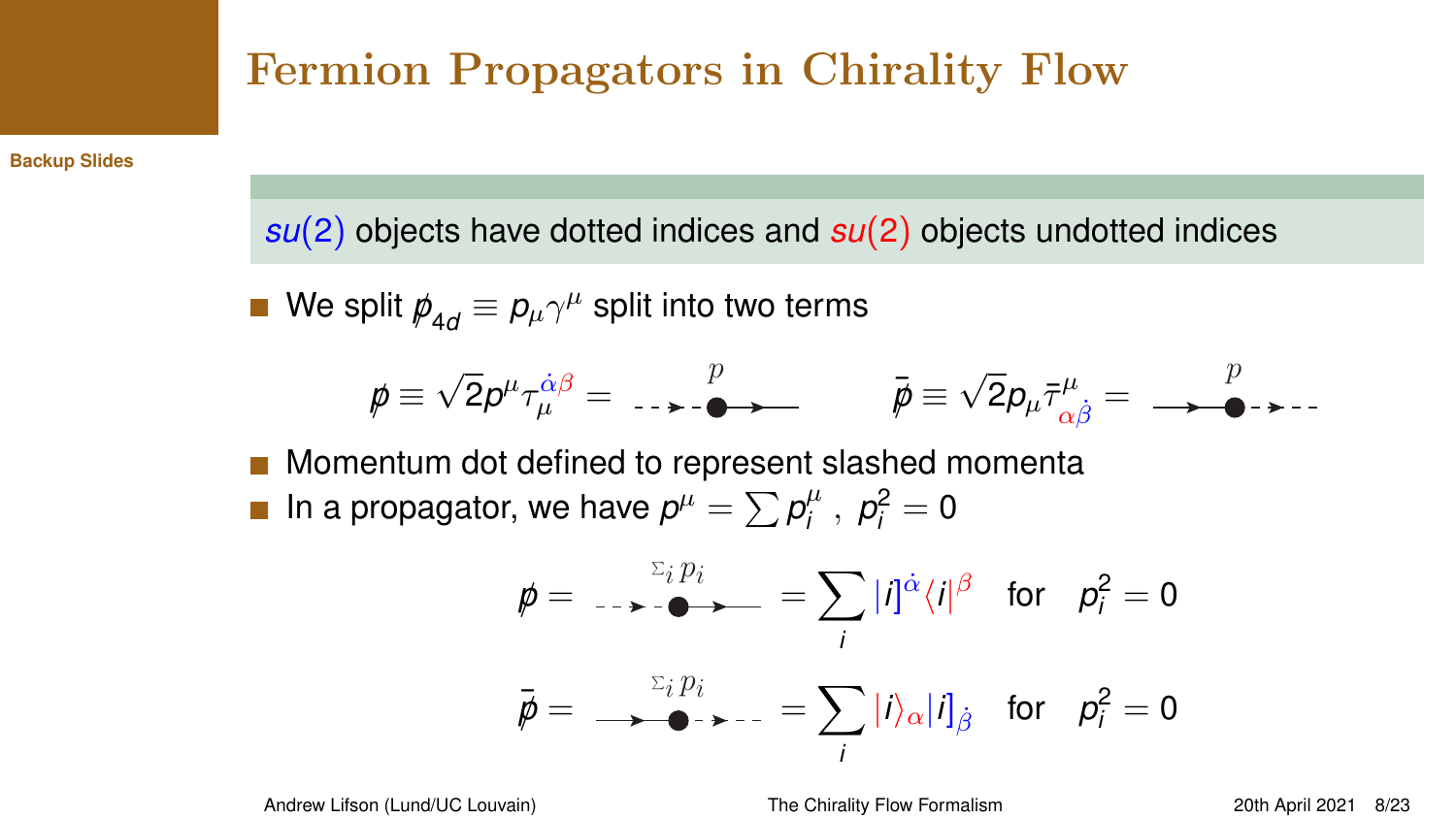# QED Chirality Flow: Vertices & Internal Photons

**[Backup Slides](#page-24-0)**

Calculate helicity amplitude for photon exchange using chirality flow

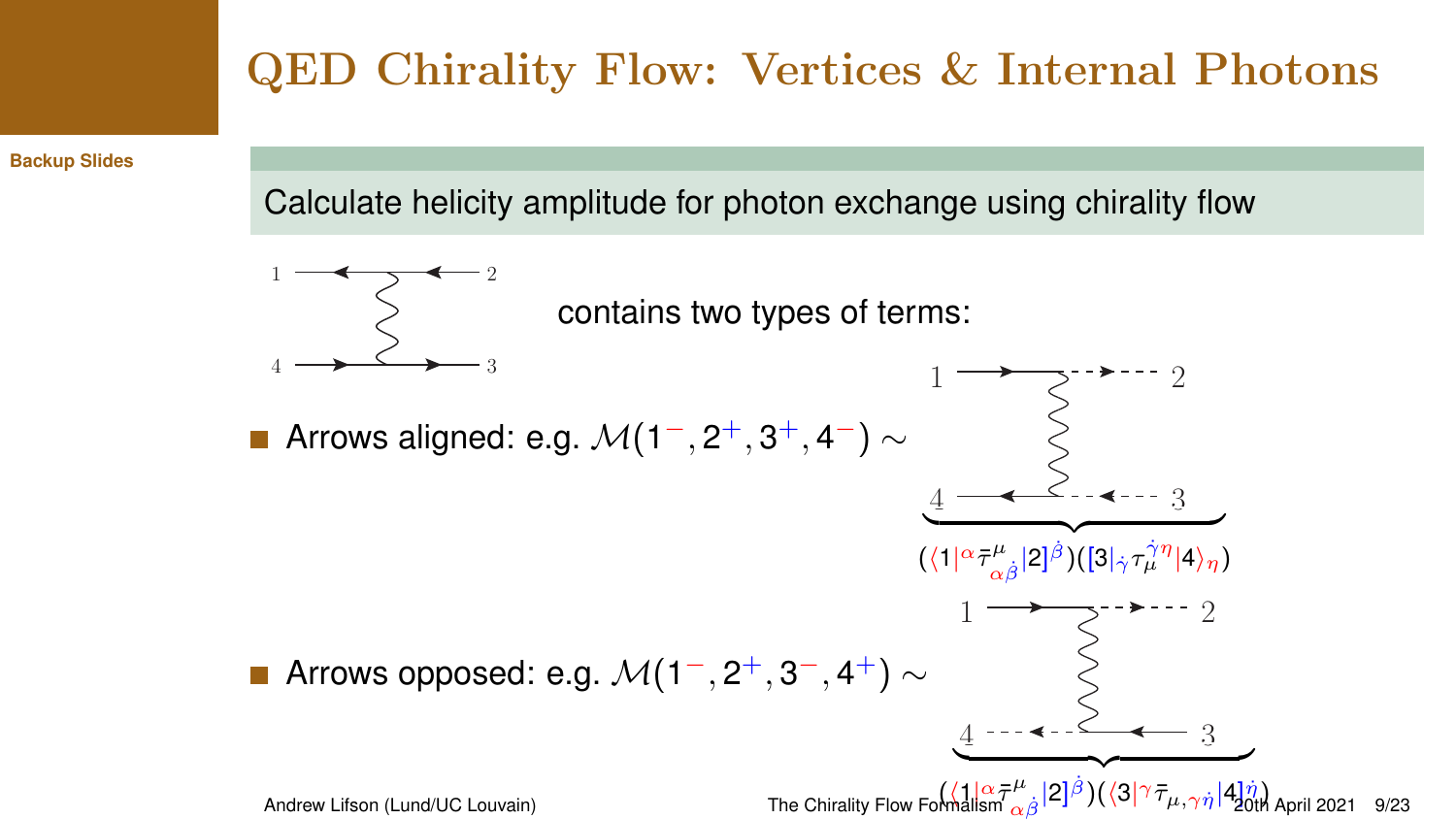# QED Chirality Flow: Vertices & Internal Photons

**[Backup Slides](#page-24-0)**

Arrows aligned?

Use Fierz identity 
$$
\bar\tau^\mu_{\alpha\dot\beta}\tau^{\dot\gamma\eta}_{\mu}= \delta^{\ \eta}_{\alpha}\delta^{\dot\gamma}_{\ \dot\beta}
$$
 to remove vector index

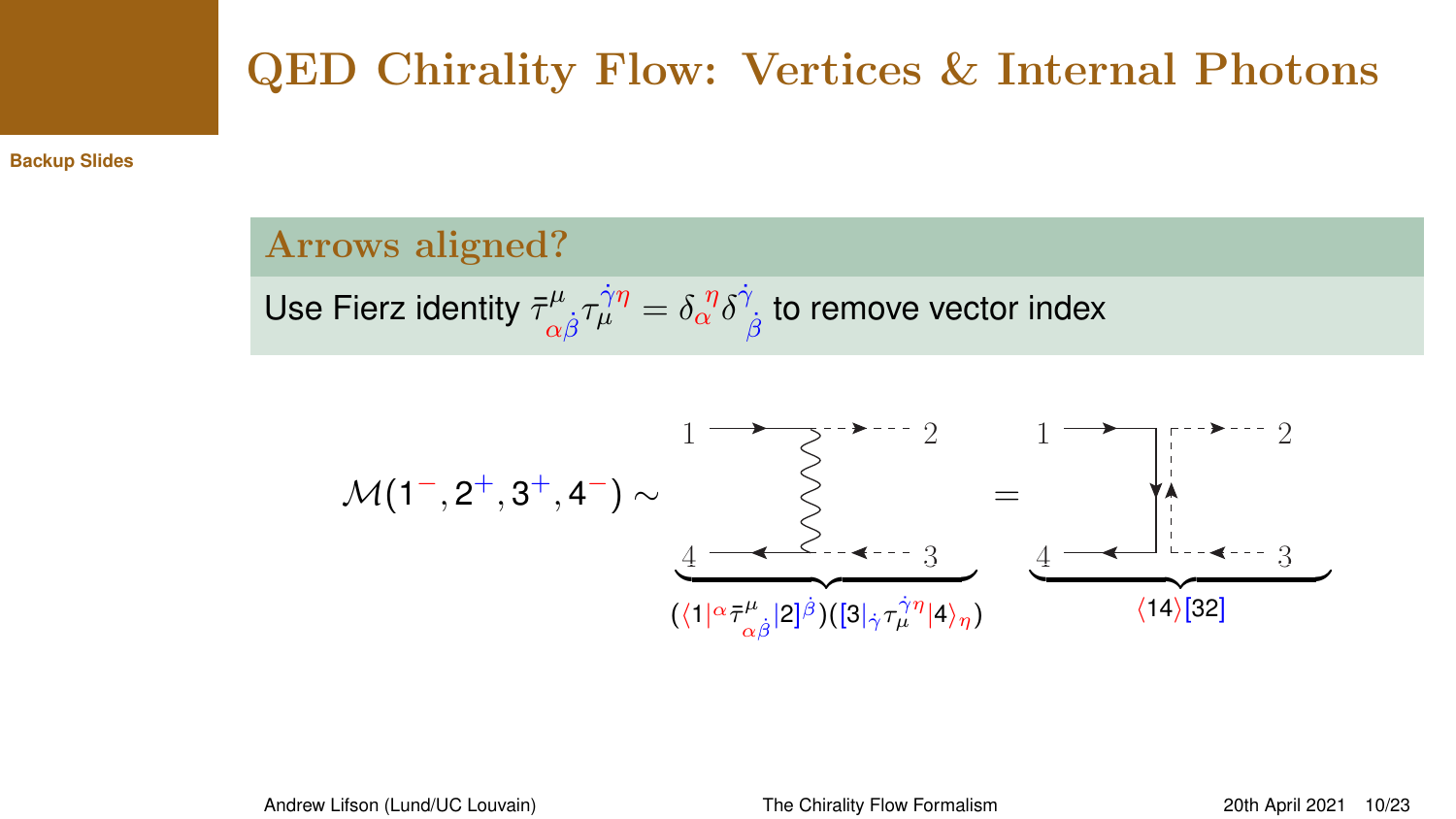## QED Chirality Flow: Vertices & Internal Photons

**[Backup Slides](#page-24-0)**

## Arrows opposed? Flip them





Andrew Lifson (Lund/UC Louvain) [The Chirality Flow Formalism](#page-0-0) 20th April 2021 11/23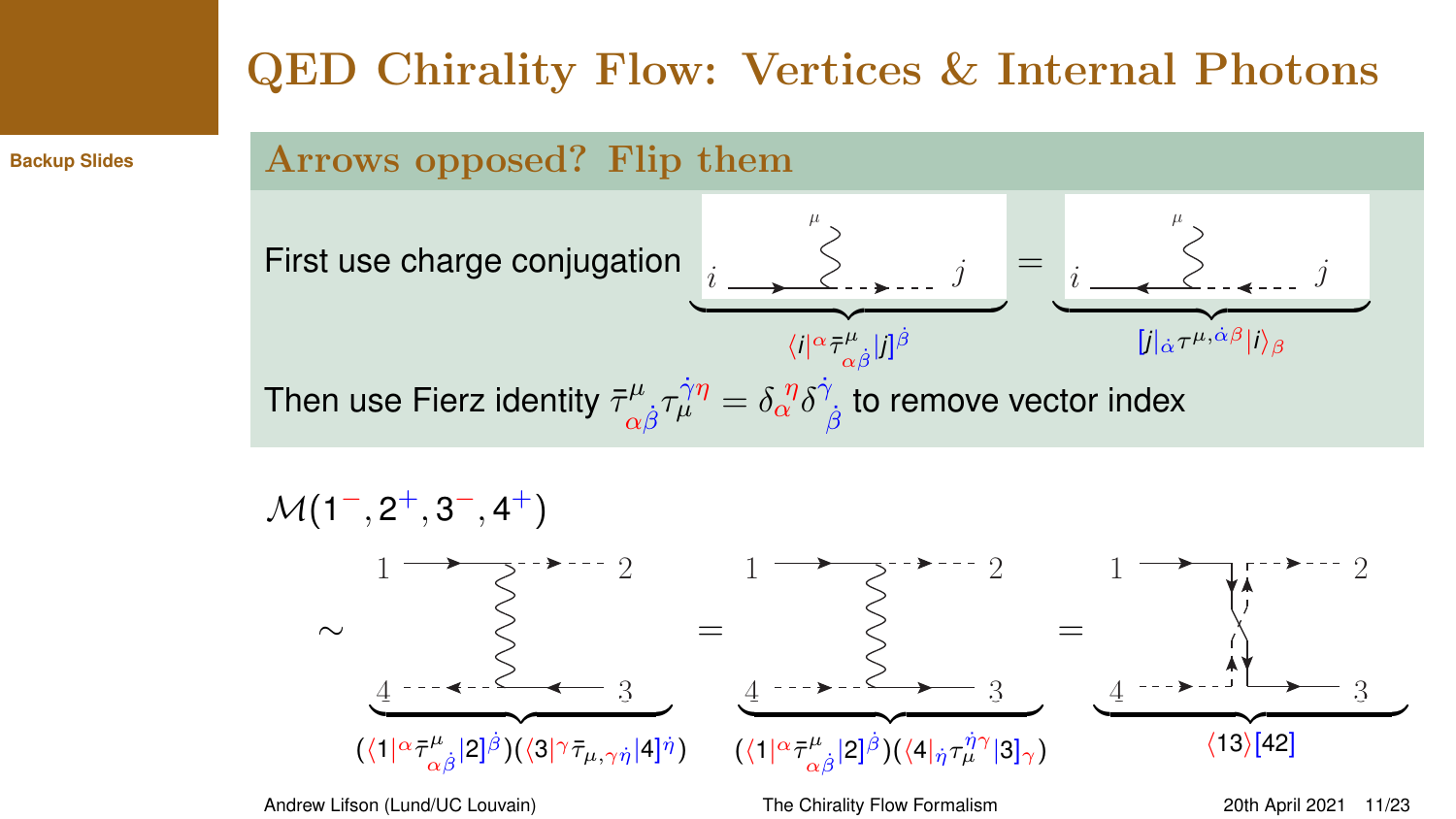

**[Backup Slides](#page-24-0)**

What if fermions emit more than one photon? Is flow picture valid?

- Yes (at least at tree level)
- Conjugation of a current holds for full fermion line



i.e. arrow swap (and Fierz) works for any fermion line!

Andrew Lifson (Lund/UC Louvain) [The Chirality Flow Formalism](#page-0-0) 20th April 2021 12/23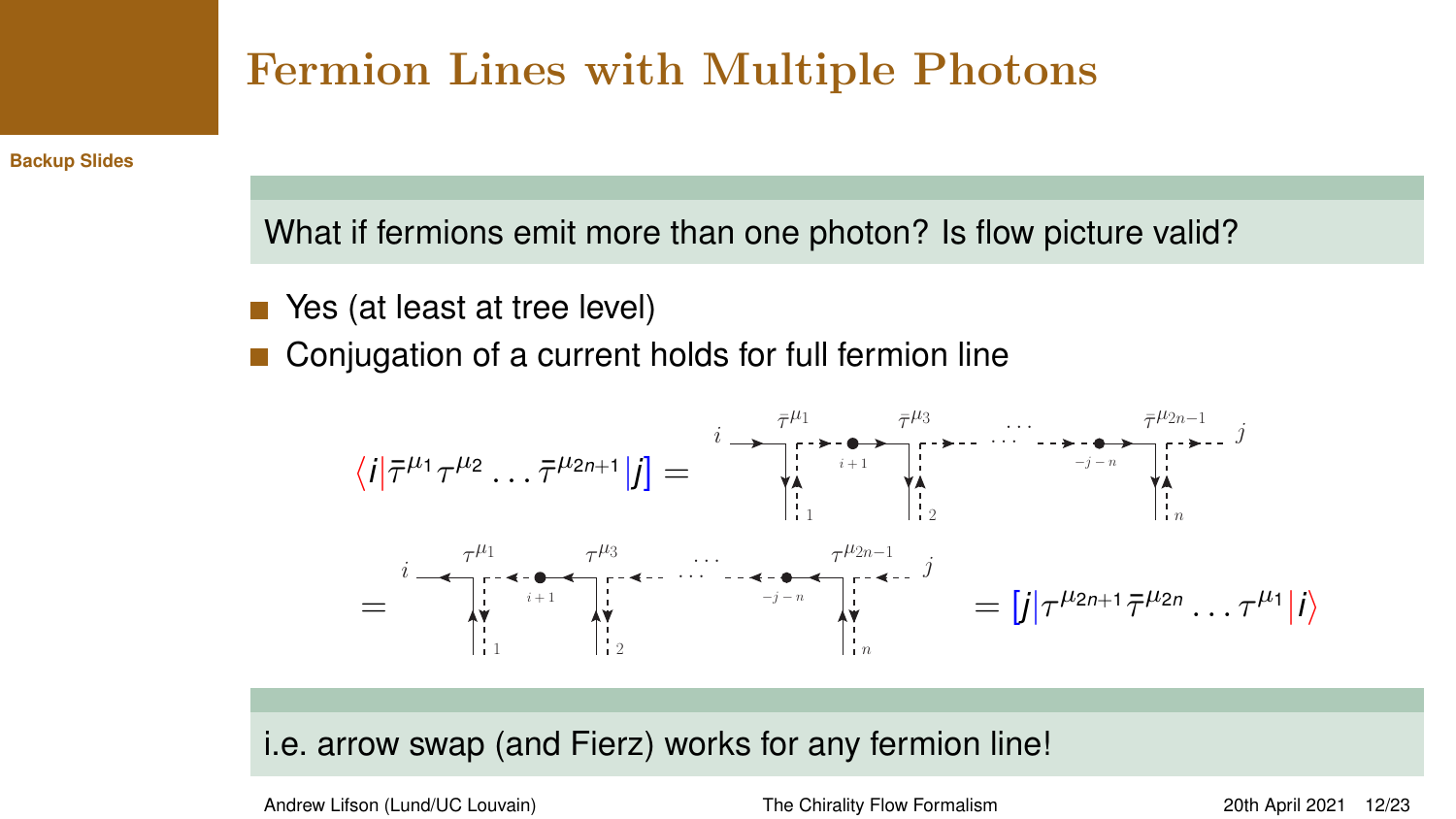# Quick Summary: QED Vertices & Internal Photons

**[Backup Slides](#page-24-0)**

Charge conjugation  $\Rightarrow$  arrow flips  $\Rightarrow$  replace vector with double line



## Fierz identity already built into flow formalism In Feynman diagram choose arrow direction which gives aligned arrows

Andrew Lifson (Lund/UC Louvain) [The Chirality Flow Formalism](#page-0-0) 20th April 2021 13/23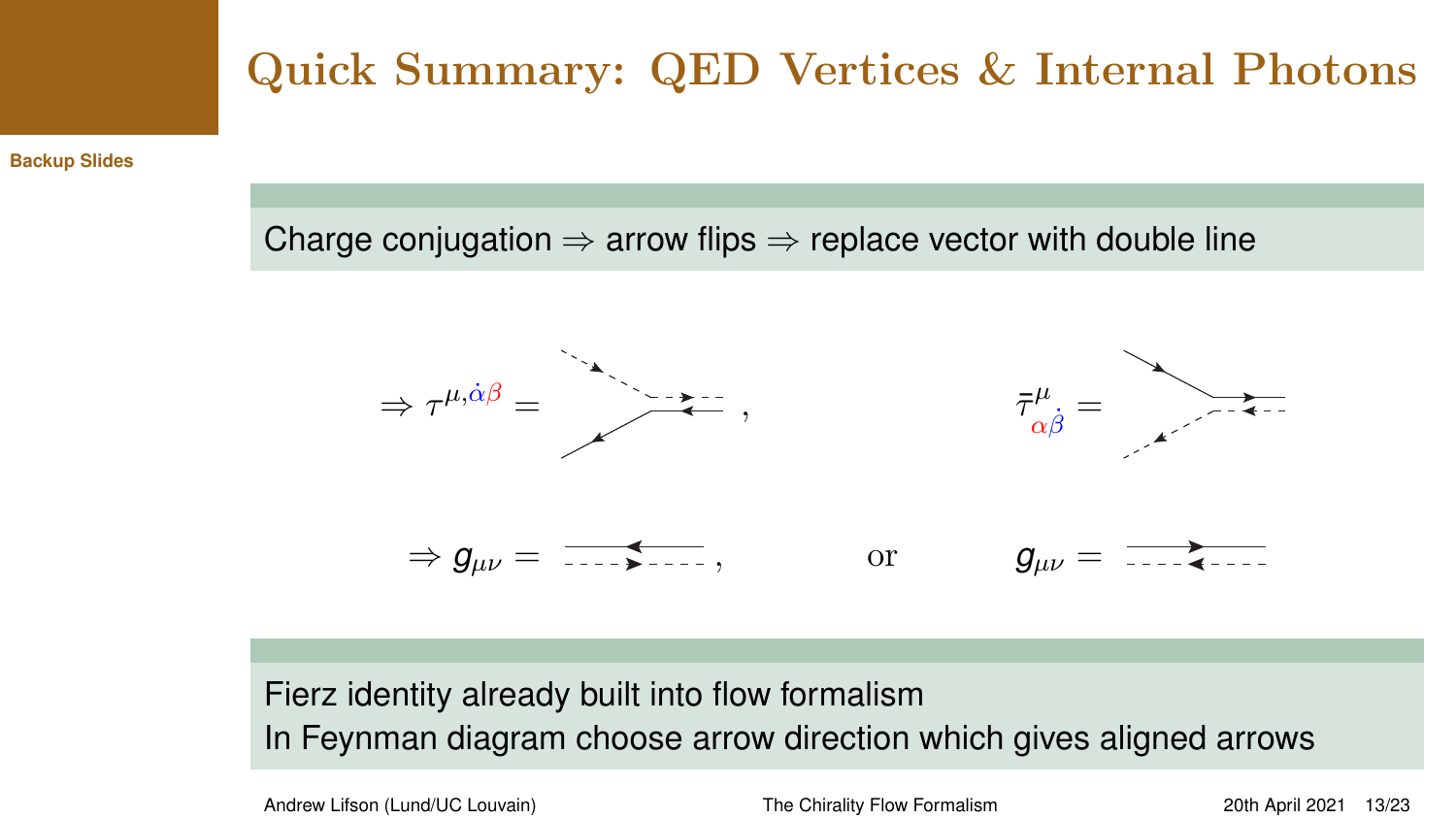## Creating Chirality Flow: External Gauge Bosons

**[Backup Slides](#page-24-0)**

$$
\epsilon^{\mu}_{+}(p,r)=\frac{[p]_{\dot{\alpha}}\tau^{\mu,\dot{\alpha}\beta}|r\rangle_{\beta}}{\langle rp \rangle}\;,\qquad \epsilon^{\mu}_{-}(p,r)=\frac{\langle p|^{\alpha}\bar{\tau}^{\mu}_{\alpha\dot{\beta}}|r]^{\beta}}{[pr]}
$$

### Pseudo vertex

External gauge bosons are just  $f\bar{f}$  pairs with a denominator!

$$
\epsilon^{\mu}_{+}(p,r) \rightarrow \frac{1}{\langle n \rangle} \bullet \qquad \qquad \epsilon^{\mu}_{+}(p,r) \rightarrow \frac{1}{\langle n \rangle} \bullet \qquad \qquad \epsilon^{\mu}_{+}(p,r) \rightarrow \frac{1}{\langle n \rangle} \bullet \qquad \qquad \epsilon^{\mu}_{-}(p,r) \rightarrow \frac{1}{\langle n \rangle} \bullet \qquad \qquad \epsilon^{\mu}_{-}(p,r) \rightarrow \frac{1}{\langle n \rangle} \bullet \qquad \qquad \epsilon^{\mu}_{-}(p,r) \rightarrow \frac{1}{\langle n \rangle} \bullet \qquad \qquad \epsilon^{\mu}_{-}(p,r) \rightarrow \frac{1}{\langle n \rangle} \bullet \qquad \qquad \epsilon^{\mu}_{-}(p,r) \rightarrow \frac{1}{\langle n \rangle} \bullet \qquad \qquad \epsilon^{\mu}_{-}(p,r) \rightarrow \frac{1}{\langle n \rangle} \bullet \qquad \qquad \epsilon^{\mu}_{-}(p,r) \rightarrow \frac{1}{\langle n \rangle} \bullet \qquad \qquad \epsilon^{\mu}_{-}(p,r) \rightarrow \frac{1}{\langle n \rangle} \bullet \qquad \qquad \epsilon^{\mu}_{-}(p,r) \rightarrow \frac{1}{\langle n \rangle} \bullet \qquad \qquad \epsilon^{\mu}_{-}(p,r) \rightarrow \frac{1}{\langle n \rangle} \bullet \qquad \qquad \epsilon^{\mu}_{-}(p,r) \rightarrow \frac{1}{\langle n \rangle} \bullet \qquad \qquad \epsilon^{\mu}_{-}(p,r) \rightarrow \frac{1}{\langle n \rangle} \bullet \qquad \qquad \epsilon^{\mu}_{-}(p,r) \rightarrow \frac{1}{\langle n \rangle} \bullet \qquad \qquad \epsilon^{\mu}_{-}(p,r) \rightarrow \frac{1}{\langle n \rangle} \bullet \qquad \qquad \epsilon^{\mu}_{-}(p,r) \rightarrow \frac{1}{\langle n \rangle} \bullet \qquad \qquad \epsilon^{\mu}_{-}(p,r) \rightarrow \frac{1}{\langle n \rangle} \bullet \qquad \qquad \epsilon^{\mu}_{-}(p,r) \rightarrow \frac{1}{\langle n \rangle} \bullet \qquad \qquad \epsilon^{\mu}_{-}(p,r) \rightarrow \frac{1}{\langle n \rangle} \bullet \qquad \qquad \epsilon^{\mu}_{-}(p,r) \rightarrow \frac{1}{\langle n \rangle} \bullet \qquad \qquad \epsilon^{\mu}_{-}(p,r) \rightarrow \frac{1}{\langle n \rangle} \bullet \qquad \qquad \epsilon^{\mu}_{-}(p,r) \rightarrow \frac{1}{\langle n \rangle}
$$

In Feynman diagram choose arrow direction which gives aligned arrows

Andrew Lifson (Lund/UC Louvain) [The Chirality Flow Formalism](#page-0-0) 20th April 2021 14/23

µ

β˙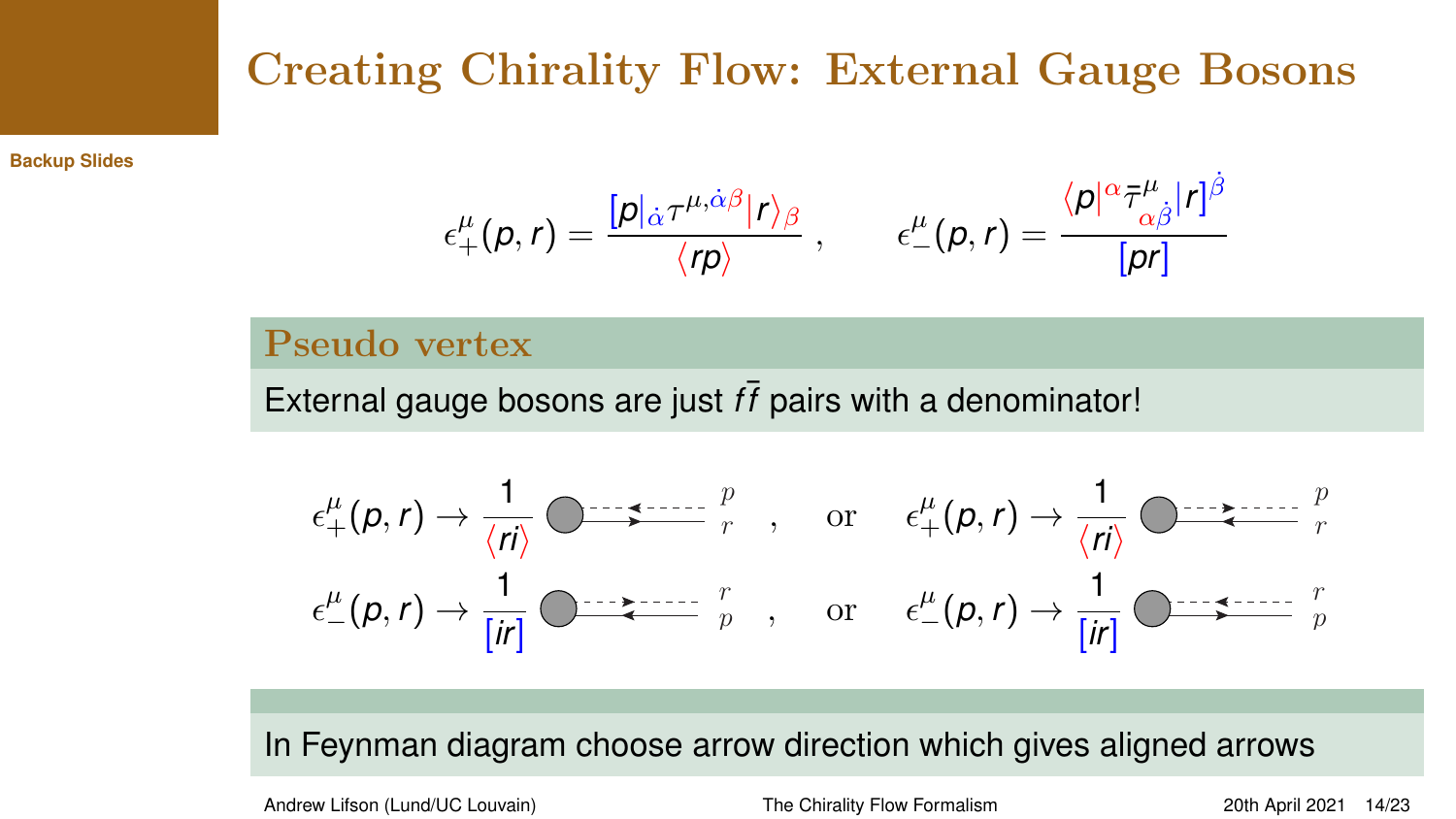## Spinor-Helicity: Gauge Bosons in Terms of Spinors

**[Backup Slides](#page-24-0)**

Lorentz algebra  $so(3, 1) \cong su(2) \oplus su(2)$ Consider massless particles: chirality ∼ helicity

Outgoing polarisation vectors:

$$
\epsilon^{\mu}_{+}(p,r) = \frac{\langle r|\bar{\tau}^{\mu}|p\rangle}{\langle rp \rangle} , \qquad \epsilon^{\mu}_{-}(p,r) = \frac{[r|\tau^{\mu}|p\rangle}{[pr]} \\ p \cdot \epsilon_{+}(p,r) = \frac{\langle r|p^{\mu}\bar{\tau}_{\mu}|p\rangle}{\langle rp \rangle} = 0 \qquad p \cdot \epsilon^{\mu}_{-}(p,r) = \frac{[r|p^{\mu}\tau_{\mu}|p\rangle}{[pr]} = 0 \\ \text{Weyl eq. } p^{\mu}\bar{\tau}_{\mu}|p] = 0 \\ \epsilon_{+}(p,r) \cdot (\epsilon_{-})^{*}(p,r) = \underbrace{\frac{\langle r|\bar{\tau}^{\mu}|p\rangle}{\langle rp \rangle} [r|\tau_{\mu}|p\rangle}_{[pr]} = \frac{\langle rp \rangle [rp]}{\langle rp \rangle [pr]} = \underbrace{-1}_{[pr] = -[rp]} \\ \text{Andrew Lifson (Lund/UC Louvain)} \qquad \text{The Chirality Flow Formalism} \qquad \text{20th April 2021 15/23}
$$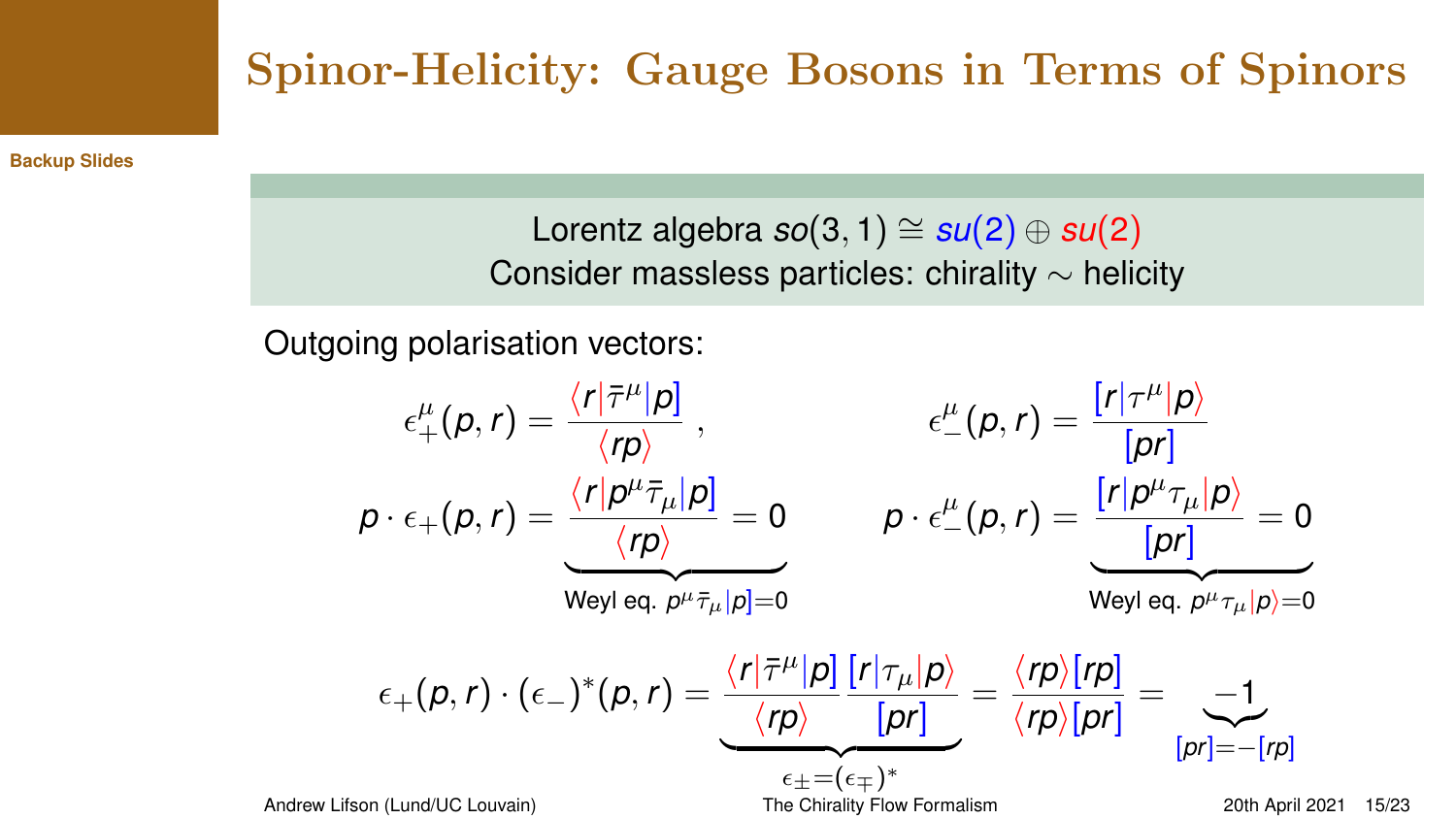## Simplest QED Example

**[Backup Slides](#page-24-0)**

Regular spinor-helicity  $\equiv$  easy

$$
\sum_{e^+ \atop e^+}
$$
\n
$$
\sum_{\mu^-}^{\mu^+} = \frac{2ie^2}{s_{e^+e^-}} (\tilde{\lambda}_{e^-,\dot{\alpha}} \tau_{\mu}^{\dot{\alpha}\beta} \lambda_{e^+,\beta})(\lambda_{\mu^-}^{\alpha} \bar{\tau}_{\alpha\dot{\beta}}^{\mu} \tilde{\lambda}_{\mu^+}^{\dot{\beta}})
$$
\n
$$
= \frac{2ie^2}{s_{e^+e^-}} \tilde{\lambda}_{e^-,\dot{\alpha}} \tilde{\lambda}_{\mu^+}^{\dot{\alpha}} \lambda_{\mu^-}^{\beta} \lambda_{e^+,\beta} \equiv \frac{2ie^2}{s_{e^+e^-}} [e^-\mu^+]\langle \mu^-e^+ \rangle
$$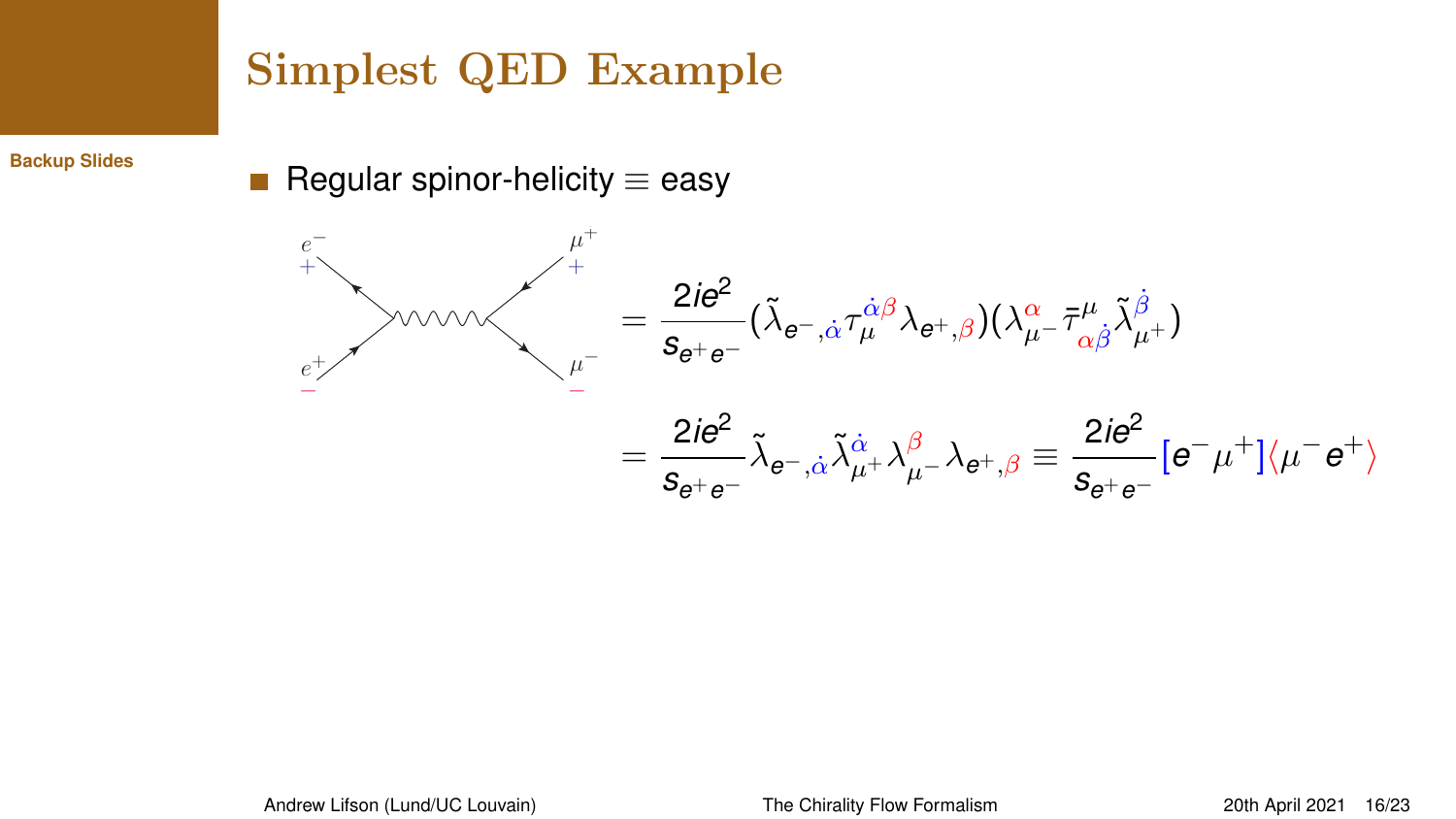## Simplest QED Example

**[Backup Slides](#page-24-0)**

Regular spinor-helicity  $\equiv$  easy П

$$
\sum_{e^+ \atop e^+}
$$
\n
$$
\sum_{\mu^-}^{\mu^+} = \frac{2ie^2}{s_{e^+e^-}} (\tilde{\lambda}_{e^-,\dot{\alpha}} \tau_{\mu}^{\dot{\alpha}\beta} \lambda_{e^+,\beta})(\lambda_{\mu^-}^{\alpha} \bar{\tau}_{\alpha\dot{\beta}}^{\mu} \tilde{\lambda}_{\mu^+}^{\dot{\beta}})
$$
\n
$$
= \frac{2ie^2}{s_{e^+e^-}} \tilde{\lambda}_{e^-,\dot{\alpha}} \tilde{\lambda}_{\mu^+}^{\dot{\alpha}} \lambda_{\mu^-}^{\beta} \lambda_{e^+,\beta} \equiv \frac{2ie^2}{s_{e^+e^-}} [e^- \mu^+]\langle \mu^- e^+ \rangle
$$

■ Helicity flow  $\equiv$  super easy and intuitive

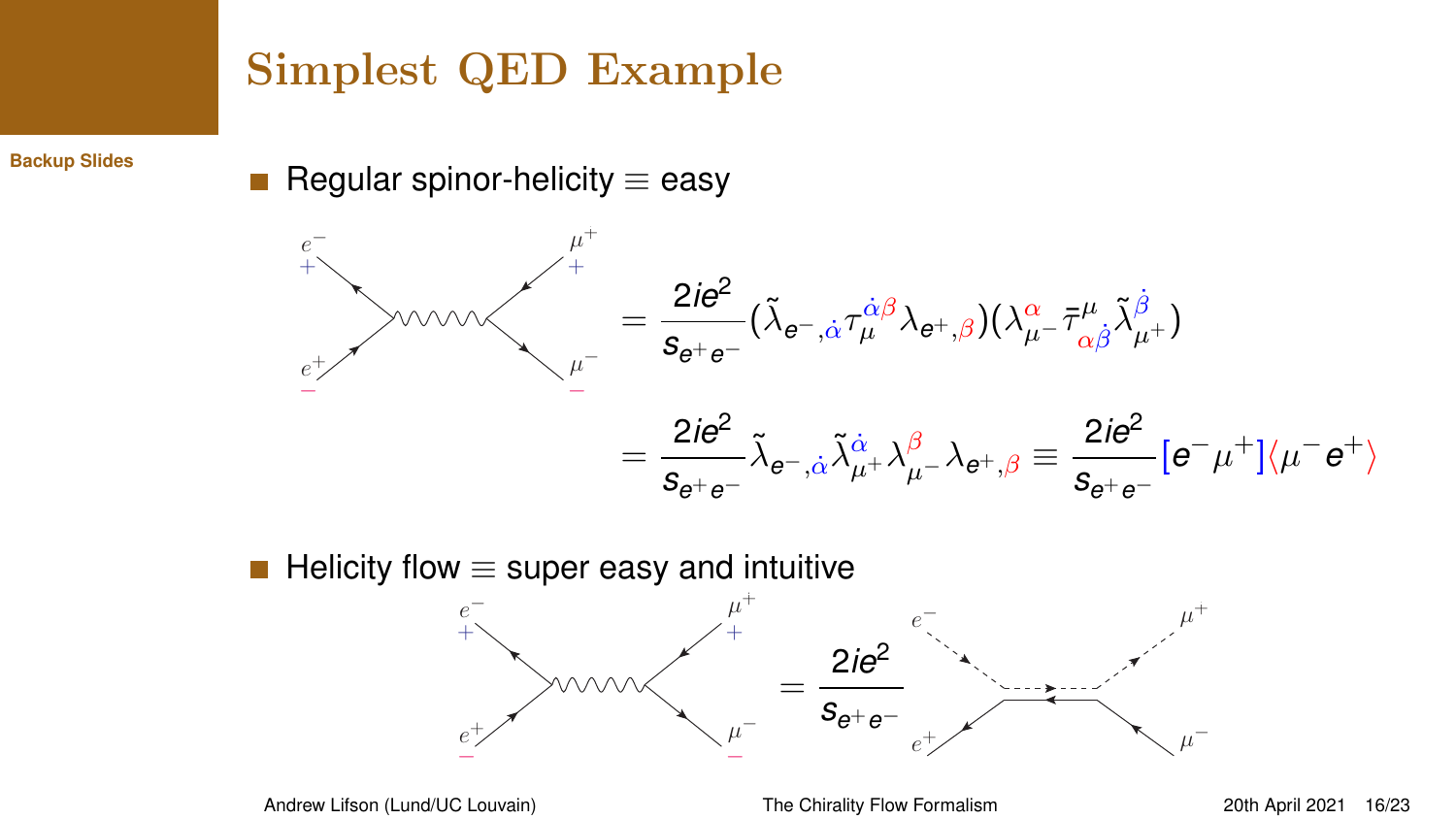## Next Simplest QED Example

**[Backup Slides](#page-24-0)**

Regular spinor-helicity  $\equiv$  easy

$$
\sum_{e^{+}_{+}}^{\mu^{+}_{+}}\sqrt{\sum_{\substack{l_{-}}^{\mu^{-}_{-}}}}\left(\tilde{\lambda}_{e^{-},\dot{\alpha}}\tau_{\mu}^{\dot{\alpha}\beta}\lambda_{e^{+},\beta}\right)\left(\lambda_{\mu^{-}}^{\alpha}\bar{\tau}_{\alpha\dot{\beta}}^{\mu}(\not{p}_{1}+\not{p}_{\mu^{+}})^{\dot{\beta}\delta}\ell_{\delta\dot{\gamma}}^{+}(1,r)\tilde{\lambda}_{\mu^{+}}^{\dot{\gamma}}\right)
$$
\n
$$
=\frac{-i2\sqrt{2}e^{3}}{s_{e^{+}e^{-}}s_{\mu^{+}1}(r1)}\left(\tilde{\lambda}_{e^{-},\dot{\alpha}}\tau_{\mu}^{\dot{\alpha}\beta}\lambda_{e^{+},\beta}\right)\tilde{\lambda}_{1,\dot{\delta}}\tilde{\lambda}_{\mu^{+}}^{\dot{\delta}}
$$
\n
$$
\times\left(\lambda_{\mu^{-}}^{\alpha}\bar{\tau}_{\alpha\dot{\beta}}^{\dot{\alpha}}\tilde{\lambda}_{1}^{\dot{\beta}}\lambda_{\delta}^{\delta}\lambda_{r,\delta} + \lambda_{\mu^{-}}^{\alpha}\bar{\tau}_{\alpha\dot{\beta}}^{\dot{\alpha}}\tilde{\lambda}_{\mu^{+}}^{\dot{\beta}}\lambda_{\mu^{+}}^{\delta}\lambda_{r,\delta}\right)
$$
\n
$$
\sim\lambda_{\mu^{-}}^{\beta}\lambda_{e^{+},\beta}\left(\tilde{\lambda}_{e^{-},\dot{\alpha}}\tilde{\lambda}_{1}^{\dot{\alpha}}\lambda_{1}^{\delta}\lambda_{r,\delta} + \tilde{\lambda}_{e^{-},\dot{\alpha}}\tilde{\lambda}_{\mu^{+}}^{\dot{\alpha}}\lambda_{\mu^{+}}^{\delta}\lambda_{r,\delta}\right)\tilde{\lambda}_{1,\dot{\delta}}\tilde{\lambda}_{\mu^{+}}^{\dot{\delta}}
$$

## Correct Answer

$$
\frac{-i2\sqrt{2}e^3}{s_{e^+e^-}s_{\mu^+1}\langle r1\rangle}\Big([\textrm{e}^-1]\langle 1r\rangle+[\textrm{e}^-\mu^+]\langle \mu^+r\rangle\Big)[1\mu^+]\langle \mu^-e^+\rangle
$$

Andrew Lifson (Lund/UC Louvain) [The Chirality Flow Formalism](#page-0-0) 20th April 2021 17/23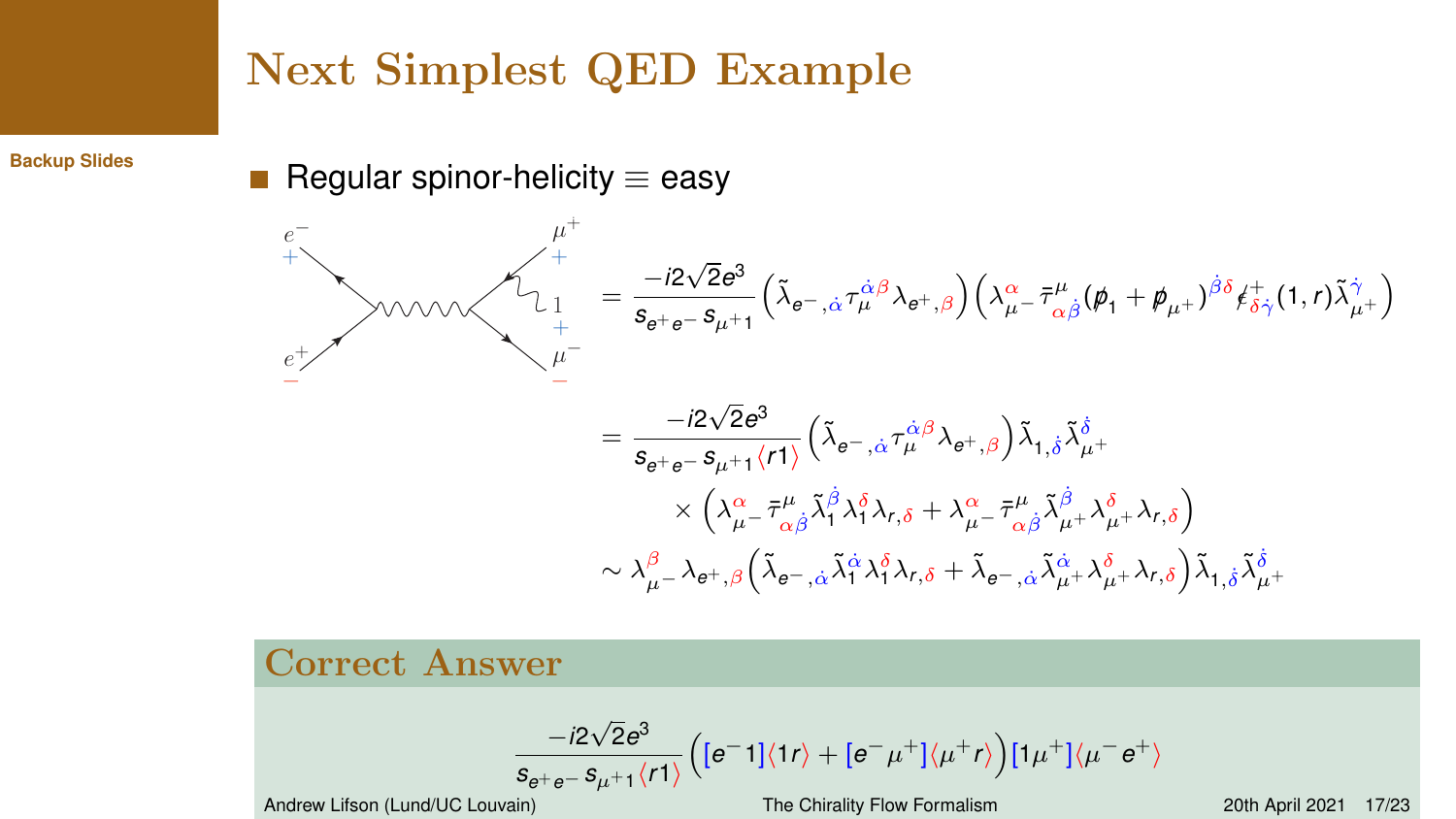## Next Simplest QED Example

**[Backup Slides](#page-24-0)**

■ Helicity flow  $\equiv$  super easy and intuitive



## Correct Answer

$$
\frac{-i2\sqrt{2}e^3}{s_{e^+e^-}s_{\mu^+1}\langle r1\rangle}\Big([\textrm{e}^-1]\langle 1r\rangle+[\textrm{e}^-{\mu^+}]\langle \mu^+r\rangle\Big)[1{\mu^+}]\langle \mu^-e^+\rangle
$$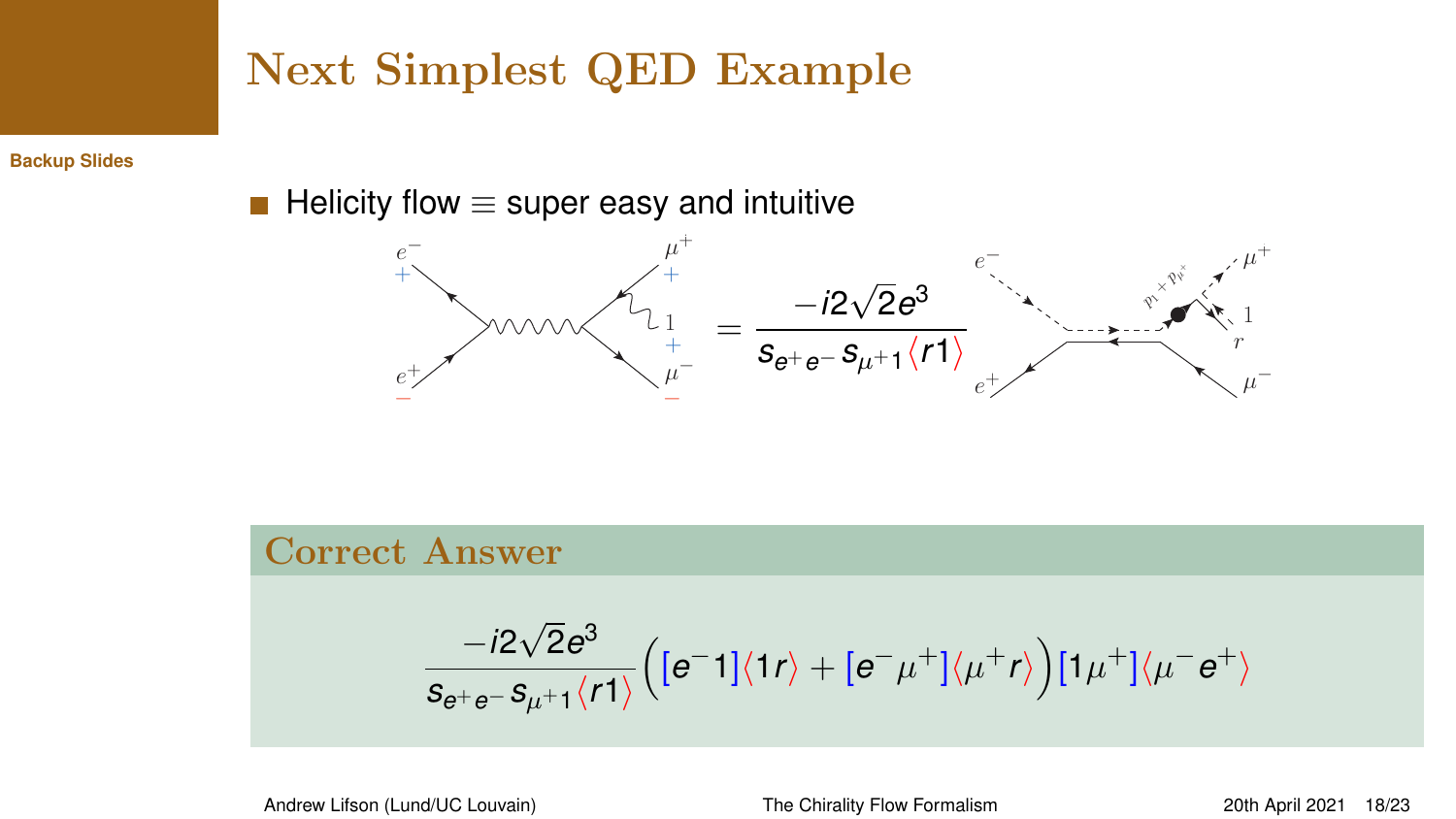## Next Simplest QED Example

**[Backup Slides](#page-24-0)**

■ Helicity flow  $\equiv$  super easy and intuitive



Immediately read off inner products П

## Correct Answer

$$
\frac{-i2\sqrt{2}e^3}{s_{e^+e^-}s_{\mu^+1}\langle r1\rangle}\Big([\varepsilon^-1]\langle 1r\rangle+[\varepsilon^-\mu^+]\langle \mu^+r\rangle\Big)[1\mu^+]\langle \mu^-e^+\rangle
$$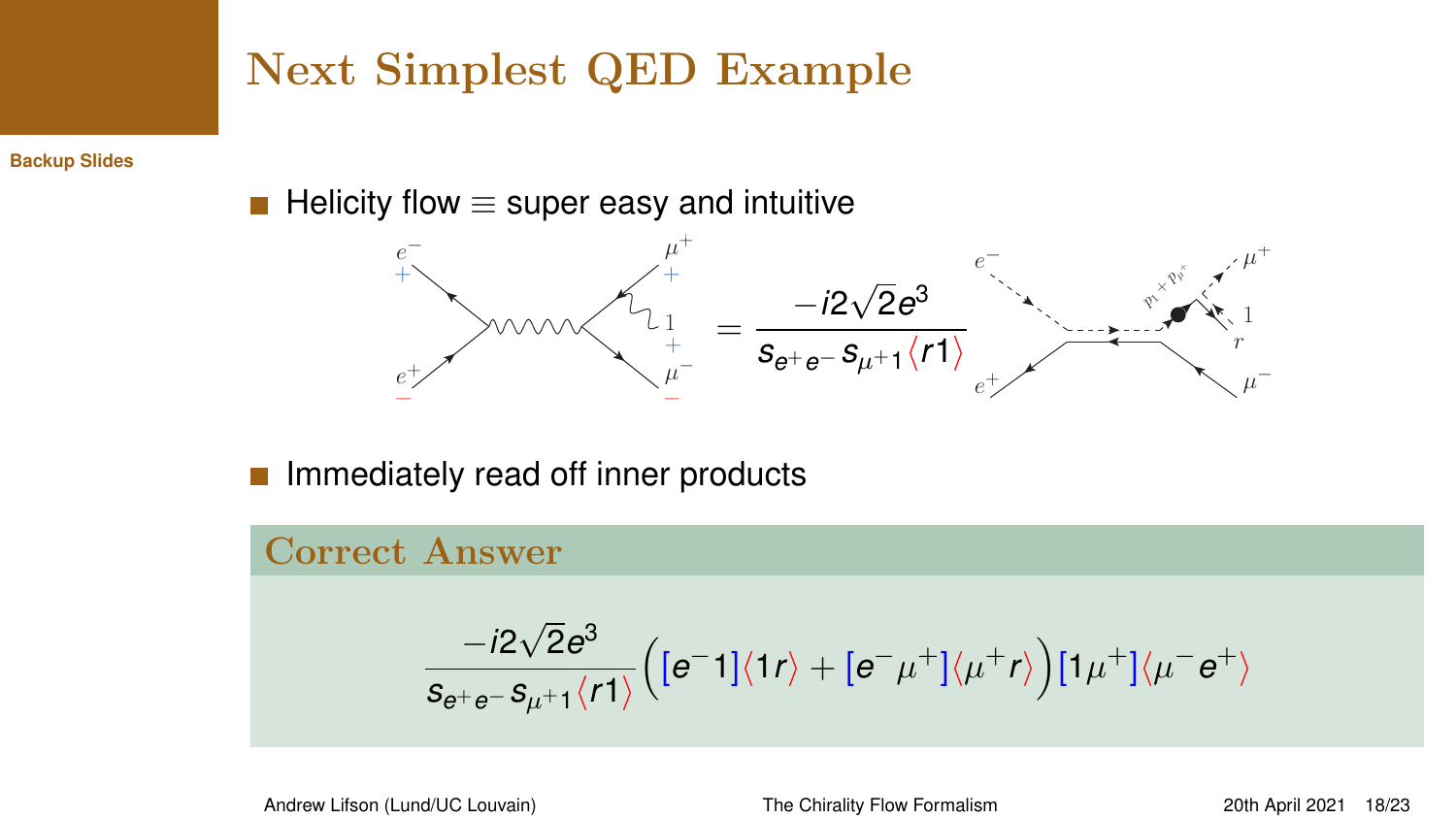# How to Calculate a (Massless) Scattering Amplitude

**[Backup Slides](#page-24-0)**

QCD often factorise colour, use helicity basis for kinematics

$$
\mathcal{M}_h\left(1^{h_1},\ldots,n^{h_n}\right)=\sum_i C_i A_i\left(p_1^{h_1},\ldots,p_n^{h_n}\right)
$$

- $C_i$   $\equiv$  colour factor
	- $QED: C_i = 1$
- $\blacksquare$  *A<sub>i</sub>*  $\equiv$  kinematic amplitude
	- Cross incoming particles to outgoing
	- Each particle *j* is given a specific helicity  $h_i$
	- Since massless, helicity  $\sim$  chirality

Andrew Lifson (Lund/UC Louvain) [The Chirality Flow Formalism](#page-0-0) 20th April 2021 19/23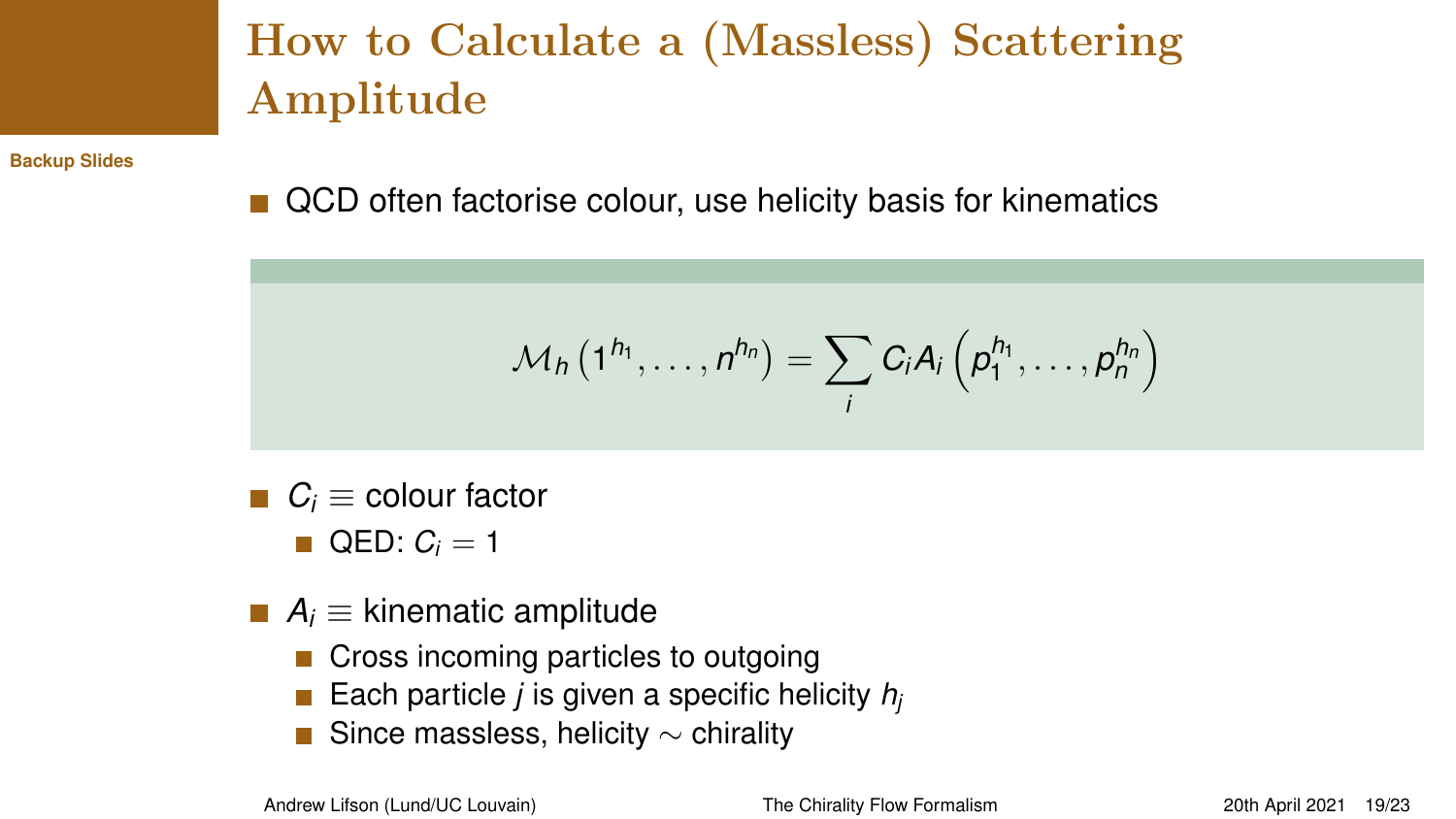# The Spinor-Helicity Method: a Better Way

**[Backup Slides](#page-24-0)**

Assign each particle has a specific helicity Lorentz algebra  $so(3, 1) \cong su(2) \oplus su(2)$ 

- Ideal for (approximately) massless particles (e.g. most particles at LHC)
	- $\blacksquare$  Helicity is the spin quantum number massless particles
- Spinors of given helicity have given chirality/Lorentz representation
	- For incoming (anti)spinors chirality ( $(\frac{1}{2},0)$  or  $(0,\frac{1}{2})) \sim$  helicity  $(-\frac{1}{2}$  or  $+\frac{1}{2})$
	- For outgoing (anti)spinors chirality ( $(\frac{1}{2}, 0)$  or  $(0, \frac{1}{2})$ )  $\sim$  helicity ( $-\frac{1}{2}$  or  $+\frac{1}{2}$ )
- **Amplitude itself is a number rather than a matrix** 
	- $\blacksquare$  Easy to square
- Different helicity amplitudes are orthogonal
	- Only sum over helicities after squaring

Andrew Lifson (Lund/UC Louvain) [The Chirality Flow Formalism](#page-0-0) 20th April 2021 20/23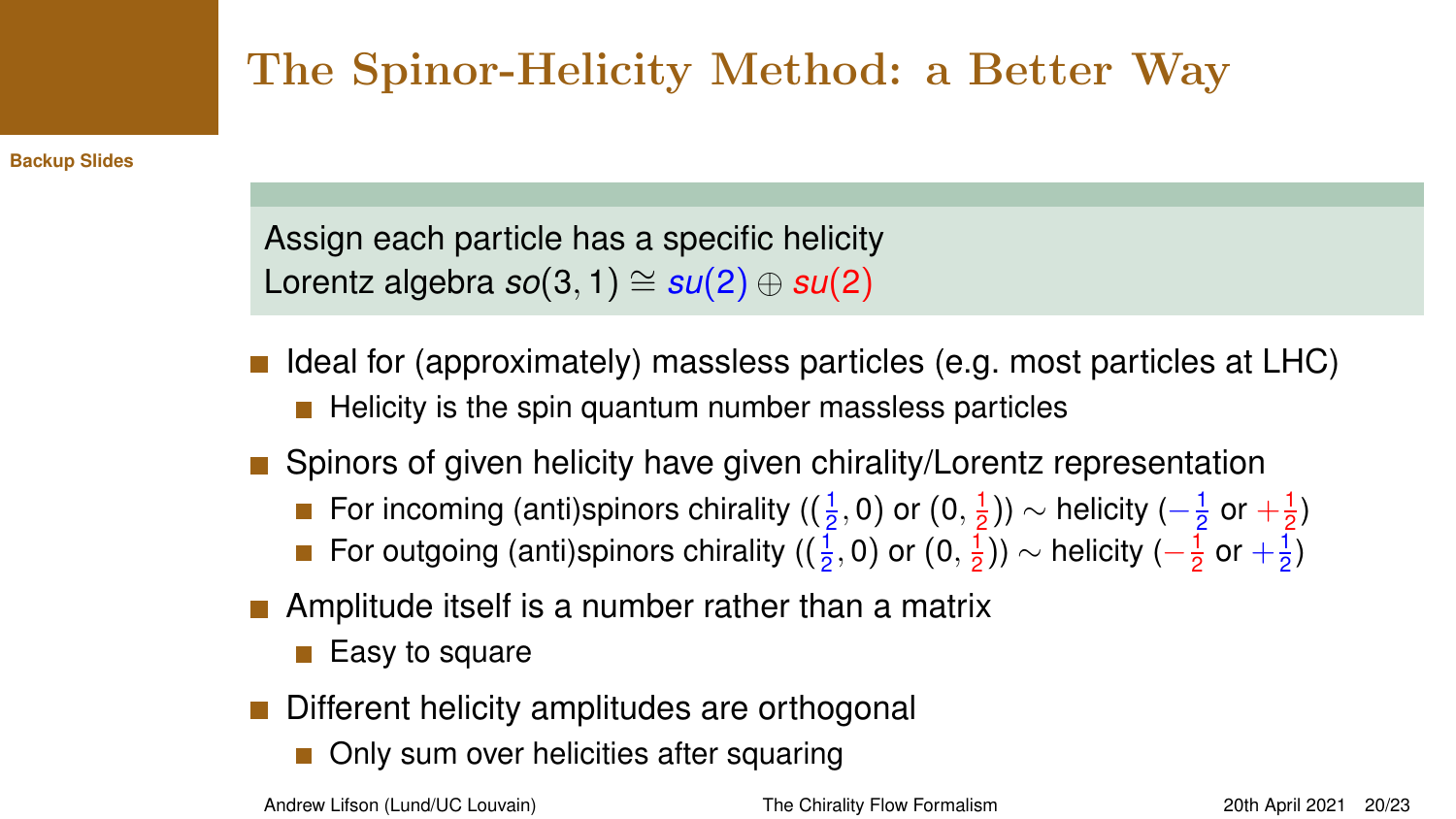## Colour Flow: a Quick Introduction

**[Backup Slides](#page-24-0)**

## Standard method in *SU*(*N*)-colour calculations:

Write all objects in terms of  $\delta_{i\bar{\jmath}} \equiv$  flows of colour (for simplicity T<sub>R</sub> = 1)

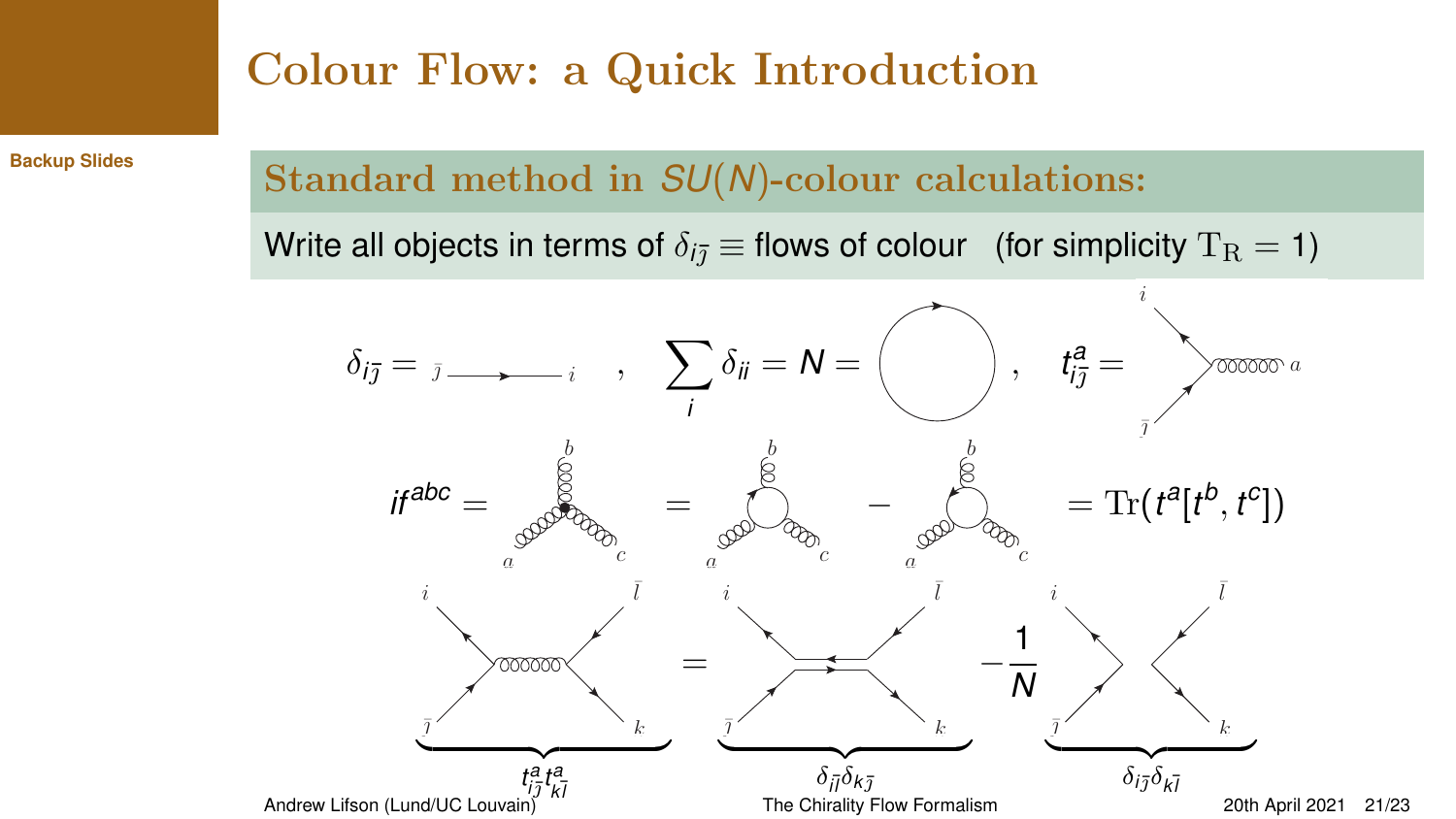# Spinor-Helicity: Gauge Bosons in Terms of Spinors

**[Backup Slides](#page-24-0)**

Lorentz algebra  $so(3, 1) \cong su(2) \oplus su(2)$ Consider massless particles: chirality ∼ helicity

Outgoing polarisation vectors:

$$
\epsilon^{\mu}_{+}(p,r)=\frac{\langle r|\bar{\tau}^{\mu}|p]}{\langle rp\rangle}\;,\qquad \epsilon^{\mu}_{-}(p,r)=\frac{[r|\tau^{\mu}|p\rangle}{[pr]}
$$

*r* is a (massless) arbitrary reference momentum ( $p \cdot r \neq 0$ ) Different *r* choices correspond to different gauges

$$
\epsilon^{\mu}_{+}(p,r') - \epsilon^{\mu}_{+}(p,r) = -p^{\mu} \frac{\langle r'r \rangle}{\langle r'p \rangle \langle rp \rangle}
$$

Gauge invariant quantities must be *r*-invariant

■ Choose *r* as conveniently as possible (remember  $\langle i j \rangle = -\langle i j \rangle$  s.t.  $\langle i j \rangle = 0$ )

Variance under  $r \rightarrow r'$  good check of gauge invariance of (partial) amplitude

Andrew Lifson (Lund/UC Louvain) [The Chirality Flow Formalism](#page-0-0) 20th April 2021 22/23